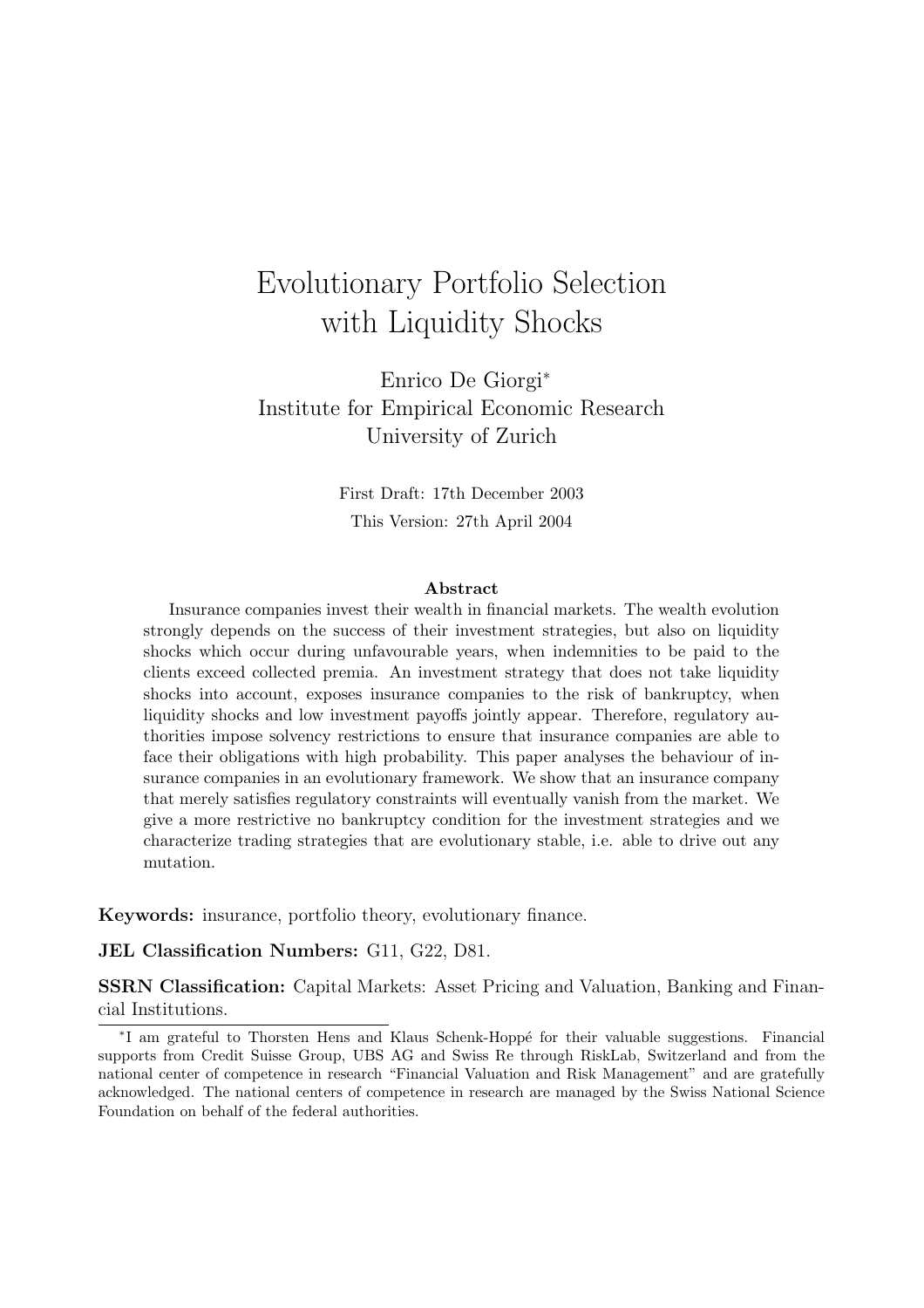## 1 Introduction

Institutional investors, like pension plans or insurance companies, are usually active on asset markets that do not provide complete insurance against all possible risks. The performance of those institutions strongly depends on the success of their investment strategies. On the other hand, pension plans and insurance companies are also exposed to liquidity shocks, that occur when the pensions or claims to be paid out to the clients exceed collected premia. In order to ensure that insurance companies or pension plans are able to face their obligations with high probability, regulatory authorities impose solvency constraints, that are constraints on the investment strategies, such that a safely invested reserve capital exists. A part from the regulatory constraints, institutional investors still face the problem of choosing the proportion of wealth to be invested prudently, in order to be able to cover future losses and, therefore, to avoid going bankrupt, but, on the other hand, to also profit from growth opportunities offered by financial markets.

In this paper we analyse the long-run performance of insurance companies with an evolutionary model, that is well suited to study the performance of large institutional investors, since they have a considerable impact on asset prices, face relatively small transaction costs and their investment horizon is potentially infinite.

According to this approach, investors' trading strategies compete for the market capital and the endogenous price process is thus a *market selection mechanism* along which some strategies gain market capital while others lose. Analogously, insurance companies sell insurance contracts depending on their ability of facing liquidity shocks, and premia are also endogenously determined by demand and supply. We use the theory of dynamical systems (Arnold 1998) to derive evolutionary stable trading stable strategies, i.e. those that have the highest exponential growth rate in a population where they determine asset prices.

The evolutionary model that we present in this paper, has one long-lived risky asset and cash. Withdrawals and savings are the difference between collected premia and pensions or indemnities to be paid. Here, in particular, we consider insurance companies, and the pricing principle for insurance contracts is given by regulatory constraints, set up to ensure that with their supply for insurance contracts, insurance companies are able to face their obligations with high probability. This relates to the investment strategies, i.e. the proportion of wealth safely invested, so that, finally, regulatory constraints represent minimal requirements on investors' investment strategies. A bankruptcy occurs when the investment's payoff and premia are not enough to pay the indemnities. Moreover, borrowing and short-selling are not allowed, so investors that go to bankrupt simply disappear from the market. We establish a no bankruptcy condition for the investment strategies. The no bankruptcy condition is the minimal sufficient condition on the trading strategies that ensures that, in the presence of any type of competitor or trading strategy, the investor is able to face almost surely liquidity shocks. In fact, since asset prices are endogenously determined, it happens that, depending on other players' strategies and wealth shares, with any strategy that satisfies a less restrictive condition than the no bankruptcy condition, the probability of going bankrupt is strictly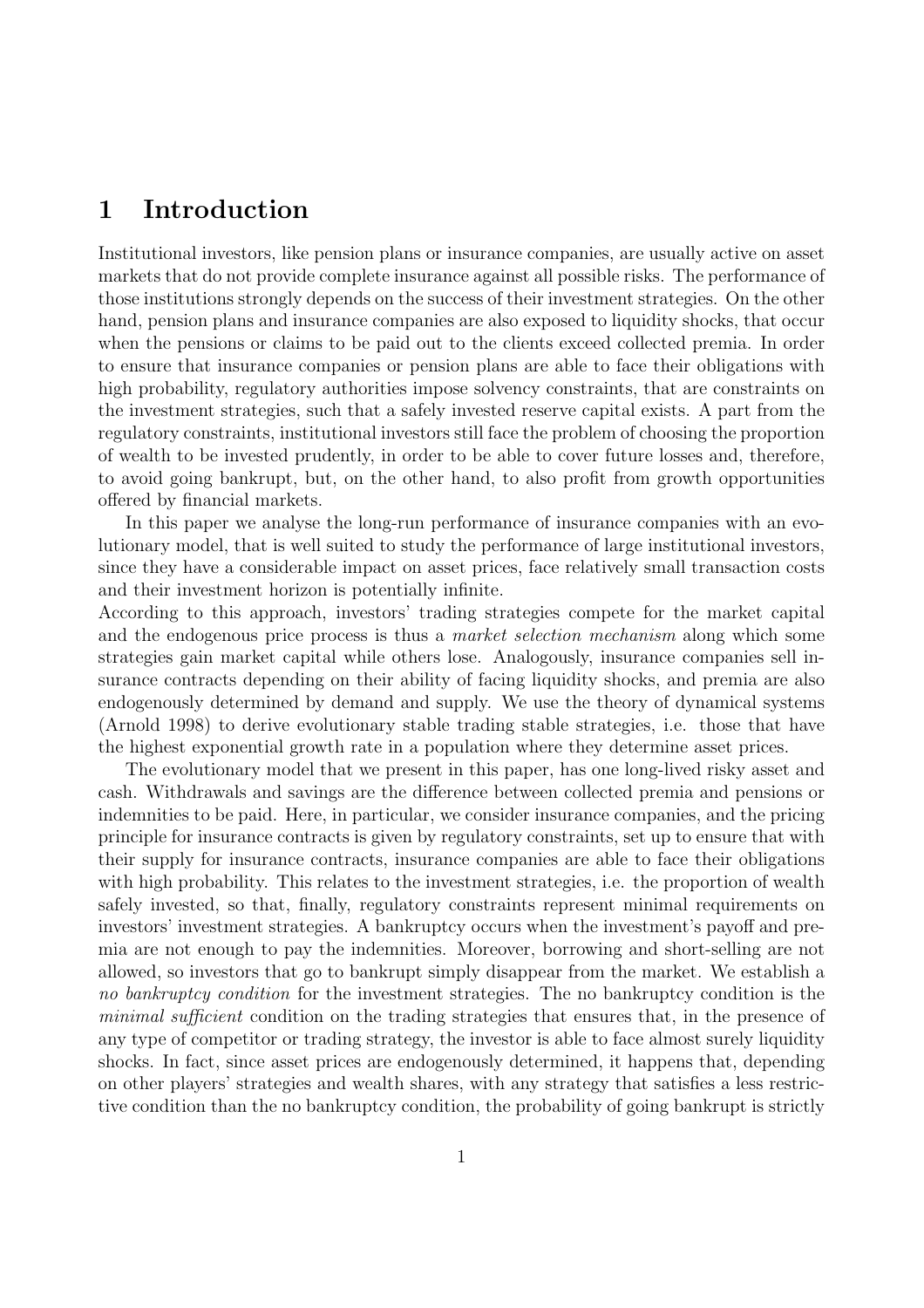positive. In particular, if an investor is the unique survivor at some point in time, the no bankruptcy condition is sufficient but also necessary to avoid almost surely going bankrupt. Nevertheless, while investors with strategies satisfying the no bankruptcy condition will not almost surely go bankrupt, we also show that investors who use the simple strategy that corresponds to the no bankruptcy boundary, will eventually disappear from the market. Moreover, we characterize trading strategies that are evolutionary stable, if they exist, following the idea first introduced by Hens and Schenk-Hoppé (2002a). We give the condition on the dividend process and liquidity shocks factor for the existence of evolutionary stable strategies, when the state of the world follows an i.i.d. process. We show that the condition for the existence of evolutionary stable strategies is related to the growth rate of the trading strategies in a neighbourhood of the strategy investing according to the no bankruptcy boundary. If this growth rate is strictly positive, then an investor putting more than the no bankruptcy boundary on the risky assets is able to further increase her market share, when asset prices are dominated by the strategy corresponding to the no bankruptcy boundary. However, this is true only as long as liquidity shocks do not force the investor to use all her wealth, or else she will disappear from the market. Therefore, while it can happen that the growth rate of a strategy in a neighbourhood above the no bankruptcy boundary is positive, this strategy cannot be evolutionary stable, since it will almost surely disappear, because of liquidity shocks. In this case, no evolutionary stable strategies could exist. This result also suggest that in the presence of liquidity shocks, evolutionary stability should be characterized in term of both the growth rate and the probability of default.

This work contributes to the development of the *evolutionary portfolio theory*, that started with the seminal paper of Blume and Easley (1992), where an asset market model is first introduced to study the market selection mechanism and the long run evolution of investors' wealth and assets' prices. In their model, Blume and Easley (1992) consider diagonal securities<sup>1</sup>, with no transaction costs and positive proportional saving rates are exogenously given. In the case of complete markets with diagonal securities, Blume and Easley (1992) show that there is a unique attractor of the market selection mechanism and prices do not matter. With simple strategies<sup>2</sup> and constant, identical saving rates across investors, the unique survivor is the portfolio rule known as "betting your beliefs" (Breiman 1961), where the proportion of wealth to be put on each asset is the probability of the corresponding state of nature. This strategy can also be generated by maximizing the expected logarithm of relative returns, which is know as the Kelly rule, studied in discrete-time by Kelly (1956), Breiman (1961), Thorp (1971) and Hakansson and Ziemba (1995) (for an overview, see also Ziemba 2002) and, in continuous-time, by Pestien and Sudderth (1985), Heath, Orey, Pestien, and Sudderth (1987) and Karatzas and Shreve (1998), among others. Hens and

<sup>&</sup>lt;sup>1</sup>A system of securities is called diagonal, if for each state of nature there is exactly one asset which has a strictly positive payoff.

<sup>&</sup>lt;sup>2</sup>A portfolio rule called a simple strategy, if the proportion of wealth put on each asset is constant over time.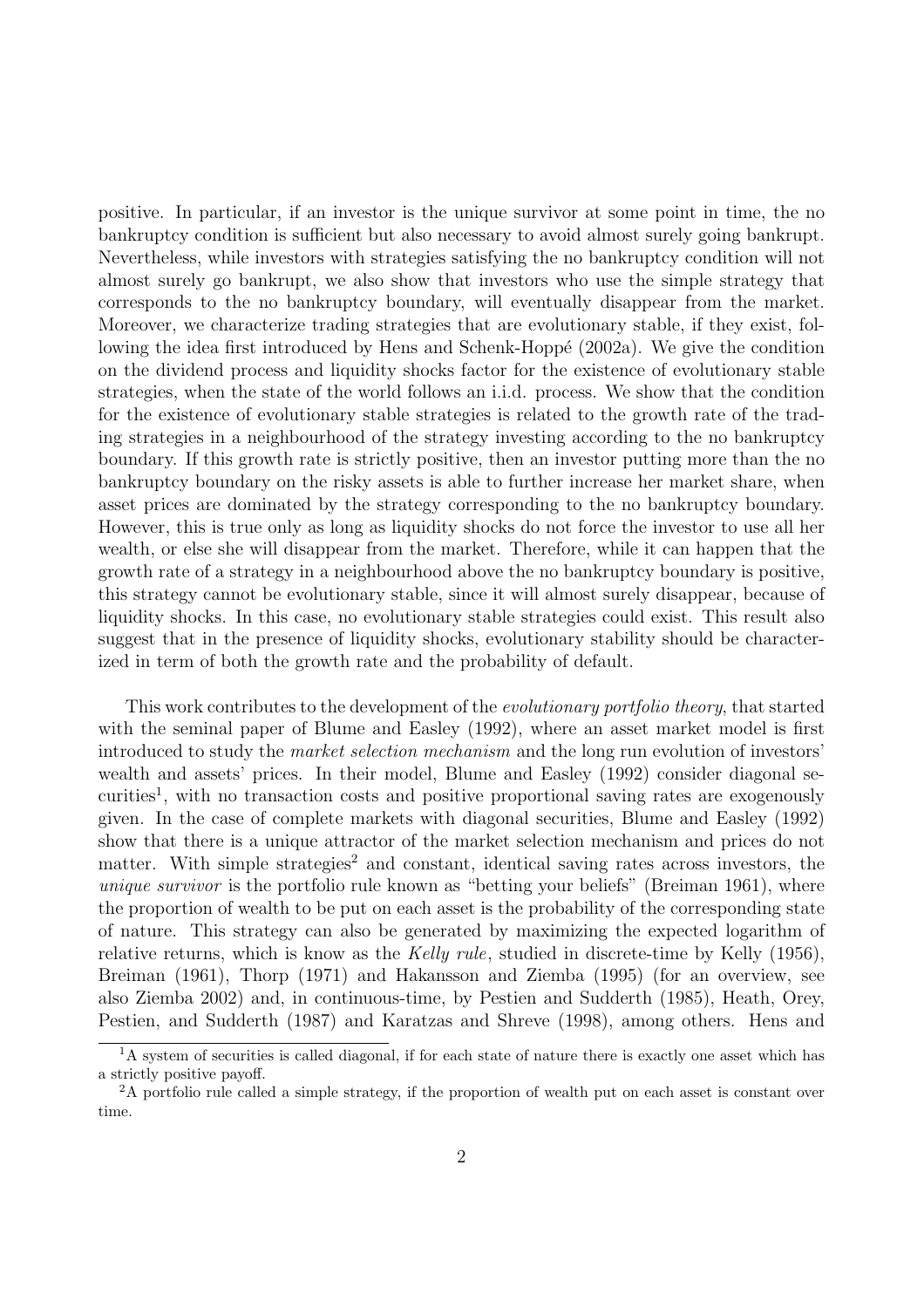Schenk-Hoppé (2002a) proposed a more general setting, with incomplete markets, general short-lived assets that re-born each period and constant, positive, proportional and, identical saving rates across investors. In their evolutionary model, the equilibrium notion refers to wealth distributions that are invariant under the market selection process. The authors show that invariant wealth distributions are generated by a population, where only one investor (or portfolio rule) exists (a so-called monomorphic population). Moreover, they introduce the concept of *evolutionary stable* portfolio rules, that is also considered in this paper. The main result of Hens and Schenk-Hoppé  $(2002a)$  is that, in the case of ergodic state of the world processes and without redundant assets, there is a *unique* evolutionary stable portfolio rule, which is the one that puts on each asset the proportion of wealth corresponding to the expected relative payoff of the asset. In Evstigineev, Hens, and Schenk-Hoppé  $(2003)$  this result is extended to a model with *long-lived assets*, under the assumption of Markow state of the world. Introducing long-lived assets allows to take into account the capital gains and losses due to assets' prices changes. This will also be of much importance in the presence of liquidity shocks, as we will discuss in this paper. Moreover, in Evstigneev, Hens, and Schenk-Hoppé (2002) it is also shown that, with independent and identically distributed state of world processes, the strategy that invests according to relative dividends is the unique simple portfolio rule that asymptotically gathers total wealth. A generalization of the results obtained by Blume and Easley (1992). Sandroni (2000), and Blume and Easley (2002) have also studied the case of long-lived assets, to include market prices in the evolution of wealth shares. The main result of Blume and Easley (2002) and Sandroni (2000), is that, with complete markets, among all infinite horizon expected utility maximizers, those who happen to have rational expectation will eventually dominate the market and this result holds independently of investors' risk aversion. In his model Sandroni (2000) also includes endogenously determined positive and proportional saving rates.

All these models assume that withdrawals and savings are a positive proportion of the current wealth, so that bankruptcy is excluded in their setup. Moreover, e.g. in Evstigineev, Hens, and Schenk-Hoppé (2003), the withdrawal rates are assumed to be identical among investors. Under these assumptions, the only criterion that matters for a trading strategy to be evolutionary stable, is its exponential growth rate in the presence of a mutant strategy. This paper shows that with non-proportional and maybe negative withdrawal rates, a second criterion has to be considered, since in fact, even if a strategy has the maximal exponential growth rate in the presence of any mutant, it can disappear because exogenously determined liquidity shock occurs.

In the classical finance approach with exogenously given price dynamics, asset-liability management models already assume that investors maximize the investment's expected payoff less penalties for bankruptcy or targets not meet (see Carino, Myers, and Ziemba 1998, Carino and Ziemba 1998). Liu, Longstaff, and Pan (2003) consider a price dynamic for the risky asset with jumps (event risk) and take utility functions identical to  $-\infty$  for strictly negative terminal wealth, so that no portfolio rule, that has a strictly positive probability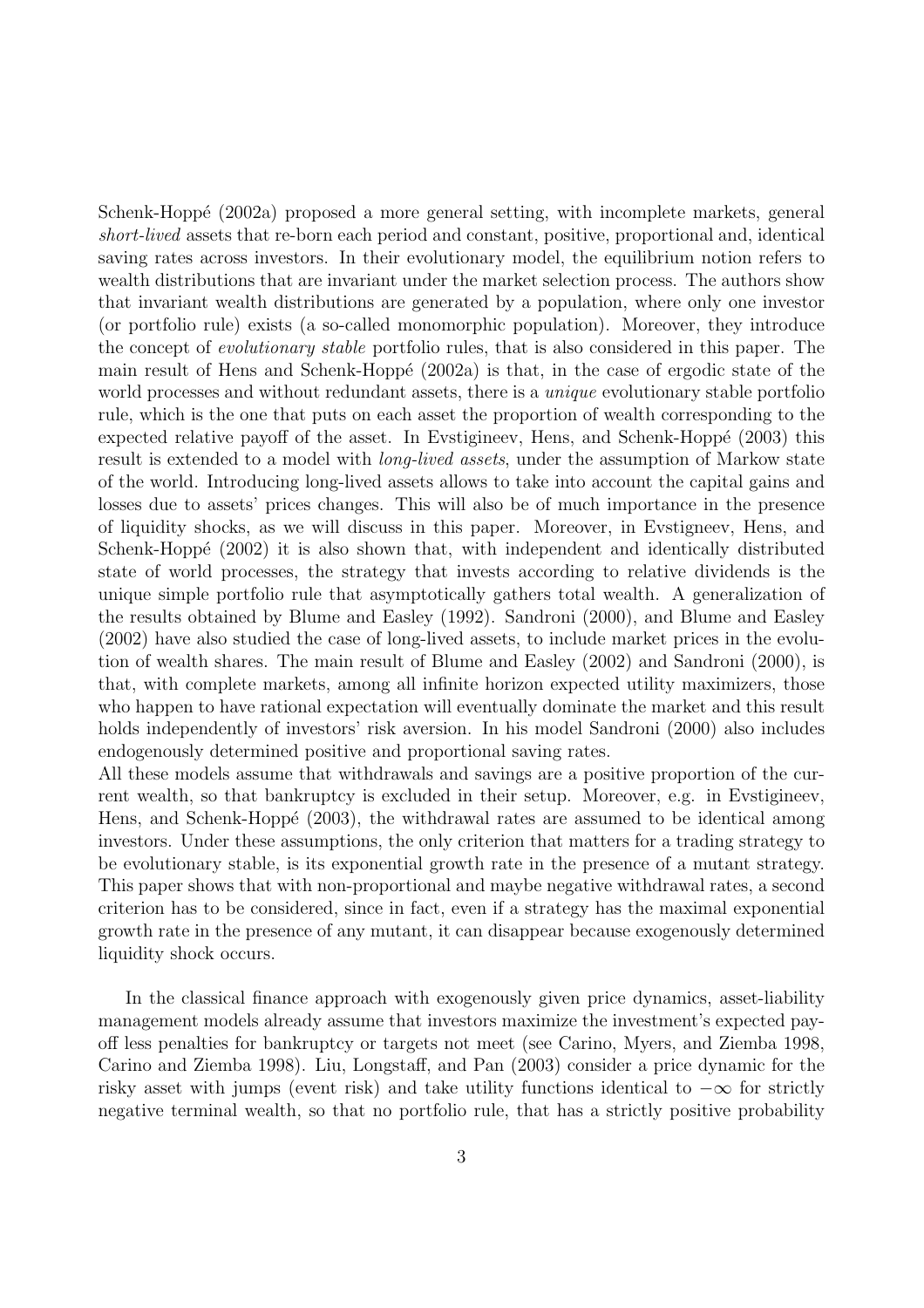of going bankrupt, will be optimal. They obtain lower (since they do not exclude shortselling) and upper bounds for the proportion of wealth to be put on the risky asset and they provide optimal portfolio weights. Alternatively, Browne (1997) distinguishes between the survival problem and the growth problem. He first looks at portfolio rules that maximize the probability of surviving in the so-called danger-zone (where bankruptcy has strictly positive probability to occur) and second, he considers portfolio rules that maximize the growth rate in the safe-zone, where bankruptcy is almost surely excluded. Browne (1997) identifies wealth-level dependent strategies, but in his time-continuous setup, no optimal strategy is found for the danger-zone, and a weaker optimality criterion is introduced. The optimal strategy for the safe-zone corresponds to a generalization of the Kelly criterion previously discussed. Zhao and Ziemba (2000) propose a model with a reward function on minimum subsistence, i.e. the objective function to maximize equals the sum of the expected final wealth and a concave increasing function on the supremum over the wealth levels that are almost surely smaller than final wealth. In this way, the optimal portfolio rule solves a trade-off between expected payoff and minimum subsistence.

The rest of this paper is organized as follows. In the next section we present the model setup. In Section 3 we derive the no bankruptcy condition on investment strategies, that ensures that liquidity shocks do not cause bankruptcy. In Section 4 we present the main results of the paper. Section 5 concludes. Technical results and proofs are given in the Appendix.

### 2 An evolutionary model with bankruptcy

Time is discrete and denoted by  $t = 0, 1, 2, \ldots$ . Uncertainty is modelled by a stochastic process  $(S_t)_{t \in \mathbb{Z}}$  with values in some infinite space S, endowed with power  $\sigma$ -algebra  $2^{|S|}$ .  $\mathcal{F}^t = \sigma(\ldots, S_0, S_1, \ldots, S_t)$  denotes the  $\sigma$ -algebra giving all the information available at time t and  $\mathcal{F} = \sigma(\cup_{t \in \mathbb{Z}} \mathcal{F}^t)$ . Let  $\Omega = S^{\mathbb{Z}}$  be the space of sample paths  $(s_t)_{t \in \mathbb{Z}}$ , where  $s_t, t \in \mathbb{Z}$ is the realization of  $S_t$  on S. Finally, P denotes the unique probability measure on  $(\Omega, \mathcal{F})$ generated by  $(S_t)_{t \in \mathbb{Z}}$ . There are  $i = 1, ..., I \ (I \geq 2)$  investors, with initial wealth  $w_0^i$ .

There is one long-lived risky asset and cash. Cash is risk-less both in terms of its return  $R = 1 + r \geq 1$  and price, which is taken as numéraire. The risky asset pays a dividend  $D_t(s^t) \geq 0$  at time t, depending on the history  $s^t = (\ldots, s_{-1}, s_0, s_1, \ldots, s_t)$  up to time t. Moreover, at each time t each investor i withdraws or collects the amount  $C_t^i(s^t)$ , also depending on the history  $s^t$  up to time t. Here, we consider insurance companies, so that  $C_t^i$ is the difference between the indemnities to be paid and collected premia.

Let  $w_t^i$  be the total wealth of investor i at time t after claims' payment and premia collection,  $m_t^i \geq 0$  and  $a_t^i \geq 0$  be the unit of cash and risky asset, respectively, held by investor i at time t and  $q_t$  be the price of the risky asset. The budget constraint at time t of each investor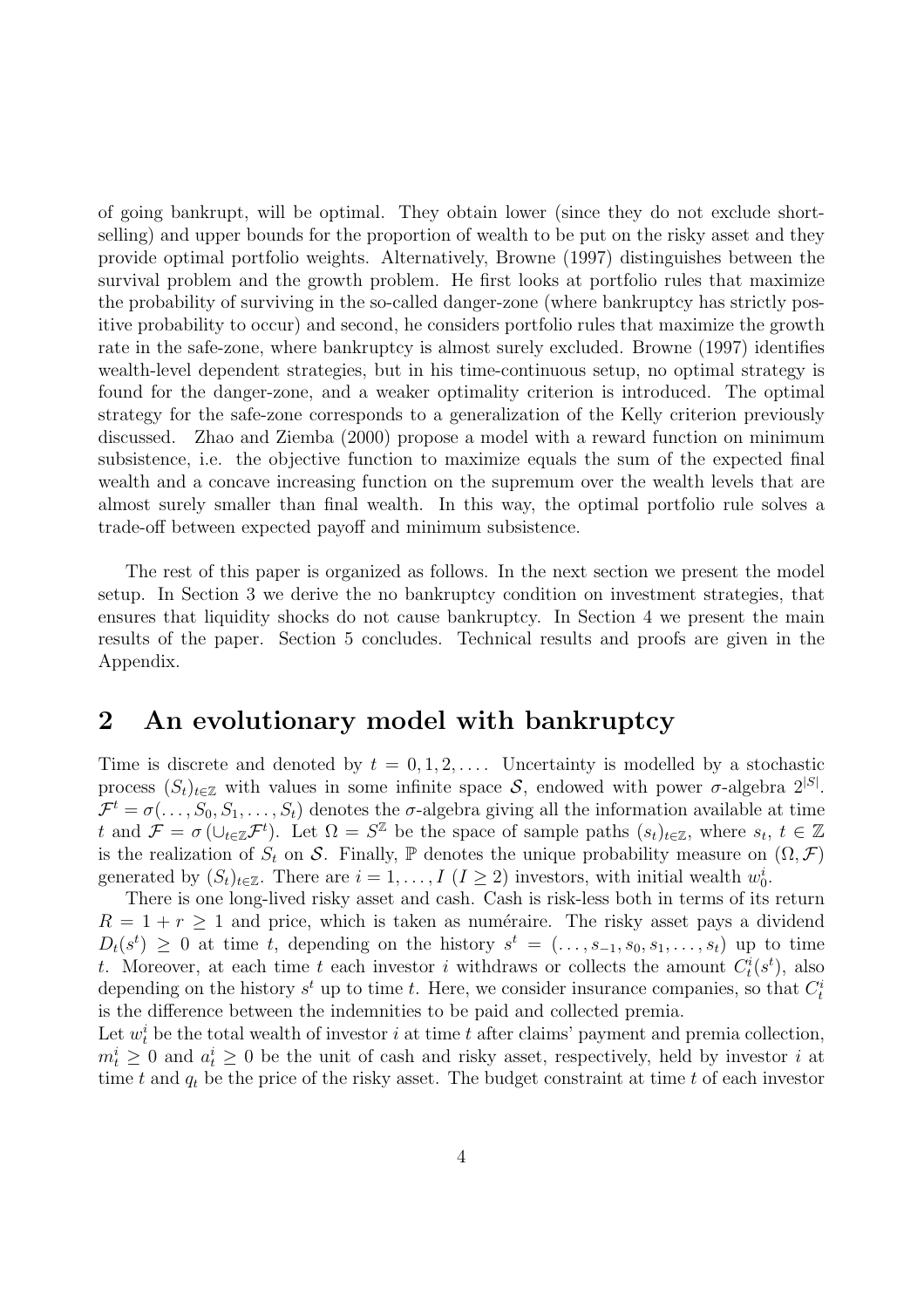$i$  is given by

$$
w_t^i = m_t^i + q_t a_t^i. \tag{1}
$$

The wealth of investor  $i$  evolves as follows<sup>3</sup>

$$
w_{t+1}^i = (1+r) m_t^i + (D_{t+1} + q_{t+1}) a_t^i - C_{t+1}^i.
$$
\n
$$
(2)
$$

We say that investor *i* goes bankrupt during period  $(t, t + 1)$  (or simply period  $t + 1$ ) iff  $w_{t+1}^i \leq 0$ . In this case she uses all her wealth to pay the indemnities and vanishes from the market, i.e. we arbitrarily write  $m_s^i = a_s^i = 0$  for all  $s \geq t+1$  (and thus we also set  $w_s^i = 0$  for all  $s \geq t + 1$ ). Note that the investor's wealth at time  $t + 1$  also depends on the price  $q_{t+1}$  of the risky asset, which is determined at equilibrium by investors' demand for the risky asset and supply. Thus, time  $t + 1$  investors' strategies may cause a bankruptcy. Let  $\mathcal{I}_t = \{i | w_t^i > 0\}$  be the set of investors, who survive period t. Obviously,  $\mathcal{I}_t \subseteq \mathcal{I}_{t-1}$  and thus  $m_t^i = a_t^i = 0$  for all  $i \notin \mathcal{I}_{t-1}$ . Investor j is said to be the *unique survivor* at time t if and only if  $\mathcal{I}_t = \{j\}.$ 

The next period amount  $C_{t+1}^i$  is determined by the following. At time t investor i can decide to sell  $\delta_t^i \geq 0$  insurance contracts on one single future stochastic claim  $X_{t+1} \geq 0$ (which is identical for all investors). The premium  $P_{t+1}$  of each contract is  $\mathcal{F}^t$ -measurable (depends only on information available up to time  $t$ ), determined by the market clearing condition on the insurance market at time t, and is paid at time  $t + 1$  by the buyer of the insurance contract, who is supposed to be external to the economy just defined, i.e. buyers of insurance contracts do not participate to the financial market. The amount collected or withdrawn by investor i at time  $t + 1$  is then given by the difference

$$
C_{t+1}^i = \delta_t^i \left( X_{t+1} - P_{t+1} \right)
$$

between claims and premia.

We suppose that the insurance market is regulated and solvency constraints are imposed. Each investor  $i$  should be able to meet her obligation, in a way that conditioning on the current history  $s^t$  only a proportion  $\alpha_t^i > 0$  of her current wealth will be affected with a small probability  $\epsilon_t^i > 0$ , i.e.

$$
\mathbb{P}\big[\delta_t^i(X_{t+1} - P_{t+1}) > \alpha_t^i w_t^i | s^t\big] = \epsilon_t^i \tag{3}
$$

where for all t and  $i \in \mathcal{I}_t$ 

$$
\alpha_t^i \in (0, \overline{\alpha}) \quad \text{and} \quad \epsilon_t^i \le \epsilon. \tag{4}
$$

<sup>3</sup>To be formally correct, the wealth evolution of equation (2) should be replaced by

$$
w_{t+1}^i = \left[ \left(1+r \right) m_t^i + \left( D_{t+1} + q_{t+1} \right) a_t^i - C_{t+1}^i \right]^+,
$$

where for  $x \in \mathbb{R}$ ,  $x^+ = \max(0, x)$ . We prefer to keep the notation simpler and since we are essentially looking at strategies that survive in the long run, the wealth evolution of those strategies is correctly given by equation (2).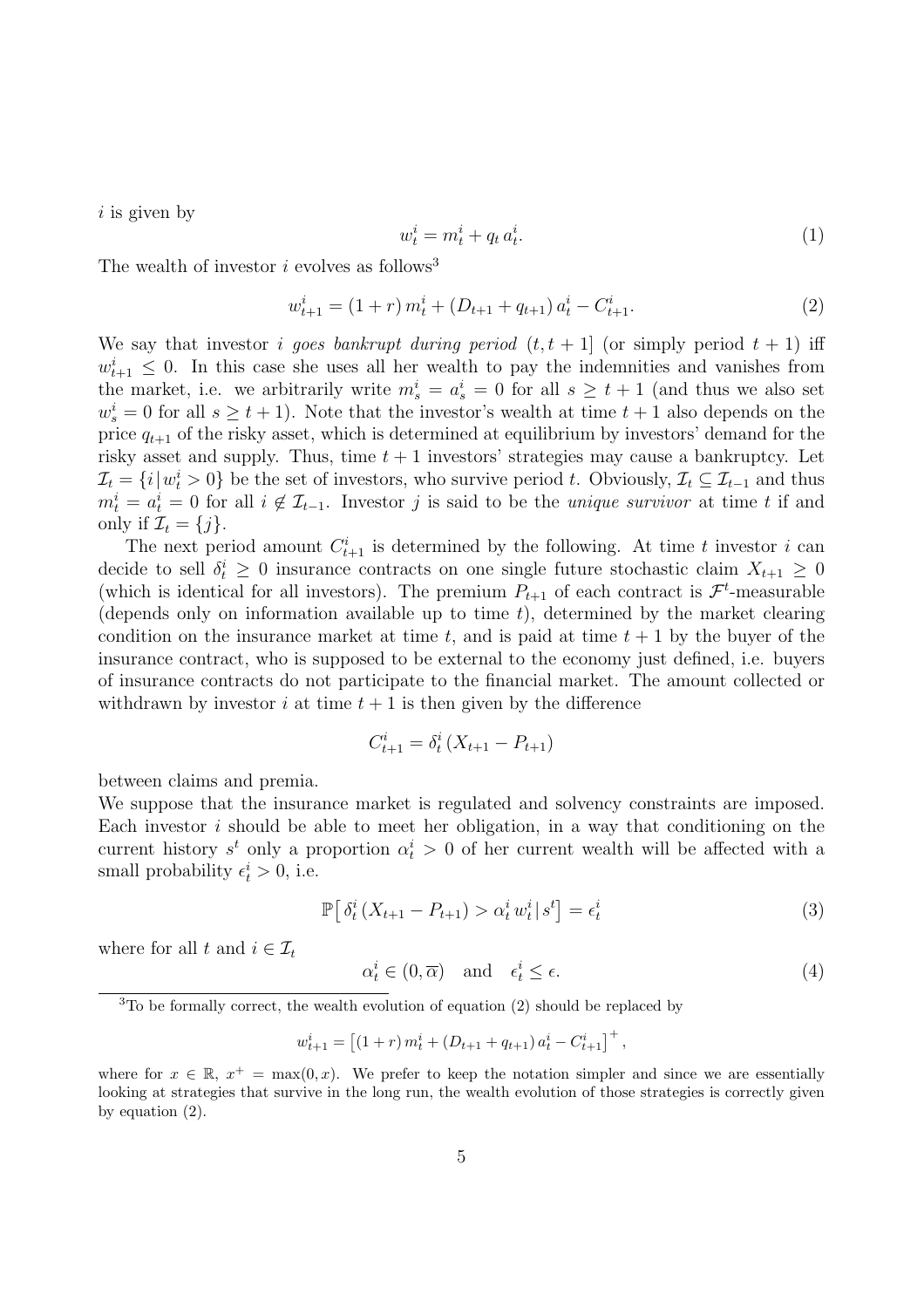The parameters  $\bar{\alpha}$  and  $\epsilon$  are exogenously given by regulatory authorities. Equation (3) defines the pricing rule for insurance contracts and is called *quintile principle* and it has been discussed in Schnieper (1993) and Embrechts (1996). Moreover, it corresponds to the proportional value-at-risk constraints studied by Leippold, Vanini, and Trojani (2003) with time independent proportional factors, and sameness between investors in their general equilibrium consideration. The parameters  $\alpha_t^i$  and  $\epsilon_t^i$  are fixed and can be interpreted as the "loss acceptability" of investor  $i$  and, in the general setting of the model, we assume that they can vary between investors. Other simplifying assumptions will be introduced later. For a given premium  $P_{t+1}$  and parameters  $\alpha_t^i$  and  $\epsilon_t^i$ , equation (3) serves to compute the number  $\delta_t^i$  of insurance contracts that investor i can sell, in order to satisfy the solvency constraint. The premium  $P_{t+1}$  is determined endogenously when the insurance market clears.

We should bear in mind that for an investor, going bankrupt means vanishing from the market and thus should be avoided! They can further decrease their insurance risk by choosing a smaller  $\alpha^i$  or a smaller  $\epsilon^i$ . As we will see below, an investor with a small  $\alpha^i$ , who is a "safer investor" with respect to minimal solvency requirement, is also forced to reduce her exposure to the insurance market, "losing" in this way growth opportunities when claims are less than premia. The amount  $\alpha_t^i w_t^i$  represents the *technical reserve* or the proportion of current wealth to be invested prudently by investor  $i$  to make the risky insurance business acceptable in the future (see Norberg and Sundt 1985). If the amount  $\delta_t^i(X_{t+1} - P_{t+1})$  is strictly greater than the technical reserves, we say that investor  $i$  faces a *liquidity shock*. From equation (3), investor *i* faces liquidity shocks with probability  $\epsilon_t^i$  during period  $t + 1$ . In our setting, the solvency constraint essentially imposes that  $m_t^i \geq \frac{\alpha_t^i}{R} w_t^i$ , for all i, or equivalently

$$
\frac{m_t^i}{w_t^i} \ge \frac{\alpha_t^i}{R}, \quad \forall i \in \mathcal{I}_t.
$$
\n
$$
(5)
$$

Let  $\mu_t = \mathbb{E}[X_t | \mathcal{F}^{t-1}]$  and  $\sigma_t^2 = \text{Var}(X_t | \mathcal{F}^{t-1})$  be the conditional expectation and the conditional variance of  $X_t$ , given  $\mathcal{F}^t$ , respectively, and let  $F_t$  be the conditional cumulative distribution function of  $Y_t = \frac{X_t - \mu_t}{\sigma_t}$  $\frac{e^{-\mu t}}{\sigma_t}$ , i.e.

$$
F_t(y) = \mathbb{P}\big[ Y_t \le y \,|\, \mathcal{F}^{t-1} \big].
$$

Moreover,  $F_t^{-1}$  denotes the generalized inverse of  $F_t$ . To avoid the premium  $P_{t+1}$  fully covering the insurance risk, we impose the following restrictions

Assumption 1 (Insurance market). For  $t \in \mathbb{Z}$  and  $i \in \mathcal{I}_t$ , let  $(\alpha_t^i, \epsilon_t^i)$  and  $(\tilde{\alpha}_t^i, \tilde{\epsilon}_t^i)$  be two possible choices for the loss acceptability parameters of investor *i*. Let  $\alpha_t^i = \tilde{\alpha}_t^i$ . Then for all premia  $P_{t+1}$ 

$$
\delta^i_t > \tilde{\delta^i_t} \quad \Rightarrow \quad \epsilon^i_t > \tilde{\epsilon}^i_t.
$$

This assumption says that for given technical reserves, the probability of having liquidity shocks strictly increases with the number of insurance contracts sold. If this is not satisfied,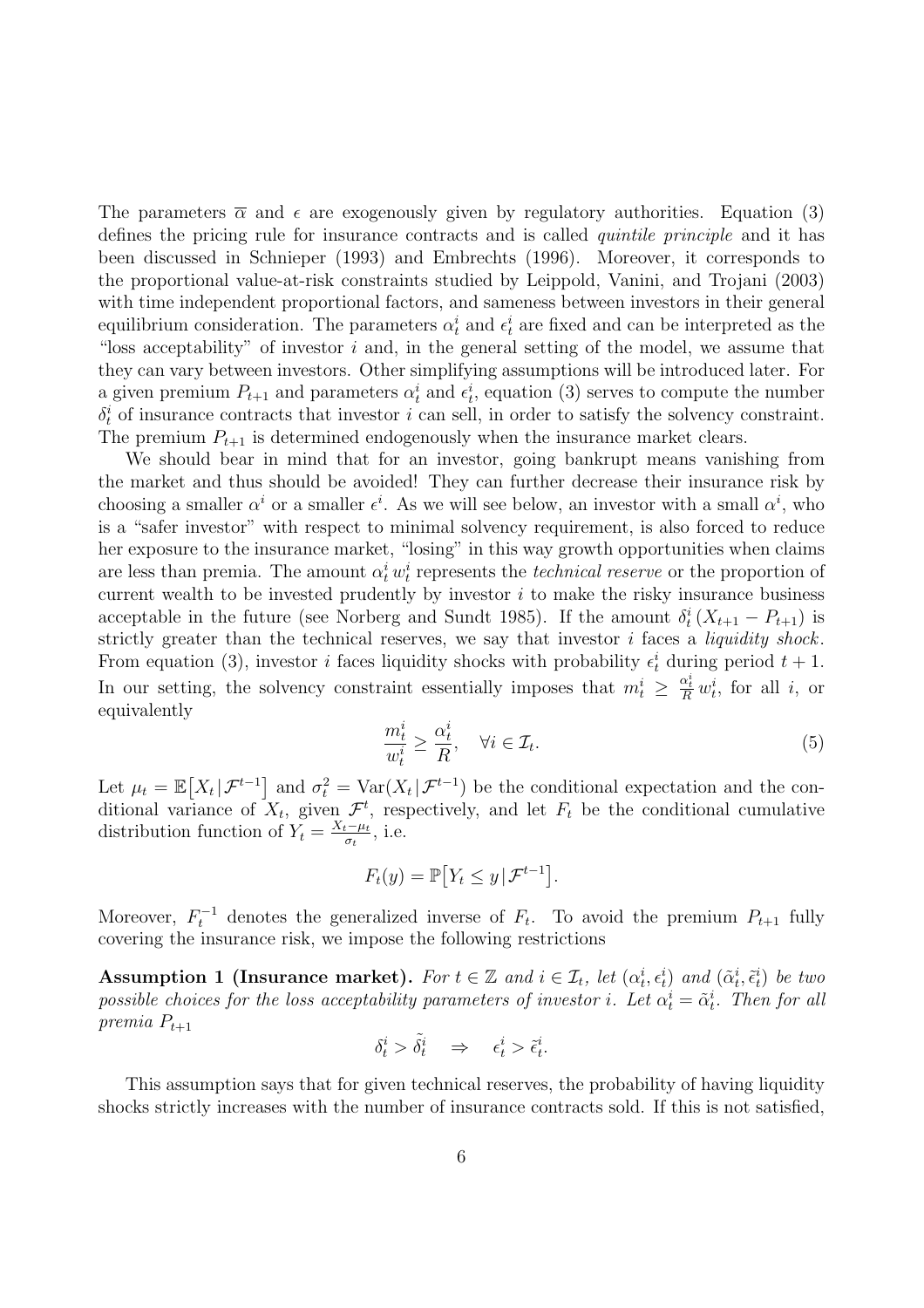then it would be possible to cover additional insurance risk only through collected premia, which is not a fair pricing rule. Since  $\delta_t^i = 0$  solves equation (3) with  $\alpha_t^i = 0$  and  $\epsilon_t^i = 0$ , Assumption 1 also implies that an insurance company without technical reserves that sells a strictly positive number of contracts, faces liquidity shocks with a strictly positive probability. Assumption 1 indirectly imposes restrictions on equilibrium premia, as shown in the following lemma.

**Lemma 1.** If Assumption 1 holds, then for all  $t \in \mathbb{Z}$  and  $i \in \mathcal{I}_t$ :

$$
P_{t+1} < \mu_{t+1} + \sigma_{t+1} F_{t+1}^{-1} (1 - \epsilon_t^i).
$$

Proof. Let us suppose that

$$
P_{t+1} \geq \mu_{t+1} + \sigma_{t+1} F_{t+1}^{-1} (1 - \epsilon_t^i).
$$

for some t and  $i \in \mathcal{I}_t$ . Then

$$
\frac{P_{t+1} - \mu_{t+1}}{\sigma_{t+1}} \ge F_{t+1}^{-1} (1 - \epsilon_t^i)
$$

and thus for all  $\delta > 0$ 

$$
\mathbb{P}\left[\delta\left(X_{t+1} - P_{t+1}\right) > 0\right] = \mathbb{P}\left[X_{t+1} - P_{t+1} > 0\right] = \mathbb{P}\left[Y_{t+1} > \frac{P_{t+1} - \mu_{t+1}}{\sigma_{t+1}}\right] \le \epsilon_t^i
$$

independently from  $\delta$ . This contradicts Assumption 1, since the last inequality shows that the probability of liquidity shocks is in fact independent of the number of contracts, with fixed technical reserves.  $\Box$ 

From equation (3) and Lemma 1, we obtain

$$
\delta_t^i \left[ \mu_{t+1} + \sigma_{t+1} F_{t+1}^{-1} (1 - \epsilon_t^i) - P_{t+1} \right] = \alpha_t^i w_t^i,
$$
\n(6)

or

$$
\delta_t^i = \frac{\alpha_t^i w_t^i}{\mu_{t+1} + \sigma_{t+1} F_{t+1}^{-1} (1 - \epsilon_t^i) - P_{t+1}}.
$$
\n(7)

Lemma 1 ensures that  $\delta_t^i \geq 0$ . Equation (7) says that investor i supply for insurance contracts is proportional to her technical reserve and decreases with increasing probability  $\epsilon_t^i$ . For a fixed supply of insurance contracts, an investor can therefore decrease her technical reserve by decreasing her liquidity shock probability  $\epsilon_t^i$ . Naturally, the solvency constraints (3) and (4) do not take into account the magnitude of a liquidity shock! This is a well know critique of quintile constraints (see e.g. Artzner, Delbaen, Eber, and Heath 1997).

We assume that demand for insurance contracts is normalized to 1, i.e.  $\sum_i \delta_t^i = 1$  for all t. It follows:

$$
P_{t+1} = \mu_{t+1} + \sigma_{t+1} \sum_{i} \delta_t^i F_{t+1}^{-1} (1 - \epsilon_t^i) - \sum_{i} \alpha_t^i w_t^i.
$$
 (8)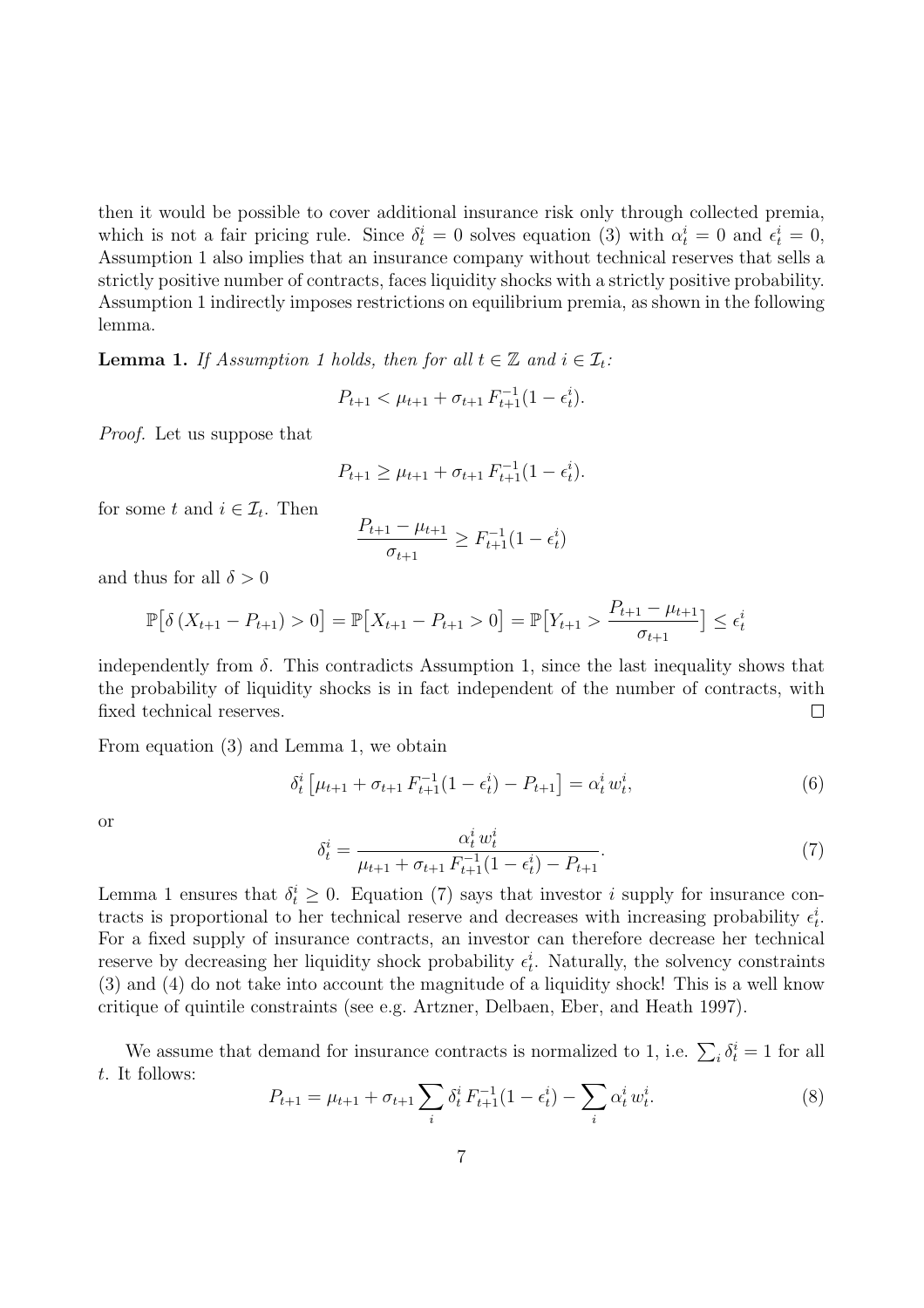$\sigma_{t+1}\sum_i\delta_t^i F_{t+1}^{-1}(1-\epsilon_t^i)-\sum_i\alpha_t^i w_t^i$  is the so-called *loading factor* and is supposed to be strictly positive. In fact, it is well known from the ruin theory, that if  $P_{t+1} \leq \mu_{t+1}$ , i.e. if the premium at time  $t$  is less or equal to the conditional expectation of next period claims given all information available at time  $t$ , then for any value for the initial wealth (without financial market) the probability of going bankrupt is equal one (see Feller 1971, page 396). From the last equation, we see that the premium of the insurance contract increases with increasing conditional variance, as one would expect, and decr eases when the weighted wealth  $\sum_{i=1}^I \alpha_i^i w_i^i$  increases. Moreover, a safer investor, with a smaller  $\alpha^i$  or a smaller  $\epsilon^i$  than a riskier investor, contributes to an increase of the premium, from which all investors benefit. This behaviour has also been described by Ceccarelli (2002). Equations (7) and (8) can be solved for  $\delta_t^i$  and  $P_{t+1}$ : they provide a unique solution with a strictly positive premium (this will become clear for the special case considered below; however, we give a general proof of the existence and uniqueness of a solution in the Appendix 6.1).

Since the goal of this paper is to analyse investors' long-run wealth evolution with respect to their investment strategies on financial markets, we assume that their profiles on insurance markets are identical, meaning that they possess the same loss acceptability parameters. Here, we do not address the question of investors' strategies (choice of the loss acceptability parameters) on the insurance market. It is not clear whether an investor who has higher loss acceptability, will growth faster or not. In fact, while it is true by equation (7) that higher loss acceptability means greater liquidity shocks (for both the probability and the amount), it must also be said that investors who sell a larger number of contracts benefit from growth opportunities when premia are greater than claims. Moreover, less technical reserves means a smaller exposure to liquidity shocks (as discussed above), but also less restrictive constraints for the investment strategies, meaning that those investors can put less money into the risk-free asset and profit from growth opportunities on the financial market. We address these issues in other works. Here, as in Leippold, Vanini, and Trojani (2003) we make the following assumption.

#### Assumption 2 (Loss acceptability).

Investors' "loss acceptability" is constant over time and identical for all investors, i.e.  $\alpha_t^i =$  $\alpha \in (0, \overline{\alpha})$  and  $\epsilon_t^i = \epsilon$  for all t and  $i = 1, \ldots, I$ .

Note that by equations (7) and (8), when all investors possess the same  $\epsilon_t^i$ ,  $\delta_t^i$  does not depend on  $\epsilon_t^i$  anymore and therefore the magnitude of liquidity shocks is minimized for all investors if  $\epsilon_t^i = \epsilon$ . Moreover, by Assumption 2 and equations (7) and (8) it follows

$$
P_{t+1} = \mu_{t+1} + \sigma_{t+1} F_{t+1}^{-1} (1 - \epsilon) - \alpha \sum_{i} w_{t}^{i}, \qquad (9)
$$

$$
\delta_t^i = \frac{w_t^i}{\sum_j w_t^j},\tag{10}
$$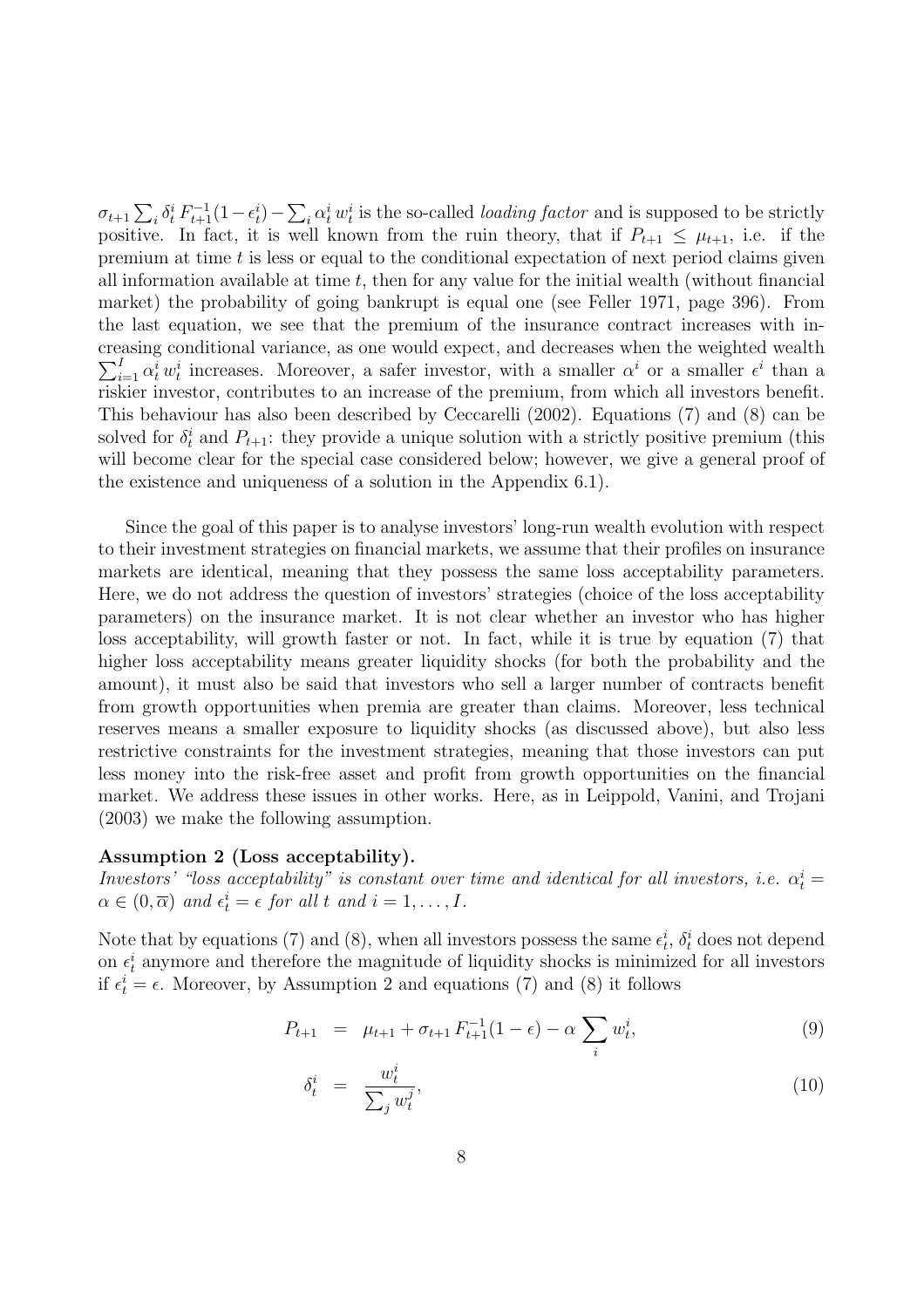and therefore investor's  $i$  supply for insurance contracts corresponds to her relative wealth.

Now, we introduce a precise structure for the claim  $X_{t+1}$ . In particular, we assume that the total claim  $X_{t+1}$  is proportional to the aggregate wealth available at time t, meaning that the amount of insured claims increases or decreases depending on the aggregate success of the investors (a similar assumption will be also made for the dividend process). This assumption also prevents a shock from destroying the economy. The proportional factor is supposed to be independent of the history up to time t and can be interpreted as the *liquidity* shock factor for the economy. Mathematically we have

$$
X_{t+1} = \eta_{t+1} W_t, \tag{11}
$$

where  $\eta_{t+1} \in [0, 1]$  is independent of  $\mathcal{F}^t$  and  $W_t = \sum_{i \in \mathcal{I}_t} w_t^i = \sum_{i=1}^I w_t^i$  is the aggregate wealth available in the economy at time t. From equation (11) it follows that  $\mu_{t+1} = W_t \mathbb{E}[\eta_{t+1}]$ and  $\sigma_{t+1}^2 = W_t^2 \text{Var}(\eta_{t+1})$ . Moreover,  $\eta_{t+1} \sim G_{t+1}$  where  $F_{t+1}(y) = G_{t+1}(\frac{y}{W})$  $\frac{y}{W_t}$ ,  $\forall y$ . Thus

$$
P_{t+1} = (\mu(\eta_{t+1}) + \sigma(\eta_{t+1}) G_{t+1}^{-1} (1 - \epsilon) - \alpha) W_t.
$$

Therefore, the premium  $P_{t+1}$  is strictly positive for all t, if the loading factor  $(\sigma(\eta_{t+1}) G_{t+1}^{-1}(1-\eta_{t+1}) G_{t+1}^{-1})$  $\epsilon$ ) –  $\alpha$ )  $W_t$  is greater than zero for all t. Moreover, for the sake of simplicity, we make the following assumption:

#### Assumption 3 (Liquidity shocks).

Liquidity shocks  $(\eta_t)_{t\geq 1}$  are independent and identically distributed, i.e.  $G_t = G$  for all t,  $\eta_t \sim \eta \sim G$ , where G is a continuous cumulative distribution function.

Let  $\mu = \mathbb{E}[\eta]$  and  $\sigma^2 = \text{Var}(\eta)$ , then by Assumptions 2 and 3,

$$
P_{t+1} = \mu W_t + \sigma G^{-1} (1 - \epsilon) W_t - \alpha W_t = (\beta - \alpha) W_t, \tag{12}
$$

$$
C_{t+1}^i = (\eta_{t+1} - \beta + \alpha) w_t^i, \tag{13}
$$

where  $\beta = \mu + \sigma G^{-1}(1 - \epsilon)$ . As discussed above for the general case, we impose that the loading factor  $(\sigma G^{-1}(1-\epsilon) - \alpha)$  W<sub>t</sub> is strictly positive, i.e.  $\alpha < \min{\{\overline{\alpha}, \sigma G^{-1}(1-\epsilon)\}}$ . Then  $\beta - \alpha > \beta - \sigma G^{-1}(1 - \epsilon) = \mu > 0$  and thus  $P_{t+1} > 0$  for all t.

We now turn our attention to the financial market. We suppose that the risky asset is in fixed supply, normalized to one. Instead, the supply of cash is exogenously given by cumulated dividends and collected premia less withdrawals. The market clearing conditions are

$$
\sum_{i=1}^{I} a_t^i = \sum_{i \in \mathcal{I}_t} a_t^i = 1 \tag{14}
$$

$$
M_t = R \sum_{i \in \mathcal{I}_t} m_{t-1}^i + D_t \sum_{i \in \mathcal{I}_t} a_{t-1}^i - q_t \left( 1 - \sum_{i \in \mathcal{I}_t} a_{t-1}^i \right) - C_t^i \tag{15}
$$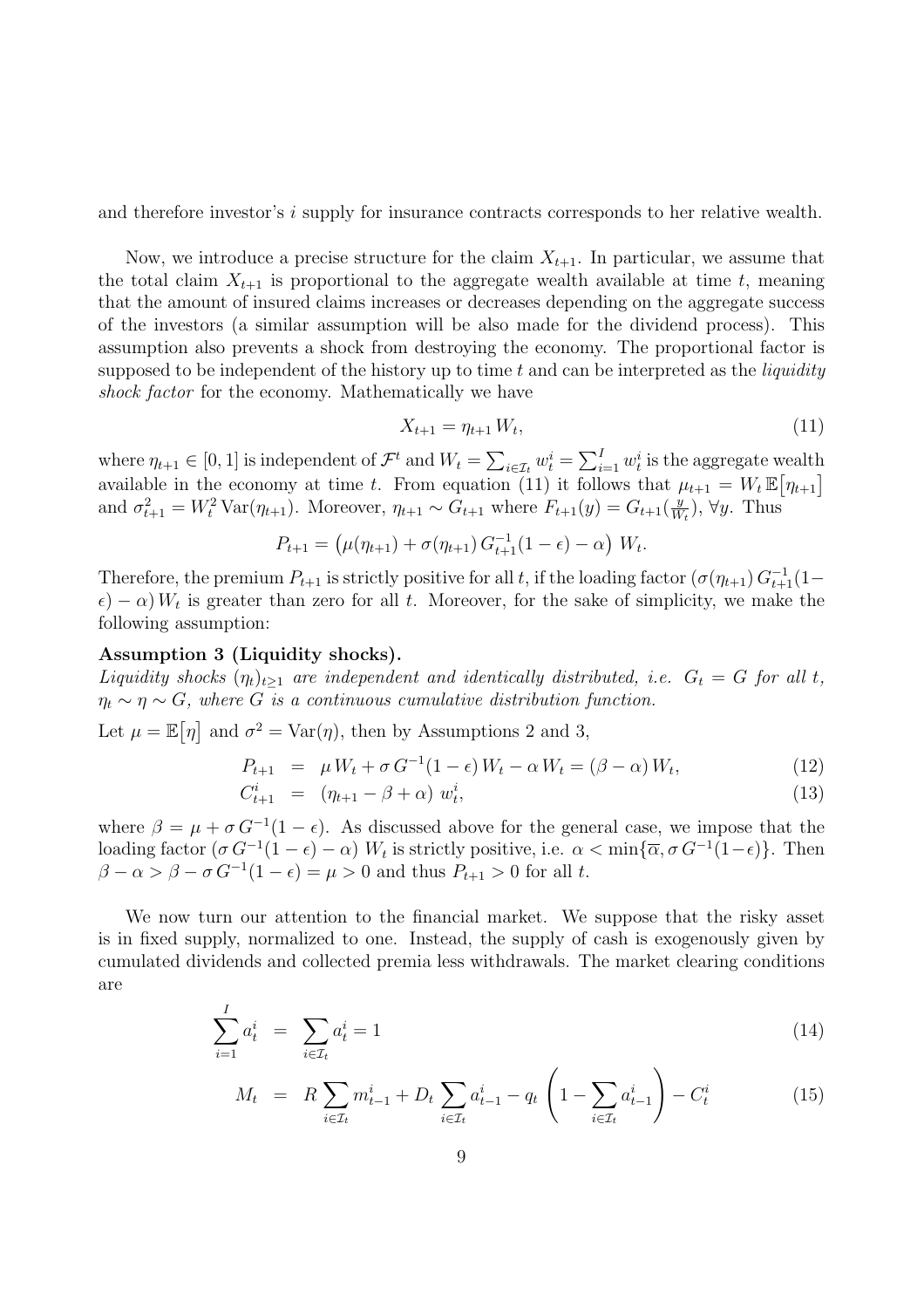where  $M_t = \sum_{i \in \mathcal{I}_t} m_t^i$  and  $C_t = \sum_{i \in \mathcal{I}_t} C_t^i$ . Note that  $\sum_{i \in \mathcal{I}_t} m_{t-1}^i \leq M_{t-1} = \sum_{i \in \mathcal{I}_{t-1}} m_{t-1}^i$ since  $\mathcal{I}_t \subseteq \mathcal{I}_{t-1}$ . Moreover, if no bankruptcy occurs during period t, then  $\mathcal{I}_t = \mathcal{I}_{t-1}$  and the usual equation for  $M_t$  follows, i.e.  $M_t = R M_{t-1} + D_t - C_t$ . Note that  $M_t \geq 0$  for all t. In fact if for some t,  $M_t < 0$ , then there exists at least one investor, say  $j \in \mathcal{I}_t$ , with  $m_t^j < 0$ . But since borrowing is not allowed, investor  $j$  is forced into bankruptcy during period  $t$ , a contradiction to  $j \in \mathcal{I}_t$ .

To be consistent with Assumption 3, and in order to avoid that dividends become very small as compared to insurance shocks, we make the following assumption for the dividend process:

### Assumption 4 (Dividend process).

(i) For each t,

$$
D_t = d_t W_{t-1},
$$

for some process  $(d_t)_{t>0}$ , with  $d_t \sim d \sim H$  independently and identically distributed with cumulative distribution function  $H$  on  $[0, 1]$ .

(ii)

$$
\mathbb{P}[d>0] = 1 - H(0) \in (0,1),
$$

i.e. at each time dividends have strictly positive probability of being zero and of being strictly positive.

This assumption, together with Assumption 3, solves the difficulty encountered by Hens and Schenk-Hoppé (2002b), where the rate of return on the long-lived asset eventually dominates that of the numéraire, so that the strategy that invests only in long-lived asset is able to drive out any other strategy. Hens and Schenk-Hoppé (2002b) suggest to base evolutionary finance model on Lucas (1978), where assets' payoffs are in term of a single perishable consumption good. In this way, the consumption rate is at least as the growth rate of the total payoff of the market. In our model, also without relaying on Lucas (1978), the pricing rule for insurance contracts (that also determines  $C_t$ ) and, Assumption 3 and 4, ensure that the rate of "consumption" increases proportionally to the growth rate of the total payoff. Moreover, as will discuss later, if assets' payoffs were in term of perishable consumption goods, it would not be possible to find a trading strategy that preserves the wealth (the reserve capital in the insurance business) and have positive growth rate.

Let  $\lambda_t^i \in [0,1]$  be the proportion of wealth invested in the risky asset by investor  $i \in \mathcal{I}_t$ at time t. We have

$$
a_t^i = \frac{\lambda_t^i w_t^i}{q_t} \quad \text{and} \quad m_t^i = (1 - \lambda_t^i) w_t^i.
$$

We call the sequence  $(\lambda_t^i)_{\{t>0\}}\in\mathcal{I}_t$  the trading strategy of investor i and  $\lambda_t^i$  the strategy of investor *i* at time *t*. We use the convention that  $\lambda_t^i = 0$  if  $i \notin \mathcal{I}_t$ . Note that  $\lambda_t^i$  is a random variable, i.e. it depends on the state of the world up to time  $t, s<sup>t</sup>$ . Other assumptions on the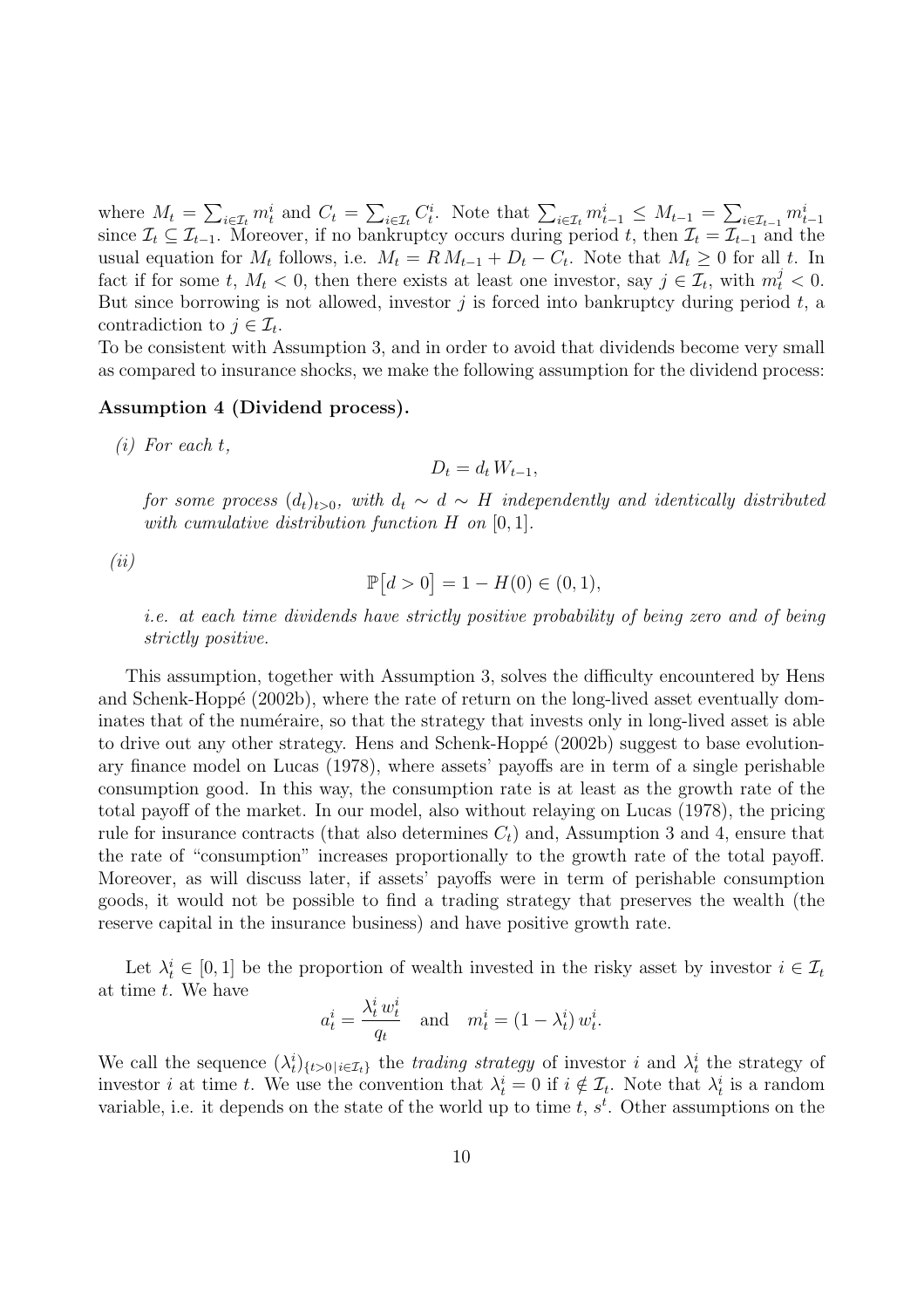process defining the trading strategy  $(\lambda_t^i)_{t\geq 0}$  will be introduced later. Here, we just impose the following restriction on the strategies at time t,  $(\lambda_t^i)_{i \in \mathcal{I}_t}$ , to prevent the price of the risky asset from becoming zero.

Assumption 5 (Investors' strategies).

For each t such that  $|\mathcal{I}_t| > 1$ , there exists  $i, j \in \mathcal{I}_t$  with  $(1 - \lambda_t^i) \lambda_t^j > 0$ .

Assumption 5 essentially states that if more than one investor survives period  $t$ , then there exists at least one survivor with a strictly positive proportion of her wealth invested in the risky asset and one survivor with a strictly positive proportion of her wealth invested in the risk-free asset. Naturally, when a survivor has a mixed strategy<sup>4</sup>  $\lambda_t^i \in (0,1)$ , then Assumption 5 is obviously satisfied with  $i = j$ . If  $|\mathcal{I}_t| = 1$ , then it might occur that the unique survivor uses a strategy investing all her wealth in the risk-free asset. The strategy  $\lambda_t^i = 1$  is excluded by the solvency constraint. In fact, the solvency condition stated by equation (5) is equivalent to

$$
1 - \lambda_t^i \ge \frac{\alpha}{R} \Leftrightarrow \lambda_t^i \le 1 - \frac{\alpha}{R} =: \overline{\lambda} \in (0, 1), \tag{16}
$$

i.e., for each investor, the proportion of wealth invested in the risky asset is bounded from above by  $\lambda$ . It seems to be a natural restriction for an insurance company (or a pension fund), as shown e.g. in Davis (2001, Tables 5 and 6) for life insurances and pension funds of several countries. Let  $\lambda_t = (\lambda_t^1, \dots, \lambda_t^I)'$ , then the market clearing condition for the risky asset (14) implies

$$
q_t = \mathbf{\lambda}_t^{\prime} \mathbf{w}_t.
$$

Note that for  $i \notin \mathcal{I}_t$ ,  $w_t^i = 0$  by assumption and thus  $\lambda'_t w_t = \sum_{i \in \mathcal{I}_t} \lambda_t^i w_t^i$ . We rewrite equation (2) as follows

$$
w_{t+1}^i = \left[ R\left(1 - \lambda_t^i\right) + \left(d_{t+1}W_t + q_{t+1}\right) \frac{\lambda_t^i}{q_t} - \left(\eta_{t+1} - \beta + \alpha\right) \right] w_t^i. \tag{17}
$$

## 3 The no bankruptcy condition

Before discussing the long run wealth evolution of investment strategies, we give conditions for avoiding bankruptcy. In fact, a necessary condition for long-term survival is not to go bankrupt and strategies that do not almost surely exclude bankruptcy are avoided by investors with long-term horizon. Therefore, as in Browne (1997) and Liu, Longstaff, and Pan (2003), we distinguish between the conditions on the strategies to avoid going bankrupt and

<sup>&</sup>lt;sup>4</sup>A strategy  $(\lambda_t^i)_t$  is called a *mixed strategy*, iff it assigns a strictly positive percentage to every asset, for all t. In our setting, a mixed strategy is characterized by  $\lambda_t^i \in (0,1)$  for all t (see Evstigneev, Hens, and Schenk-Hoppé 2002).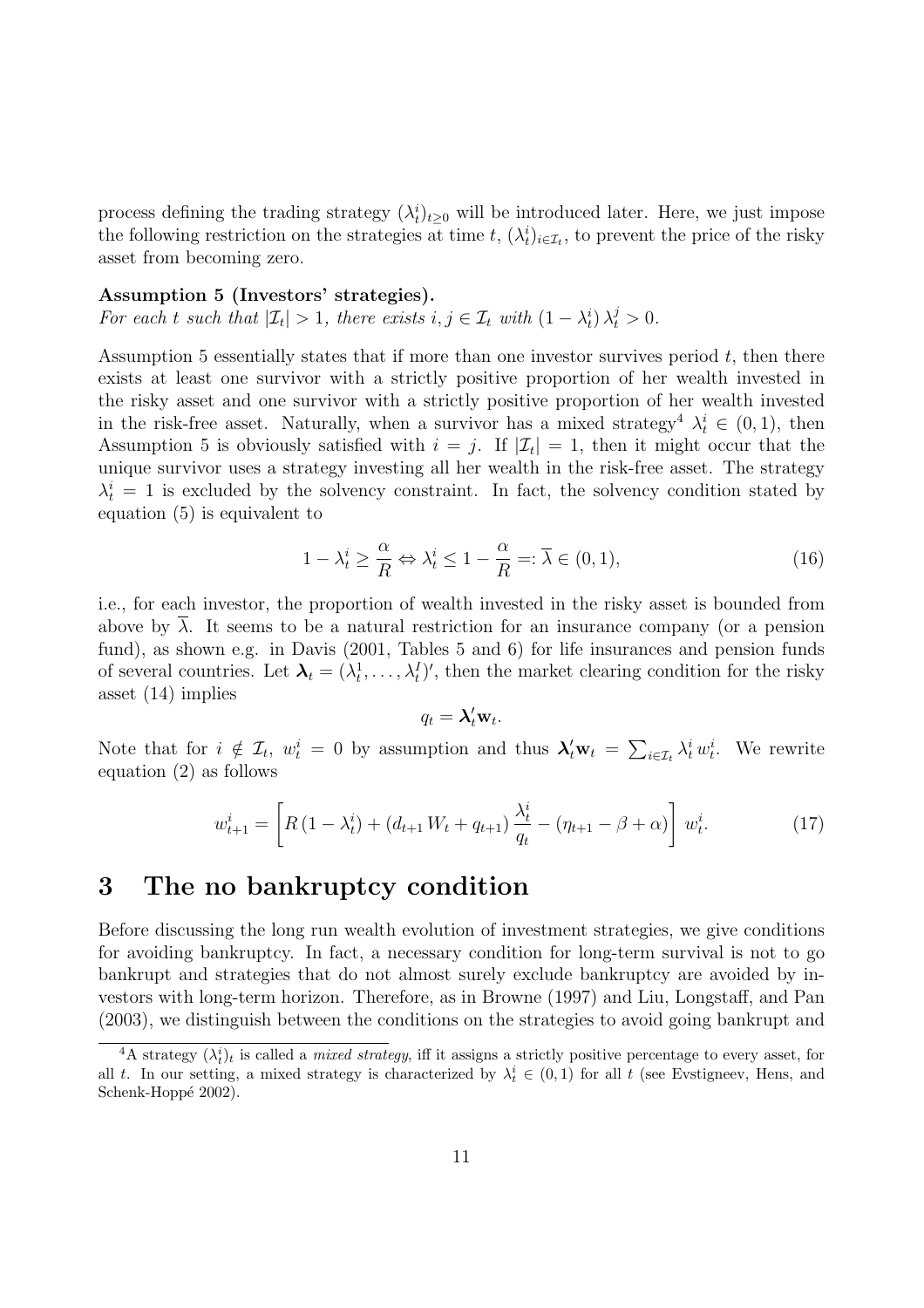then, given that investors satisfy those conditions, we analyses the long-term wealth evolution. In our setting, analogously to Liu, Longstaff, and Pan (2003), we obtain upper bounds for the  $\lambda_t^i$ 's (a lower bound is given by the no short sale restriction). We will show below that an investor with a strategy that does not prevent bankruptcy at each period, has a strictly positive probability of vanishing from the market, even if she is the unique survivor. Moreover, if an investor uses a simple strategy that does not prevent bankruptcy, she has probability 1 of vanishing from the market, even if at some point in time she is the unique survivor and thus dominates assets' prices. In particular, an investor holding only the risky asset (i.e.  $\lambda_t^i = 1$ ) becomes extinct with probability 1. This result shows that Theorem 1 in Hens and Schenk-Hoppé (2002b) does not hold when bankruptcy can occur.

We first consider the case  $|\mathcal{I}_t| = 1$  for some  $t > 0$ , i.e.  $\mathcal{I}_t = \{j\}$  for some  $j \in \{1, ..., I\}$ . We restrict ourself to strategies  $\lambda_t^j > 0$ . If  $\lambda_t^j = 0$ , as is clearly excluded since  $R >$ sup supp $(\eta) - \beta + \alpha^{5}$ ! The price of the risky asset at time t is given by  $q_t = \lambda_t^j w_t^j$  and the aggregate wealth at time t is  $W_t = w_t^j$  $t_i$ : from equation (17) it follows immediately that

$$
j \in \mathcal{I}_{t+1} \Leftrightarrow R\left(1 - \lambda_t^j\right) - \left(\eta_{t+1} - \beta + \alpha\right) + d_{t+1} > 0.
$$

Let  $\eta = \inf \text{supp}(\eta)$ ,  $\overline{\eta} = \sup \text{supp}(\eta)$  and  $\overline{d} = \sup \text{supp}(d)$  and K be the continuous multivariate cumulative distribution of  $(\eta, d)$  on  $[\eta, \overline{\eta}] \times [0, \overline{d}]$ , i.e.

$$
K(x, y) = \mathbb{P} \big[ \eta \le x, \, d \le y \big].
$$

Moreover, let  $\tilde{K}(z) = \mathbb{P}[d - \eta \leq z] = \int_{\eta}^{\overline{\eta}} \int_{0}^{x+z} dK(x, y)$  be the cumulative distribution function of  $d - \eta$ . Then

$$
\mathbb{P}\left[j \in \mathcal{I}_{t+1}\right] = \mathbb{P}\left[d_{t+1} - \eta_{t+1} > -R\left(1 - \lambda_t^j\right) - \beta + \alpha\right] \\
= 1 - \tilde{K}(-R\left(1 - \lambda_t^j\right) - \beta + \alpha)
$$

and thus

$$
\mathbb{P}\left[j \in \mathcal{I}_{t+1}\right] = 1 \Leftrightarrow \lambda_t^j \le \frac{R + \underline{k} + \beta - \alpha}{R} =: \underline{\lambda},\tag{18}
$$

where  $\underline{k} = \inf \text{supp}(\tilde{K})$ . We call this latter equation the no bankruptcy condition. Note that

$$
\underline{\lambda} = \overline{\lambda} + \frac{\beta + \underline{k}}{R}.
$$

Therefore, the solvency constraint (16) is a stronger condition on the strategies than the no bankruptcy condition (18), if  $\beta > -k$ , i.e. if higher shocks (greater than  $\beta$ ) on the

<sup>&</sup>lt;sup>5</sup>supp $(\eta)$  denotes the support of  $\eta$ .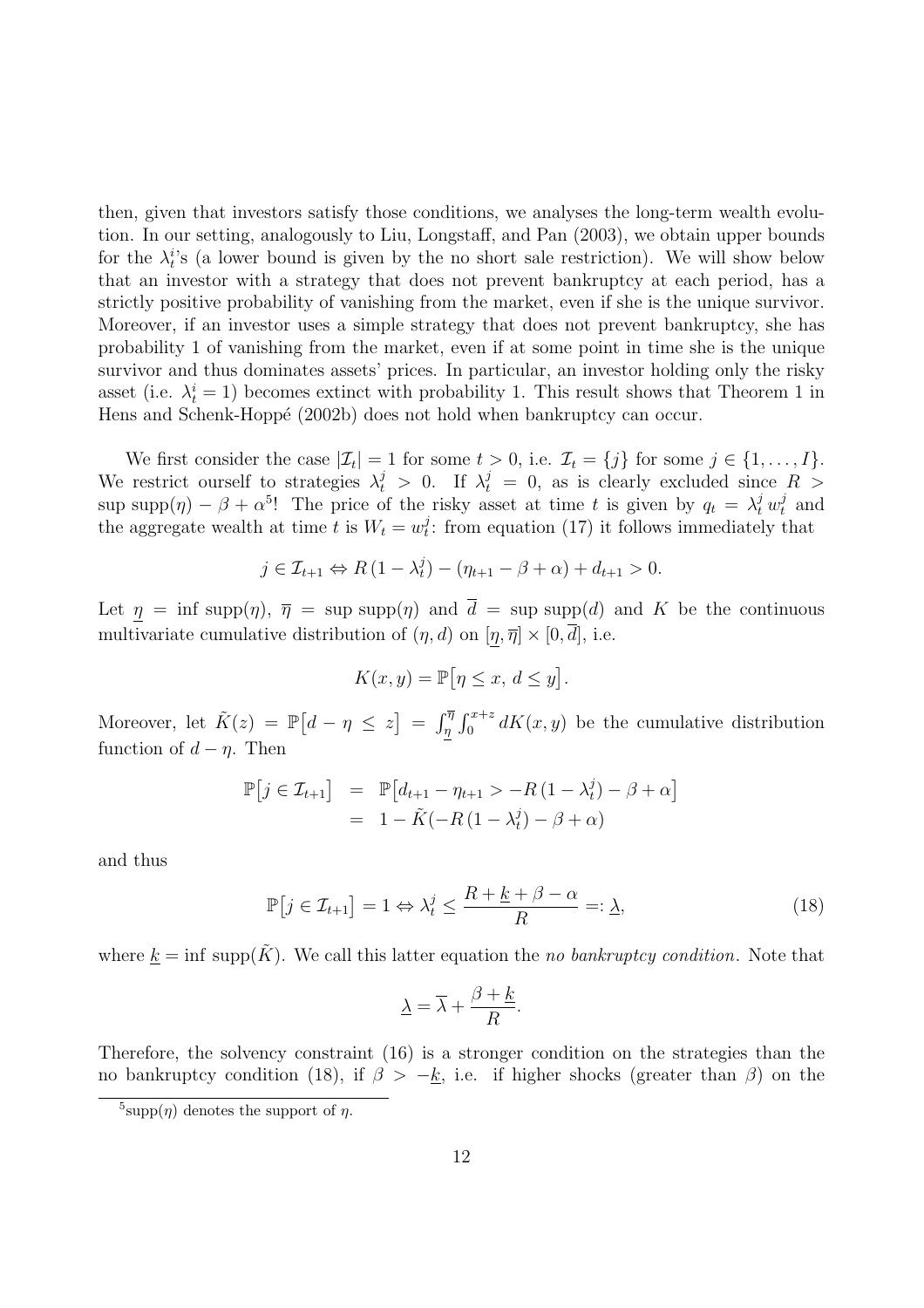insurance market and small dividends (less the  $\overline{\eta} - \beta$ ) in the financial market do not occur simultaneously, which is not a realistic assumption. This is due to the fact that the solvency constraint does not care about dividends, and thus does not take into consideration the (positive) correlation between shocks and dividends, such that higher shocks will have a smaller impact on the wealth evolution since they correspond to higher dividends. If  $\beta < -k$ (which is the most common case, as for example when insurance shocks and dividends are considered independent), the no bankruptcy condition (18) is stronger than the solvency constraint and thus investors just care about the no bankruptcy condition (18). In this case, the solvency constraint (16) does not eliminate bankruptcy! In the sequel we make the following assumption on the joint distribution of  $(\eta, d)$ :

### Assumption 6 (Shocks and dividends joint distribution).

For all  $\delta_1 > 0$  and  $\delta_2 > 0$ ,

$$
\mathbb{P} \big[ \eta > \overline{\eta} - \delta_1, \, d \le \delta_2 \big] > 0,
$$

i.e., big shocks and very small dividends have strictly positive probability to jointly occur.

Assumption 6 implies the following Lemma on the distribution of  $d - \eta$ .

### **Lemma 2.** For all  $\delta > 0$ ,

$$
\mathbb{P}\big[d-\eta\leq-\overline{\eta}+\delta\big]>0
$$

and thus  $\underline{k} = -\overline{\eta}$ , i.e. maximal shocks and zero dividends have strictly positive probability to jointly occur.

Proof.

$$
\mathbb{P}[d - \eta \leq -\overline{\eta} + \delta] = \mathbb{P}[d \leq \eta - \overline{\eta} + \delta]
$$
\n
$$
= \int_{0 < \delta_1 < \delta} \mathbb{P}[d \leq \eta - \overline{\eta} + \delta | \eta - \overline{\eta} > -\delta_1] d \mathbb{P}[\eta - \overline{\eta} > -\delta_1]
$$
\n
$$
\geq \int_{0 < \delta_1 < \delta} \mathbb{P}[d \leq -\delta_1 + \delta | \eta - \overline{\eta} > -\delta_1] d \mathbb{P}[\eta - \overline{\eta} > -\delta_1]
$$
\n
$$
= \int_{0 < \delta_1 < \delta} \frac{\mathbb{P}[d \leq -\delta_1 + \delta, \eta > \overline{\eta} - \delta_1]}{\mathbb{P}[\eta > \overline{\eta} - \delta_1]} d \mathbb{P}[\eta - \overline{\eta} > -\delta_1]
$$
\n
$$
> 0
$$

Thus,  $\tilde{K}(-\overline{\eta}+\delta) > 0$  for all  $\delta > 0$ , i.e.  $k = -\overline{\eta}$ .

Under Assumption 6, the strategy  $\frac{\lambda}{\Lambda}$  corresponds to  $\frac{R-\overline{\eta}+\beta-\alpha}{R}$  and is a stronger condition on the strategies than the solvency constraint, since obviously  $\beta < -\overline{\eta}$ . From now on, we take

$$
\lambda = \frac{R - \overline{\eta} + \beta - \alpha}{R}.
$$

 $\Box$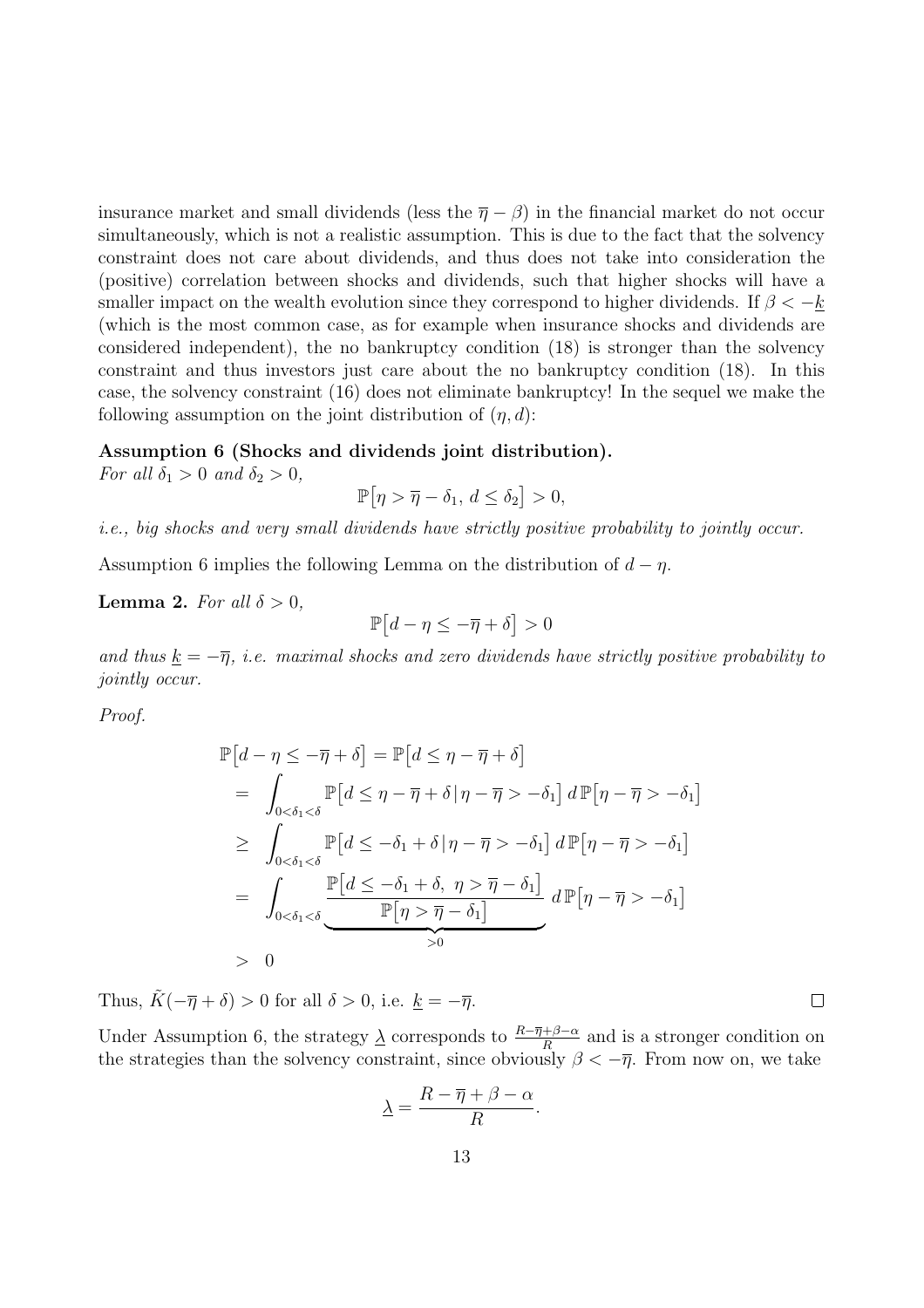Let us now consider a single survivor j with a simple strategy  $\lambda^j > \underline{\lambda}$ . Then at each period she will have a strictly positive probability of going bankrupt and therefore  $\mathbb{P}\left[j \in \bigcap_t \mathcal{I}_t\right] = 0$ , meaning that she will vanish almost surely from the market. We state these results in the following Lemma.

**Lemma 3.** Let  $\mathcal{I}_t = \{j\}$  for some t and  $j \in \{1, ..., I\}$ , i.e. investor j is the unique survivor at time t. The following holds:

- (i) If  $\lambda_t^j > \underline{\lambda}$ , then investor j has strictly positive probability of going bankrupt during period  $t + 1$ .
- (ii) If  $\lambda_s^j$  >  $\underline{\lambda}$  for all  $s \ge t$ , then investor j will almost surely eventually vanish from the market. In particular, if investor j uses a simple strategy  $\lambda^j > \lambda$ , then she will eventually almost surely vanish from the market almost surely.

Let us now consider the case  $|\mathcal{I}_t| > 1$ . Without loss of generality we set  $\mathcal{I}_t = \{1, 2\}$ : if  $\mathcal{I}_t = \{i_1, \ldots, i_n\}$  with  $n = |\mathcal{I}_t| > 2$ , then we can still reduce the original setting to a 2-investors setting by defining a "new investor" with strategy  $\xi_s \in [0,1]$  at time  $s \in \{t,t+1\}$ and wealth  $w_s$ , where

$$
\xi_s = \frac{\sum_{l=2}^n \lambda_s^{i_l} w_s^{i_l}}{\sum_{l=2}^n w_s^{i_l}}, \quad w_s = \sum_{l=2}^n w_s^{i_l}.
$$

The price of the risky asset at time  $s \in \{t, t+1\}$  is then given by  $q_s = \lambda_s^{i_1} w_t^{i_1} + \xi_s w_s$ . Thus let us assume that  $\mathcal{I}_t = \{1, 2\}$ . Then from the wealth evolution (17) it follows immediately that for  $i = 1, 2$ 

$$
i \in \mathcal{I}_{t+1} \Leftrightarrow R\left(1 - \lambda_t^{i}\right) + d_{t+1} W_t \frac{\lambda_t^{i}}{q_t} + w_{t+1}^{j} \lambda_{t+1}^{j} \frac{\lambda_t^{i}}{q_t} - \left(\eta_{t+1} - \beta + \alpha\right) > 0,\tag{19}
$$

where  $j \neq i$ .

*Proof.* (i) Suppose that  $i \in \mathcal{I}_{t+1}$ . Then  $w_{t+1}^i > 0$  and by equation (17)

$$
w_{t+1}^{i} = R(1 - \lambda_{t}^{i}) w_{t}^{i} + d_{t+1} W_{t} \frac{\lambda_{t}^{i} w_{t}^{i}}{q_{t}} +
$$
  
+ 
$$
(w_{t+1}^{1} \lambda_{t+1}^{1} + w_{t+1}^{2} \lambda_{t+1}^{2}) \frac{\lambda_{t}^{i} w_{t}^{i}}{q_{t}} - (\eta_{t+1} - \beta + \alpha) w_{t}^{i},
$$

and thus

$$
w_{t+1}^{i} \left( 1 - \lambda_{t+1}^{i} \frac{\lambda_{t}^{i} w_{t}^{i}}{q_{t}} \right) = R \left( 1 - \lambda_{t}^{i} \right) w_{t}^{i} + d_{t+1} W_{t} \frac{\lambda_{t}^{i} w_{t}^{i}}{q_{t}} + w_{t+1}^{j} \lambda_{t+1}^{j} \frac{\lambda_{t}^{i} w_{t}^{i}}{q_{t}} - \left( \eta_{t+1} - \beta + \alpha \right) w_{t}^{i},
$$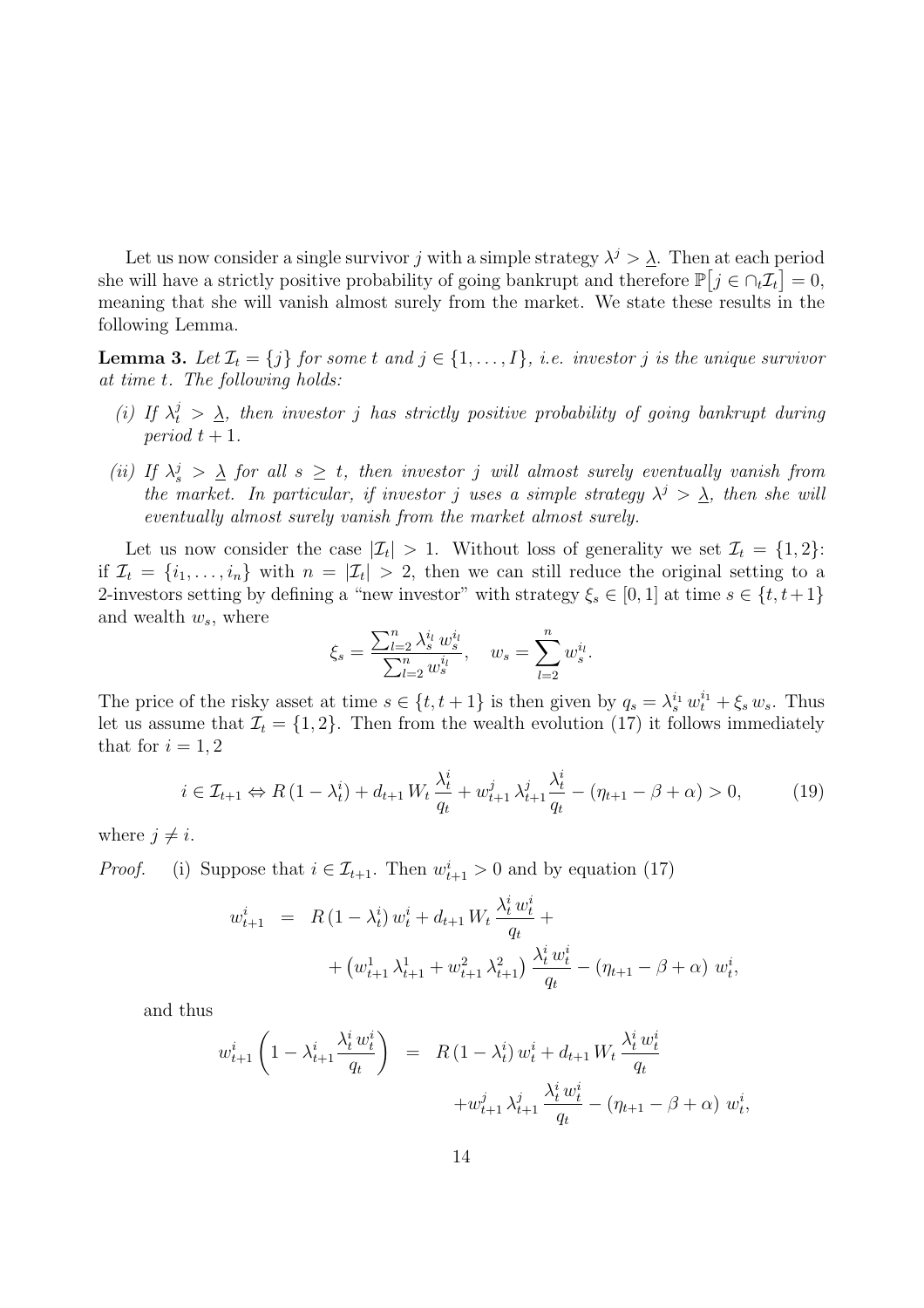where  $j \neq i$ . Since  $\lambda_{t+1}^i \neq 1$  (solvency restriction), then  $\left(1 - \lambda_{t+1}^i\right)$  $\frac{\lambda^i_t\,w^i_t}{q_t}$  $\big) > 0$ , and thus from  $w_{t+1}^i > 0$  it follows that

$$
R\left(1-\lambda_t^i\right)w_t^i + d_{t+1}W_t\frac{\lambda_t^i w_t^i}{q_t} + w_{t+1}^j \lambda_{t+1}^j \frac{\lambda_t^i w_t^i}{q_t} - \left(\eta_{t+1} - \beta + \alpha\right) w_t^i > 0.
$$

Since  $i \in \mathcal{I}_t$ , then  $w_t^i > 0$  and therefore dividing the last inequality by  $w_t^i$  we obtain

$$
R(1 - \lambda_t^i) + d_{t+1} W_t \frac{\lambda_t^i}{q_t} + w_{t+1}^j \lambda_{t+1}^j \frac{\lambda_t^i}{q_t} - (\eta_{t+1} - \beta + \alpha) > 0.
$$

(ii) Suppose now that

$$
R(1 - \lambda_t^i) + d_{t+1} W_t \frac{\lambda_t^i}{q_t} + w_{t+1}^j \lambda_{t+1}^j \frac{\lambda_t^i}{q_t} - (\eta_{t+1} - \beta + \alpha) > 0,
$$

where  $j \neq i$ . Then for  $i \in \mathcal{I}_t$ ,

$$
w_t^i \left[ R \left( 1 - \lambda_t^i \right) + d_{t+1} \, W_t \, \frac{\lambda_t^i}{q_t} + w_{t+1}^j \, \lambda_{t+1}^j \, \frac{\lambda_t^i}{q_t} - (\eta_{t+1} - \beta + \alpha) \right] > 0,
$$

and thus  $w_{t+1}^i > 0$ , since

$$
w_{t+1}^{i} = \left[ w_t^i \frac{R\left(1 - \lambda_t^i\right) + d_{t+1} W_t \frac{\lambda_t^i}{q_t} + w_{t+1}^j \lambda_{t+1}^j \frac{\lambda_t^i}{q_t} - (\eta_{t+1} - \beta + \alpha)}{1 - \lambda_{t+1}^i \frac{\lambda_t^i w_t^i}{q_t}} \right]^+
$$

and  $1 - \lambda_{t+1}^i$  $\frac{\lambda_t^i w_t^i}{q_t} > 0$  by equation (16).

The necessary and sufficient condition  $(19)$  for avoiding bankruptcy for investor i also depends on other investors' wealths and strategies, through the term  $w_{t+1}^j \lambda_t^j$  $t+1$  $\frac{\lambda_t^i}{w_t^i}$ . Speculating on other investors' behaviour, investor  $i$  could essentially put less wealth on the risk-free asset than allowed under the no bankruptcy condition (18). While this would imply a strictly positive probability of going bankrupt when investor  $i$  dominates assets' prices, the no bankruptcy condition is not necessary for avoiding almost surely bankruptcy in the presence of competitors, when they significantly invest in the risky asset. However, the no bankruptcy condition is the *minimal condition* on investment strategies that almost surely eliminates bankruptcy in the presence of each type of competitor. In fact, an investor who systematically violates the no bankruptcy condition (18), will eventually disappear from the market with probability one, if her opponents are investing all their wealth on the risk-free asset, i.e. an investment strategy that systematically violates the no bankruptcy condition

 $\Box$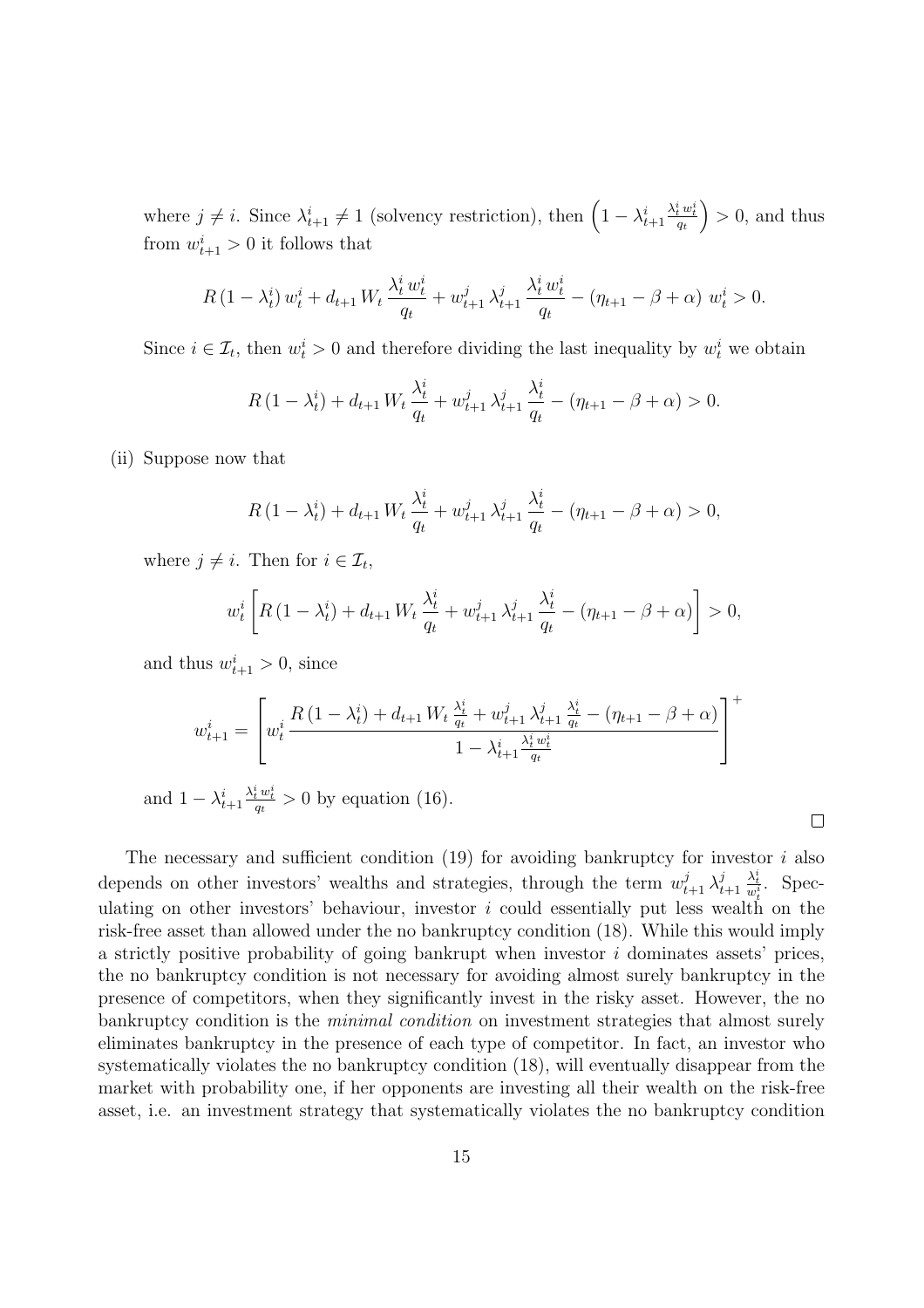is almost surely driven out by the risk-free strategy. Thus the no bankruptcy condition is the minimal condition that ensures that each investor will not go bankrupt with probability 1, regardless from other investors' behaviour. In the sequel, because of the long horizon perspective considered here, and following the approach of Liu, Longstaff, and Pan (2003), we use the no bankruptcy condition to ensure that investors almost surely do not face bankruptcy. In their setting, bankruptcy is penalized with minus infinity utility, so that no optimal strategy will allow final negative wealth with strictly positive probability.

### 4 The main results

From the previous section, it is clear that an investor who uses a strategy that does not almost surely eliminate bankruptcy, will eventually disappear from the market, also if at some point in time she is the unique survivor. Thus, looking at the long-run evolution of investors' wealths, a strategy that does not prevent bankruptcy would not be fit, as it is defined in Blume and Easley (1992). Neither can't be evolutionary stable, as defined in Hens and Schenk-Hoppé (2002a) and Evstigineev, Hens, and Schenk-Hoppé (2003), since it will also disappear almost surely if it dominates asset prices, as shown in Lemma 3. Moreover, as long as dividends and liquidity shocks are not positive correlated, the solvency restriction is not enough to avoid bankruptcy. In fact, under the solvency restriction, an investor faces liquidity shocks with strictly positive probability and if her investment strategy provides small payoff (in particular, dividends are small), then the liquidity shock destroys her wealth. Following the discussion of the previous section, we consider the case where the following assumption holds and we study the long run evolution of investors, who are safe enough on their investment positions to be almost surely able to face liquidity shocks.

Assumption 7 (The no bankruptcy condition).

For all  $i \in \mathcal{I}_t$  and all  $t \in \mathbb{Z}$ ,

$$
\lambda^i_t \in [0,\underline{\lambda}].
$$

Following Hens and Schenk-Hoppé (2002b), we rewrite the wealth dynamics. We define

$$
B_t^i = \frac{\lambda_t^i w_t^i}{\lambda_t^{\prime} \mathbf{w}_t},
$$

and

$$
A_t^i = R (1 - \lambda_t^i) w_t^i + B_t^i d_{t+1} W_t - (\eta_{t+1} - \beta + \alpha) w_t^i.
$$

By Assumption 7, we have

 $\mathbf{w}_{t+1} = \mathbf{A}_t + \mathbf{B}_t \, \boldsymbol{\lambda}'_{t+1} \, \mathbf{w}_{t+1}$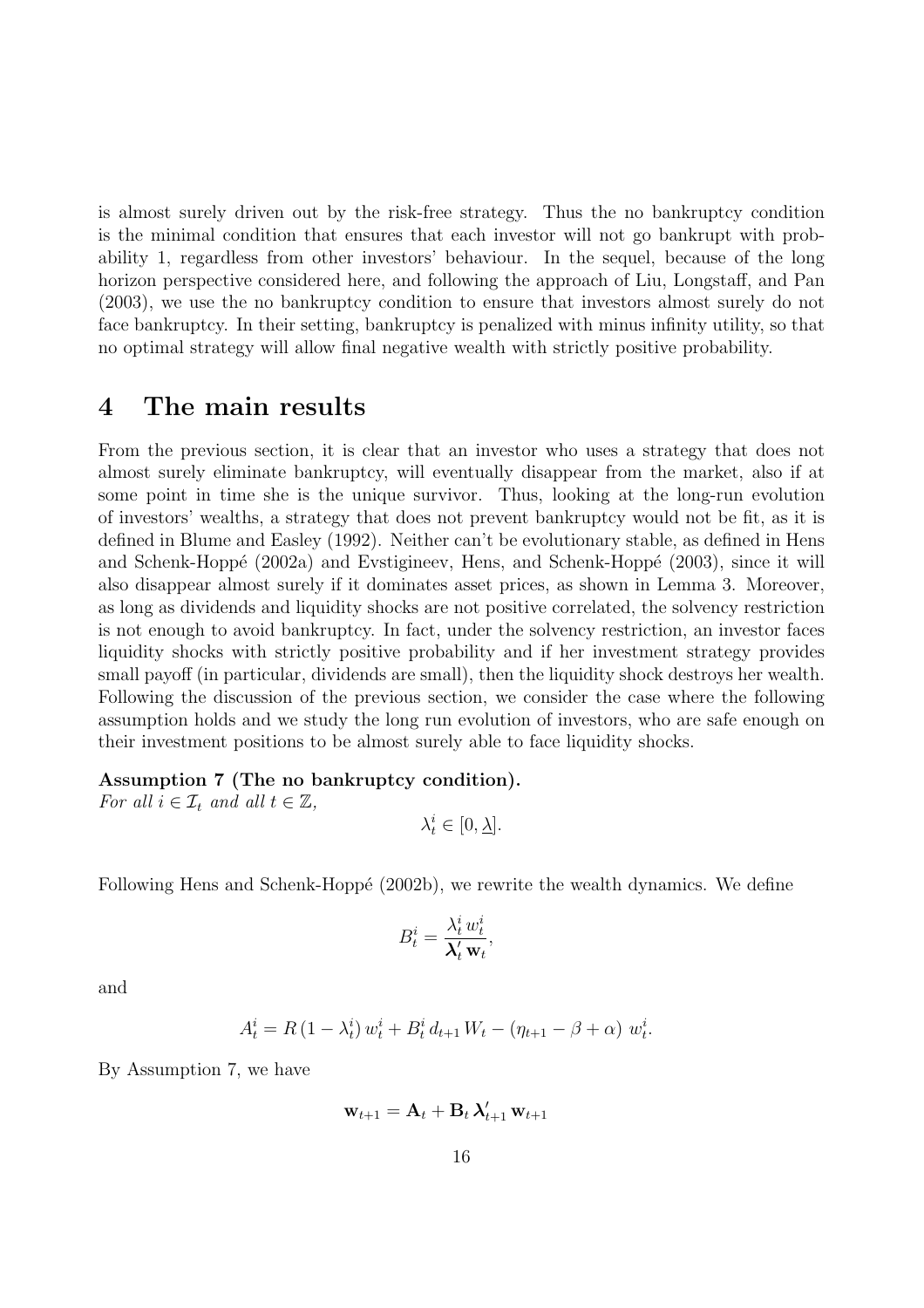or

$$
(I-\mathbf{B}_t\,\boldsymbol{\lambda}'_{t+1})\,\mathbf{w}_{t+1} = \mathbf{A}_t
$$

where  $\mathbf{A}_t = (A_t^1, \ldots, A_t^I)'$ ,  $\mathbf{B}_t = (B_t^1, \ldots, B_t^I)'$  and I is the identity on  $\mathbb{R}^I$ . Note that for  $i \notin \mathcal{I}_t$ ,  $A_t^i = B_t^i = 0$ . The inverse of  $I - \mathbf{B}_t \lambda'_{t+1}$  is given by  $I + (1 - \lambda'_{t+1} \mathbf{B}_t)^{-1} \mathbf{B}_t \lambda'_{t+1}$ , provided that  $\lambda'_{t+1}$   $B_t \neq 1$  (see Horn and Johnson 1985, Sec. 0.7.4). It can be easily checked that  $\lambda'_{t+1}$   $B_t < 1$  if there exits an investor  $i \in \mathcal{I}_{t+1}$  with  $\lambda_t^i < 1$  and  $\lambda_{t+1}^i > 0$  and this is still the case when  $|\mathcal{I}_t| > 1$ , by Assumptions 5 and 7. If  $\mathcal{I}_t = \{j\}$  for some j, then investor j is already the unique survivor and the wealth evolution is easily obtained. Therefore, in the sequel we only consider the case  $|\mathcal{I}_t| > 1$ . Under the assumption of no default during period  $t + 1$ , the wealth evolution can then be written as

$$
\mathbf{w}_{t+1} = (I - \mathbf{B}_t \,\boldsymbol{\lambda}'_{t+1})^{-1} \,\mathbf{A}_t \n= \left( I + \frac{\mathbf{B}_t \boldsymbol{\lambda}'_{t+1}}{1 - \boldsymbol{\lambda}'_{t+1} \mathbf{B}_t} \right) \,\mathbf{A}_t,
$$
\n(20)

.

and the i-th component is given by

$$
w_{t+1}^i = \frac{w_t^i}{\sum_j (1 - \lambda_{t+1}^j) \lambda_t^j w_t^j} \times \left[ d_{t+1} W_t \lambda_t^i + \left[ R(\underline{\lambda} - \lambda_t^i) + (\overline{\eta} - \eta_{t+1}) \right] \left( \lambda_t^{\prime} \mathbf{w}_t + \sum_{j \neq i} (\lambda_t^i - \lambda_t^j) \lambda_{t+1}^j w_t^j \right) \right].
$$

This result is explicitly derived in the Appendix 6.2. We use that

$$
\underline{\lambda} = \frac{R - \overline{\eta} + \beta - \alpha}{R} \Longleftrightarrow R + \beta - \alpha = R\underline{\lambda} + \overline{\eta}.
$$

The price at time  $t + 1$  follows:

$$
q_{t+1} = \boldsymbol{\lambda}'_{t+1} \mathbf{A}_t + \frac{\boldsymbol{\lambda}'_{t+1} \mathbf{B}_t \lambda'_{t+1} \mathbf{A}_t}{1 - \boldsymbol{\lambda}'_{t+1} \mathbf{B}_t} = \frac{\lambda'_{t+1} \mathbf{A}_t}{1 - \boldsymbol{\lambda}'_{t+1} \mathbf{B}_t}
$$

Let  $r_t^i = \frac{w_t^i}{W_t}$ , and  $\zeta_t^i = \frac{\lambda_t^i}{\Delta}$  for  $i = 1, \ldots, I$  and  $t \in \mathbb{Z}$ . The vector  $\mathbf{r}_t = (r_t^1, \ldots, r_t^I)'$  is the vector of wealth shares, i.e.  $\mathbf{r}_t \in \Delta^{I-1} = \{ \mathbf{r} \in \mathbb{R}_+^i \mid \sum_i r_t^i = 1 \}$ . By Assumption 7,  $\zeta_t^i \in [0, 1]$ and  $\zeta_t^i = 1$  iff  $\lambda_t^i = \underline{\lambda}$ . We obtain

$$
w_{t+1}^{i} = \frac{r_{t}^{i} W_{t}}{\sum_{j} (1 - \Delta \zeta_{t+1}^{j}) \zeta_{t}^{j} r_{t}^{j}} \times \left[ d_{t+1} \zeta_{t}^{i} + \left[ R \Delta (1 - \zeta_{t}^{i}) + (\overline{\eta} - \eta_{t+1}) \right] \left( \zeta_{t}^{\prime} \mathbf{r}_{t} + \Delta \sum_{j \neq i} (\zeta_{t}^{i} - \zeta_{t}^{j}) \zeta_{t+1}^{j} r_{t}^{j} \right) \right].
$$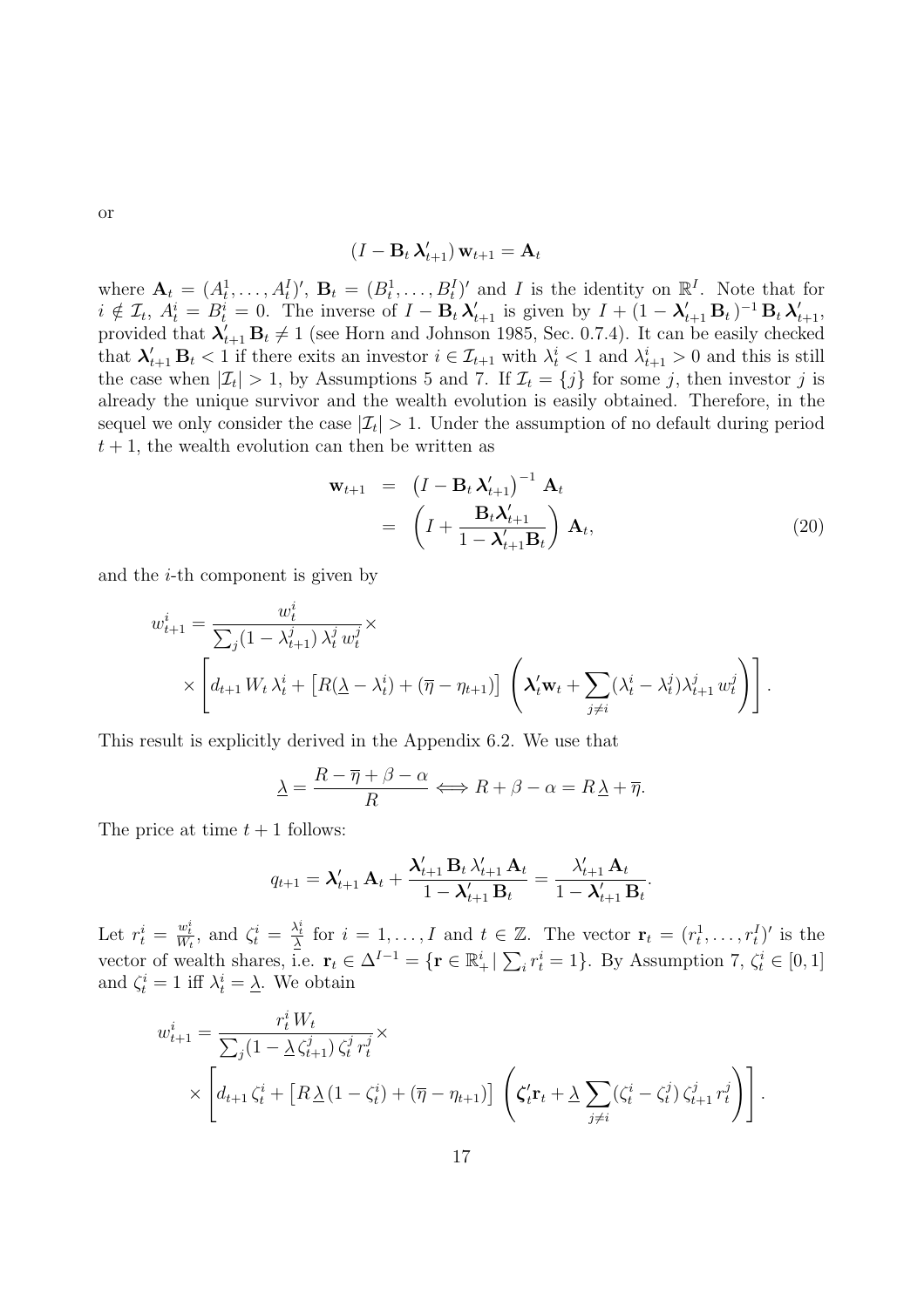Let  $\theta_{t+1}$  be defined by

$$
\theta_{t+1} = \zeta'_t \mathbf{r}_t d_{t+1} + \n+ \sum_k \left( R \underline{\lambda} (1 - \zeta_t^k) + (\overline{\eta} - \eta_{t+1}) \right) r_t^k \left( \zeta'_t \mathbf{r}_t + \underline{\lambda} \sum_j (\zeta_t^k - \zeta_t^j) \zeta_{t+1}^j r_t^j \right).
$$

Then

$$
W_{t+1} = \frac{\theta_{t+1}}{\sum_{j} (1 - \frac{\lambda}{\zeta_{t+1}})^2 \zeta_t^j r_t^j} W_t.
$$

The ratio  $\frac{\theta_{t+1}}{\sum_i (1-\lambda \zeta_i^j)}$  $\frac{\partial t_{t+1}}{\partial s}$   $\frac{1}{(\sqrt{1-\Delta\zeta_{t+1}^j})\zeta_t^j r_t^j}$  is the growth rate of the economy. From the wealth evolution of equation (20), we obtain the evolution of wealth shares:

$$
r_{t+1}^i = \frac{r_t^i}{\theta_{t+1}} \times \left[ d_{t+1} \zeta_t^i + \left[ R \underline{\lambda} \left( 1 - \zeta_t^i \right) + (\overline{\eta} - \eta_{t+1}) \right] \left( \zeta_t' \mathbf{r}_t + \underline{\lambda} \sum_j (\zeta_t^i - \zeta_t^j) \zeta_{t+1}^j r_t^j \right) \right].
$$
\n(21)

From this last equation it follows directly that  $r_{t+1}^i = 0$  if  $r_t^i = 0$  and therefore also,  $r_{t+1}^i = 1$ if  $r_t^i = 1$ .

Without any additional assumption on the dividend process, the liquidity shock factor and the investment strategies we are now able to prove that a trading strategy that corresponds to the no bankruptcy boundary  $\lambda$ , is almost surely driven out by any strategy that is bounded away from  $\underline{\lambda}$ . From equation (21) it follows that for  $i, k \in \mathcal{I}_t$ ,

$$
\frac{r_{t+1}^i}{r_{t+1}^k} = \left(\frac{r_t^i}{r_t^k}\right) \times \times \frac{d_{t+1}\zeta_t^i + [R\Delta(1-\zeta_t^i) + (\overline{\eta} - \eta_{t+1})] \left(\zeta_t^T \mathbf{r}_t + \Delta \sum_{j \neq i} (\zeta_t^i - \zeta_t^j) \zeta_{t+1}^j r_t^j\right)}{d_{t+1}\zeta_t^k + [R\Delta(1-\zeta_t^k) + (\overline{\eta} - \eta_{t+1})] \left(\zeta_t^T \mathbf{r}_t + \Delta \sum_{j \neq k} (\zeta_t^k - \zeta_t^j) \zeta_{t+1}^j r_t^j\right)}.
$$

Let us now suppose that only two investors exist. The first investor is using a simple strategy corresponding to the no bankruptcy boundary, i.e.  $\lambda_t^1 = \underline{\lambda}$  for all t. The second investor is using a strategy which is bounded away from the no bankruptcy condition, as well as from the strategy putting the wealth only on the risk-free asset, i.e.  $\tilde{\delta} < \lambda_t^2 < \underline{\lambda} - \tilde{\delta}$  for all  $t > 0$ and for some  $\tilde{\delta} > 0$ . Using the notation introduced above, we have  $\zeta_t^1 = 1$  for all t and  $\zeta_t^2 \in (\delta, 1-\delta)$  for all t and  $\delta = \frac{\tilde{\delta}}{\Delta} > 0$ . We obtain the following result.

**Theorem 1.** Under Assumptions 3-7, and given an investor with  $\zeta_t^1 = 1$  for all  $t > 0$  and an investor with  $\zeta_t^2 \in (\delta, 1 - \delta)$  for all  $t > 0$  and some  $\delta > 0$ , the investor with the simple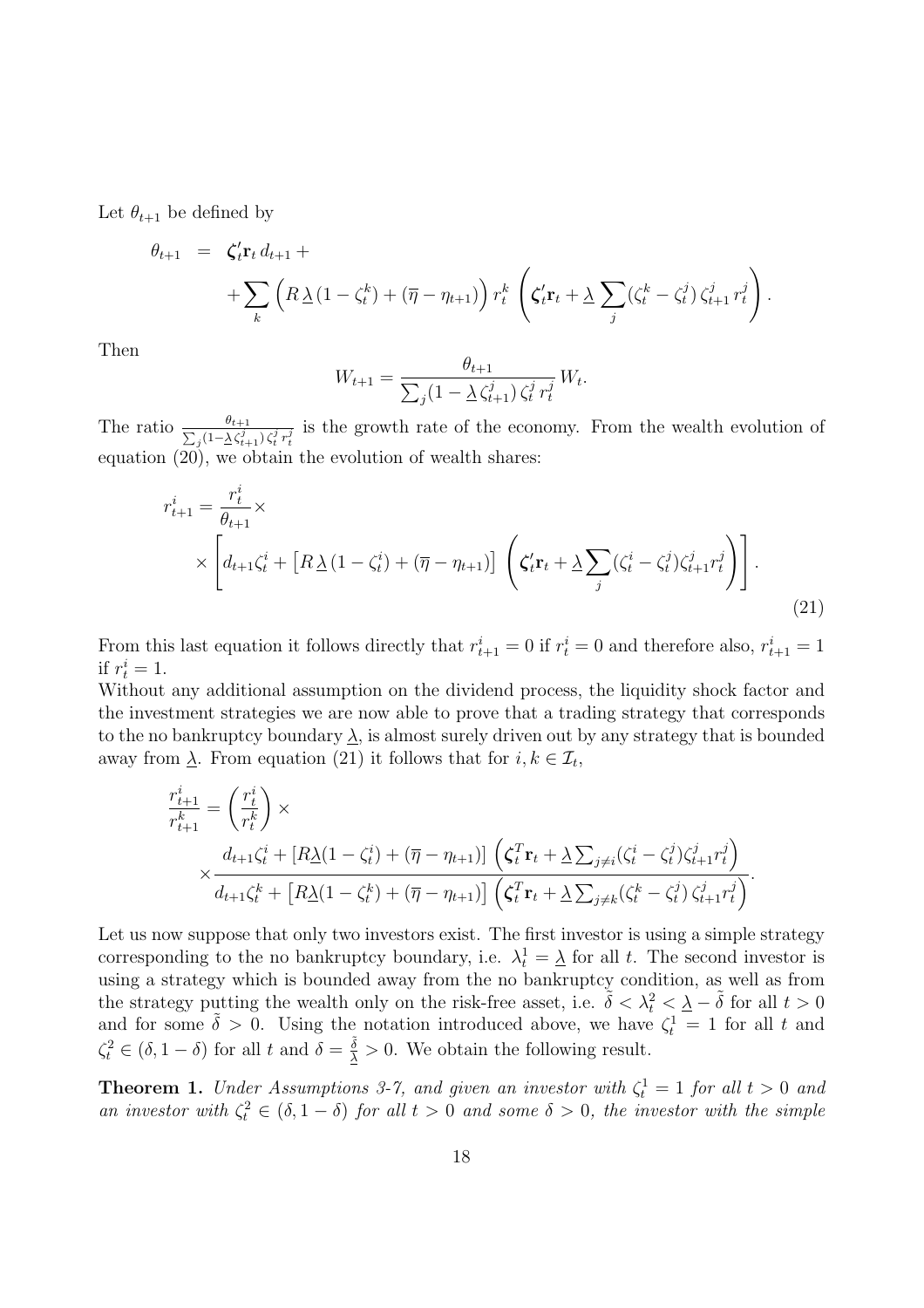strategy corresponding to the no bankruptcy boundary, will almost surely vanish from the market.

*Proof.* On  $\{d_{t+1} - \eta_{t+1} > -\overline{\eta}\}\$  (by Assumptions 4 and Assumption 6, this set has probability one) we have

$$
\frac{r_{t+1}^2}{r_{t+1}^1} = \left(\frac{r_t^2}{r_t^1}\right) \frac{d_{t+1}\zeta_t^2 + [R\Delta(1-\zeta_t^2) + (\overline{\eta} - \eta_{t+1})] \left(\zeta_t^T \mathbf{r}_t - (1-\zeta_t^2) \Delta r_t^1\right)}{d_{t+1} + (\overline{\eta} - \eta_{t+1}) \left(\zeta_t^T \mathbf{r}_t + (1-\zeta_t^2) \Delta \zeta_{t+1}^2 r_t^2\right)}
$$
\n
$$
= \left(\frac{r_t^1}{r_t^2}\right) \times
$$
\n
$$
\times \frac{d_{t+1}\zeta_t^2 + [R\Delta(1-\zeta_t^2) + (\overline{\eta} - \eta_{t+1})] \left[1 - (1-\zeta_t^2) \Delta - (1-\zeta_t^2)(1-\Delta)r_t^2\right]}{d_{t+1} + (\overline{\eta} - \eta_{t+1}) \left[1 - (1-\zeta_t^2)(1-\Delta\zeta_{t+1}^2)r_t^2\right]}
$$
\n
$$
\geq \left(\frac{r_t^1}{r_t^2}\right) \min\left(\frac{d_{t+1}\zeta_t^2 + [1 - (1-\zeta_t^2) \Delta] [R\Delta(1-\zeta_t^2) + (\overline{\eta} - \eta_{t+1})]}{d_{t+1} + (\overline{\eta} - \eta_{t+1})}\right),
$$
\n
$$
\zeta_t^2 \frac{d_{t+1} + [R\Delta(1-\zeta_t^2) + (\overline{\eta} - \eta_{t+1})]}{d_{t+1} + (\overline{\eta} - \eta_{t+1}) \left[\zeta_t^2 (1-\Delta \zeta_{t+1}^2) + \Delta \zeta_{t+1}^2\right]}
$$
\n
$$
\geq \left(\frac{r_t^1}{r_t^2}\right) \min\left(\frac{d_{t+1}\zeta_t^2 + [1 - (1-\zeta_t^2) \Delta] [R\Delta(1-\zeta_t^2) + (\overline{\eta} - \eta_{t+1})]}{d_{t+1} + (\overline{\eta} - \eta_{t+1})}\right),
$$
\n
$$
\zeta_t^2 \frac{d_{t+1} + [R\Delta(1-\zeta_t^2) + (\overline{\eta} - \eta_{t+1})]}
$$

By the first inequality, we use that

$$
r \mapsto \frac{d\zeta + [R\,\underline{\lambda}\,(1-\zeta) + (\overline{\eta} - \eta)]\,\left[1 - (1-\zeta)\,\underline{\lambda} - (1-\zeta)\,(1-\underline{\lambda})\,r\right]}{d + (\overline{\eta} - \eta)\,\left[1 - (1-\zeta)\,(1-\underline{\lambda}\,\tilde{\zeta})\,r\right]}
$$

is strictly increasing, strictly decreasing or flat as a function of  $r$ , depending on the parameters d,  $\eta$ ,  $\zeta$ ,  $\tilde{\zeta}$ ,  $\Delta$  and R. Thus, the minimum of the function is attained for  $r = 1$  or  $r = 0$ . By the second inequality, we use that

$$
\left[\zeta_t^2\left(1-\underline{\lambda}\,\zeta_{t+1}^2\right)+\underline{\lambda}\,\zeta_{t+1}^2\right]<1,
$$

for all  $\zeta_t^2, \zeta_{t+1}^2 \in [0, 1].$ Iteratively, we obtain

$$
\log \frac{r_{t+1}^2}{r_{t+1}^1} \ge \sum_{\tau=1}^{t+1} \log \left( \frac{R \,\underline{\lambda} \,(1-\delta) \,\delta}{d_\tau + \overline{\eta} - \eta_\tau} \right) + \log \frac{r_0^2}{r_0^1}.
$$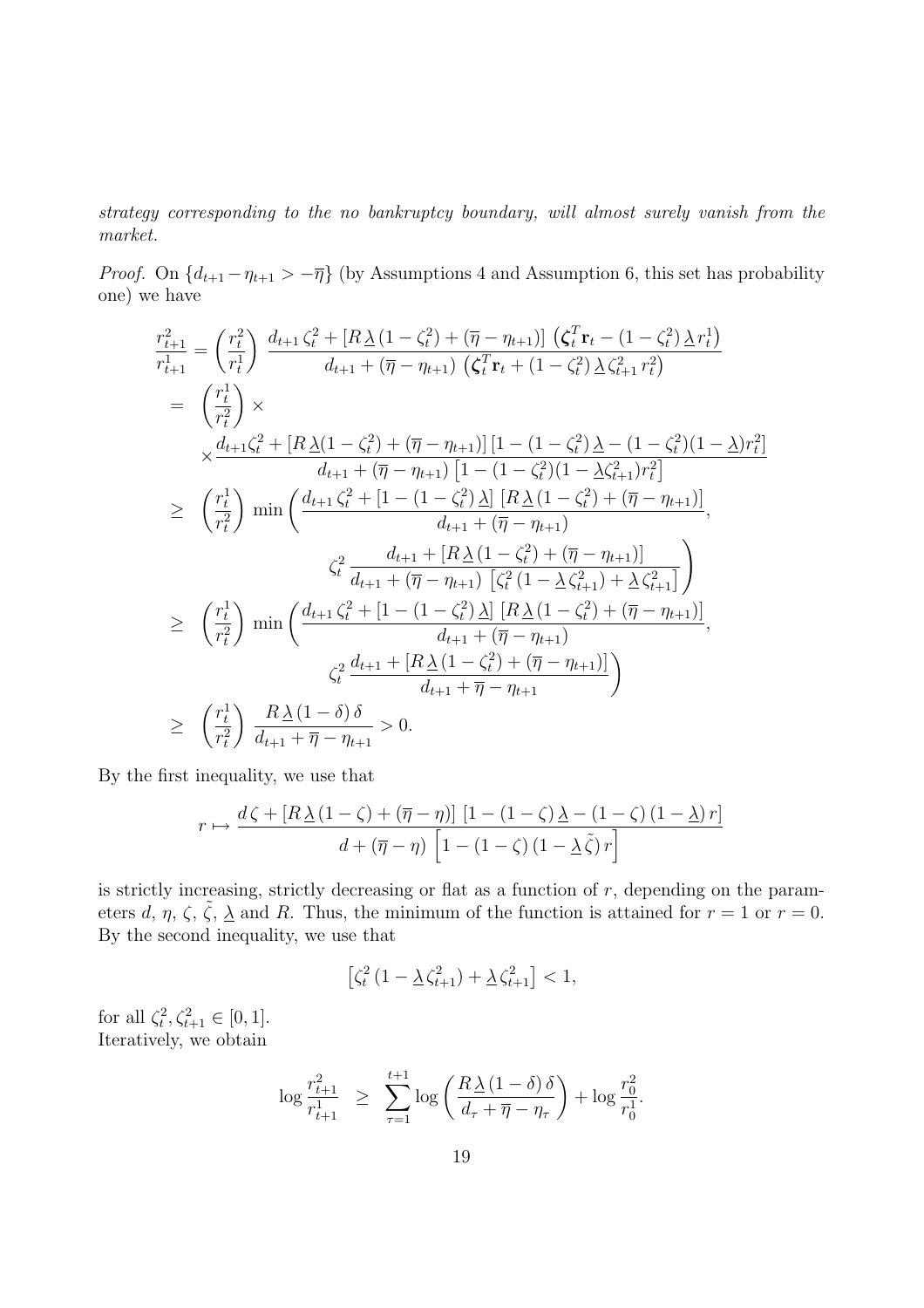Let  $\epsilon < R(1-\delta)\delta\lambda$ , then

$$
\log \frac{r_{t+1}^2}{r_{t+1}^1} \ge C \sum_{\tau=1}^{t+1} 1_{\{d_{\tau} + \overline{\eta} - \eta_{\tau} \le \epsilon\}} + \log \frac{r_0^2}{r_0^1}
$$

where  $C = \log \frac{R(1-\delta)\delta\lambda}{\epsilon} > 0$  by definition of  $\epsilon$ . By the Theorem,

$$
\lim_{t \to \infty} \frac{1}{t+1} \log \frac{r_{t+1}^2}{r_{t+1}^1} \ge C \lim_{t \to \infty} \frac{1}{t+1} \left( \sum_{\tau=1}^{t+1} 1_{\{d_\tau + \overline{\eta} - \eta_\tau \le \epsilon\}} + \log \frac{r_0^2}{r_0^1} \right)
$$
\n
$$
= C \tilde{K}(d - \eta \le -\overline{\eta} + \epsilon) = \gamma > 0,
$$

by Assumption 6. Thus  $\frac{r_t^2}{1-r_t^2} = \frac{r_t^2}{r_t^1} \approx \exp(t\gamma) \to \infty$  as  $t \to \infty$ , i.e  $r_t^2 \to 1$  almost surely.  $\Box$ 

The theorem states that, while being at the boundary of the no-bankruptcy condition means that bankruptcy is excluded with probability one, the market selection mechanism still forces such an investor to vanish from the market, if other investors are using strategies that are bounded away from  $\underline{\lambda}$ . Therefore, the trading strategy  $\lambda_t^i = \underline{\lambda}$  cannot be evolutionary stable as defined by Evstigineev, Hens, and Schenk-Hoppé  $(2003)$ . In fact, even if this strategy possesses almost the entire wealth, an investment strategy that is bounded away from  $\underline{\lambda}$  is able to drastically perturb the distribution of wealth shares and to drive out  $\lambda_t^i$ .

We next ask the question about investment strategies that are evolutionary stable, referring to Hens and Schenk-Hoppé (2002a) and Evstigineev, Hens, and Schenk-Hoppé (2003). The evolution of wealth shares from equation (21) can be written as follows. For  $i = 1, \ldots, I$  let

$$
f^{i}(\mathbf{r}_{t},t) = \frac{r_{t}^{i}}{\theta_{t+1}} \left[ d_{t+1} \zeta_{t}^{i} + \left( R \underline{\lambda} (1 - \zeta_{t}^{i}) + (\overline{\eta} - \eta_{t+1}) \right) \times \right] \times \left( \zeta_{t}^{\prime} \mathbf{r}_{t} + \underline{\lambda} \sum_{j} (\zeta_{t}^{i} - \zeta_{t}^{j}) \zeta_{t+1}^{j} r_{t}^{j} \right) \right].
$$
 (22)

Then

or

$$
r_{t+1}^i = f^i(\mathbf{r}_t, t)
$$
  

$$
\mathbf{r}_{t+1} = f(\mathbf{r}_t, t),
$$
 (23)

where  $f = (f^1, \ldots, f^I)'$ . Although it does not appear explicitly in the definition of  $f_t^i$ , the function  $f_t$  also depends on the state of the world  $s^{t+1}$  up to time  $t + 1$ , through investors' strategies at time  $t + 1$ , the dividend  $d_{t+1}$  and the liquidity shock factor  $\eta_{t+1}$ . We make the following additional assumption on the trading strategies to make  $f$  independent from  $t$  and, therefore, the market selection mechanism stationary, also because Assumptions 3 and 4 on  $(\eta_t)_{t \in \mathbb{Z}}$  and  $(d_t)_{t \in \mathbb{Z}}$ , respectively.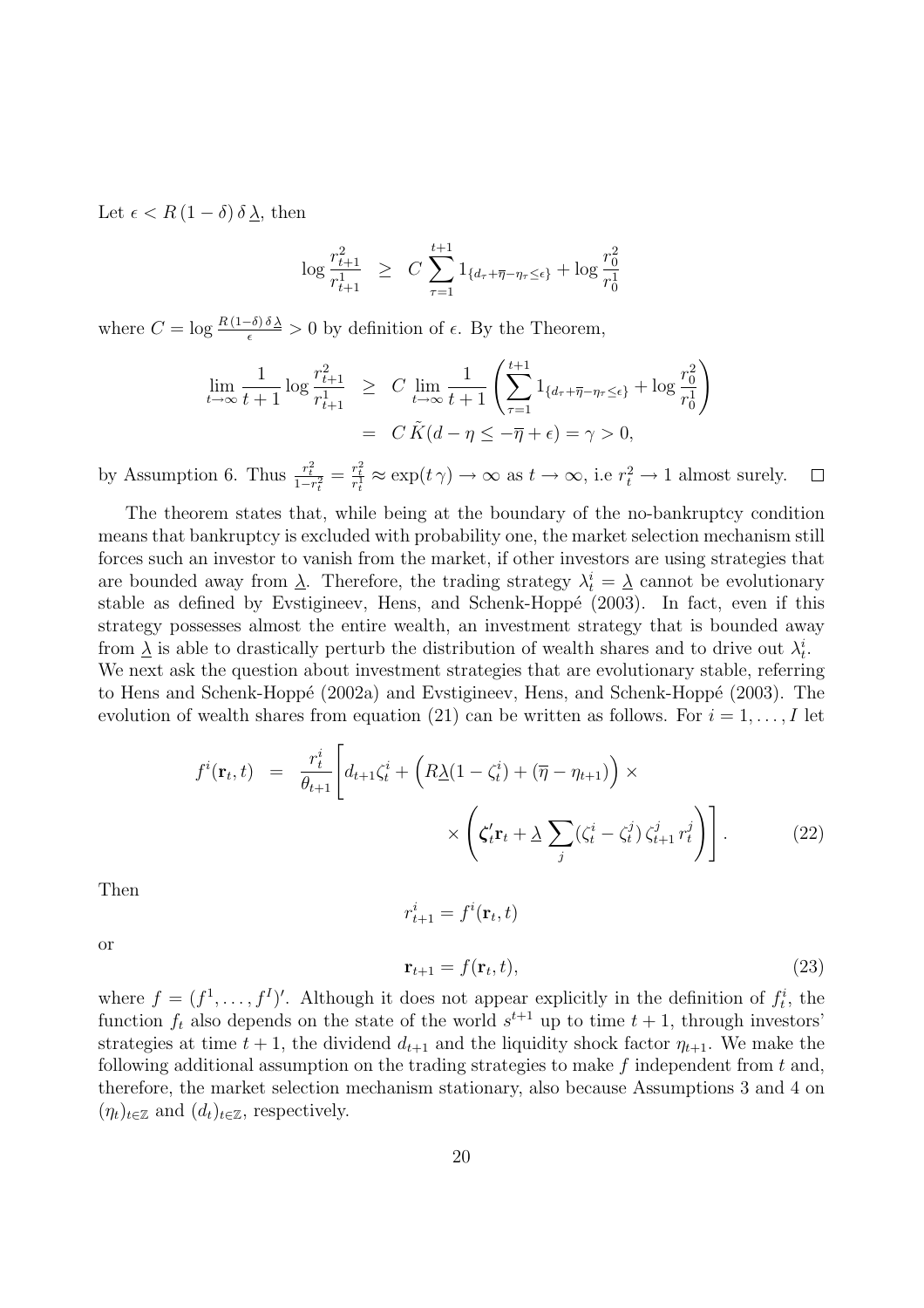### Assumption 8 (Stationary trading strategies).

The trading strategies are stationary, i.e. for all  $t \in \mathbb{Z}$  and all  $i \in \mathcal{I}_t$ 

 $\lambda_t^i(s^t) = \lambda^i(s^t).$ 

The market selection process (23) generates a random dynamical system (see Arnold 1998) on the simplex  $\Delta^{I-1}$ . Given a vector of initial wealth shares  $\mathbf{r} \in \Delta^{I-1}$  and  $t > 0$ , the map

$$
\phi(t,\omega,\mathbf{r}) = f(s^t,\cdot) \circ f(s^{t-1},\cdot) \circ \cdots \circ f(s^1,\mathbf{r}),\tag{24}
$$

on  $\mathbb{N} \times \Omega \times \Delta^{I-1}$  gives the investors' wealth shares at time t, if the state of the world is  $\omega = (s_t)_{t \in \mathbb{Z}}$ , and  $\phi(0, \omega, r) = r$ . In the sequel we characterize vectors of wealth shares that are invariant under  $\phi$ . We introduce the following definition.

**Definition 1 (Fixed point).** The vector of relative wealth shares  $\mathbf{r} \in \Delta^{I-1}$  is called a deterministic fixed point of  $\phi$ , if and only if

$$
\phi(t,\mathbf{r},\cdot)=\mathbf{r}
$$

almost surely for all t. The distribution of market shares  $\bf{r}$  is said to be invariant under the market selection process (23).

Clearly, **r** is a deterministic fixed point of  $\phi$  if and only if  $f(\mathbf{r}) = \phi(1, \mathbf{r}, \cdot) = \mathbf{r}$  almost surely. Therefore, the vectors of wealth shares  $\mathbf{r} = \mathbf{e}^i$  for  $i = 1, \ldots, I$  are deterministic fixed points of  $\phi$ , where

$$
e^{i,j} = \begin{cases} 1 & \text{if } j = i \\ 0 & \text{else} \end{cases}.
$$

The following lemma shows that  $e^i$  are the unique deterministic fixed points of  $\phi$ . This result also holds if Assumption 8 is not satisfied.

**Lemma 4.** Let **r** be a deterministic fixed point of  $\phi$ . Then **r** = **e**<sup>i</sup> for some  $i = 1, ..., I$ . *Proof.* Let assume that  $r^i = r^i_{t+1} = r^i_t \in (0, 1)$ . Then

$$
\theta_{t+1} = d_{t+1} \zeta_t^i + \left( R \underline{\lambda} (1 - \zeta_t^i) + (\overline{\eta} - \eta_{t+1}) \right) \left( \zeta_t^{\prime} \mathbf{r}_t + \underline{\lambda} \sum_j (\zeta_t^i - \zeta_t^j) \zeta_{t+1}^j r_t^j \right),
$$

or equivalently

$$
d_{t+1} \sum_{k \neq i} \zeta_t^k r_t^k +
$$
  
+ 
$$
\sum_{k \neq i} \left( R \underline{\lambda} (1 - \zeta_t^k) + (\overline{\eta} - \eta_{t+1}) \right) r_t^k \left( \zeta_t' \mathbf{r}_t + \underline{\lambda} \sum_j (\zeta_t^k - \zeta_t^j) \zeta_{t+1}^j r_t^j \right)
$$
  
= 
$$
d_{t+1} \zeta_t^i (1 - r_t^i) +
$$
  
+ 
$$
(1 - r_t^i) \left( R \underline{\lambda} (1 - \zeta_t^i) + (\overline{\eta} - \eta_{t+1}) \right) \left( \zeta_t' \mathbf{r}_t + \underline{\lambda} \sum_j (\zeta_t^i - \zeta_t^j) \zeta_{t+1}^j r_t^j \right).
$$
  
(25)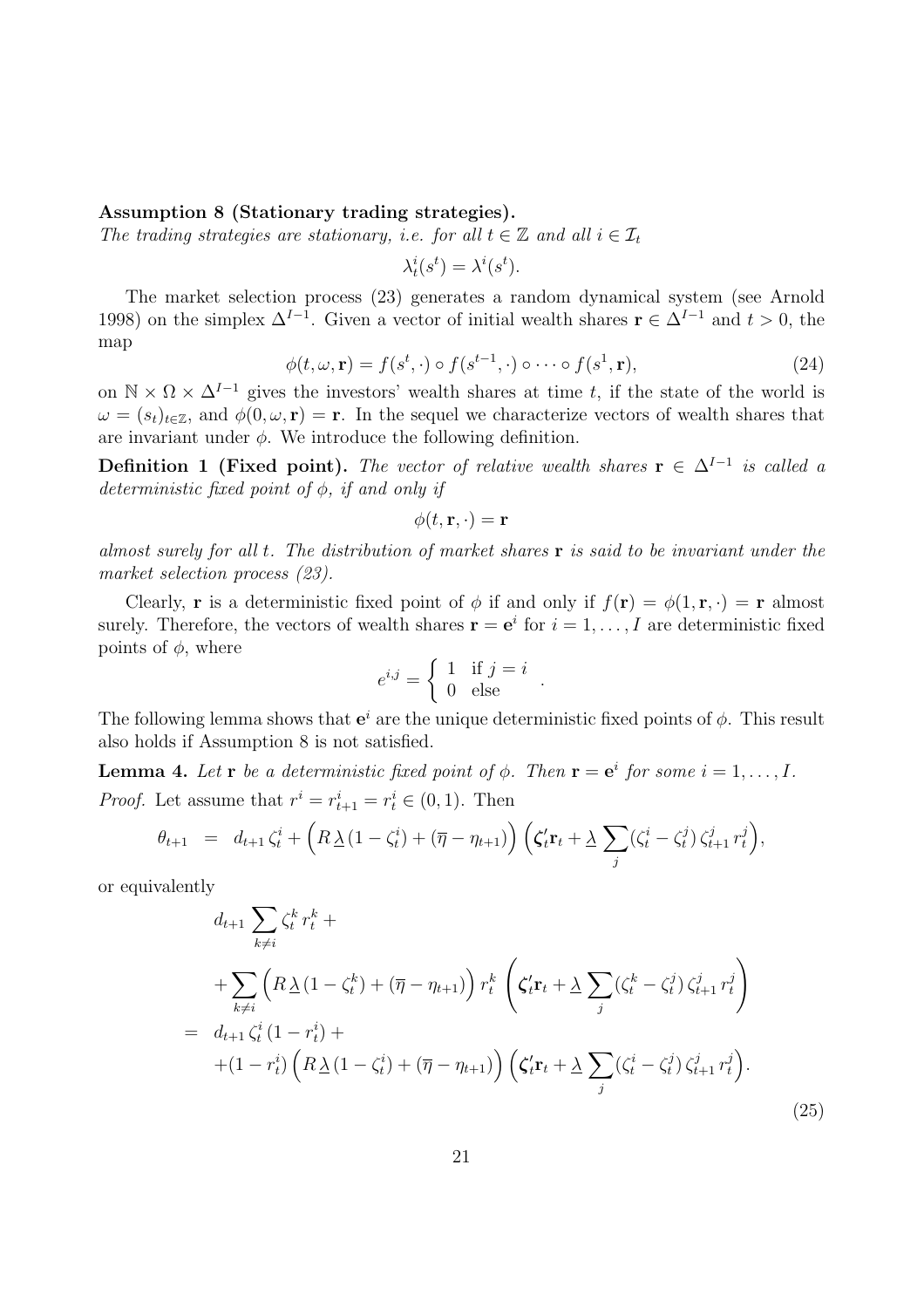Since  $1 - r_t^i = \sum_{k \neq i} r_t^k$ , the right-hand side of equation (25) corresponds to

$$
d_{t+1} \sum_{k \neq i} \zeta_t^i r_t^k + \sum_{k \neq i} \left( R \underline{\lambda} (1 - \zeta_t^i) + (\overline{\eta} - \eta_{t+1}) \right) r_t^k \left( \zeta_t^i \mathbf{r}_t + \underline{\lambda} \sum_j (\zeta_t^i - \zeta_t^j) \zeta_{t+1}^j r_t^j \right)
$$

and thus equation (25) is equivalent to

$$
0 = d_{t+1} \sum_{k \neq i} (\zeta_t^i - \zeta_t^k) r_t^k + \zeta_t^{\prime} \mathbf{r}_t R \underline{\lambda} \sum_{k \neq i} (\zeta_t^k - \zeta_t^i) r_t^k
$$
  
+ 
$$
\sum_{k \neq i} \left( R \underline{\lambda} (1 - \zeta_t^i) + (\overline{\eta} - \eta_{t+1}) \right) r_t^k \underline{\lambda} \sum_j (\zeta_t^i - \zeta_t^j) \zeta_{t+1}^j r_t^j
$$
  
+ 
$$
\sum_{k \neq i} \left( R \underline{\lambda} (1 - \zeta_t^k) + (\overline{\eta} - \eta_{t+1}) \right) r_t^k \underline{\lambda} \sum_j (\zeta_t^j - \zeta_t^k) \zeta_{t+1}^j r_t^j
$$
  
= 
$$
d_{t+1} \sum_k (\zeta_t^i - \zeta_t^k) r_t^k + \underline{\lambda} (\overline{\eta} - \eta_{t+1}) \sum_k (\zeta_t^i - \zeta_t^k) r_t^k \sum_j \zeta_{t+1}^j r_t^j
$$
  
+ 
$$
R \underline{\lambda}^2 \sum_k (\zeta_t^i - \zeta_t^k) r_t^k \sum_j (1 + \zeta_t^j) \zeta_{t+1}^j r_t^j
$$
  
- 
$$
R \underline{\lambda}^2 \sum_k (\zeta_t^i - \zeta_t^k) (\zeta_t^i + \zeta_t^k) r_t^k \sum_j \zeta_{t+1}^j r_t^j - R \underline{\lambda} \sum_k (\zeta_t^i - \zeta_t^k) r_t^k \sum_j \zeta_t^j r_t^j.
$$

Let us first suppose that  $\sum_{k} (\zeta_t^i - \zeta_t^k) r_t^k = 0$ . Then  $\zeta_i = \xi_t$ , where  $\xi_t = \frac{\sum_{k \neq i} \zeta_t^k r_t^k}{1 - r_t^i}$ . Moreover, the last equation is equivalent to

$$
\sum_{k} (\zeta_t^i - \zeta_t^k) \, \zeta_t^k \, r_t^k = 0
$$

and thus

$$
\xi_t^2 = \sum_{k \neq i} (\zeta_t^k)^2 r_t^k.
$$

This last equation implies  $\zeta_t^k = 0$  for all k, or  $r_t^k = 0$  for  $k \neq i$ . In the first case we have a contradiction to Assumption 5. In the second case we have a contradiction to  $r_t^i \in (0,1)$ . Let us now suppose that  $\sum_k (\zeta_t^i - \zeta_t^k) r_t^k \neq 0$ . Without loss of generality, we take  $\sum_k (\zeta_t^i -$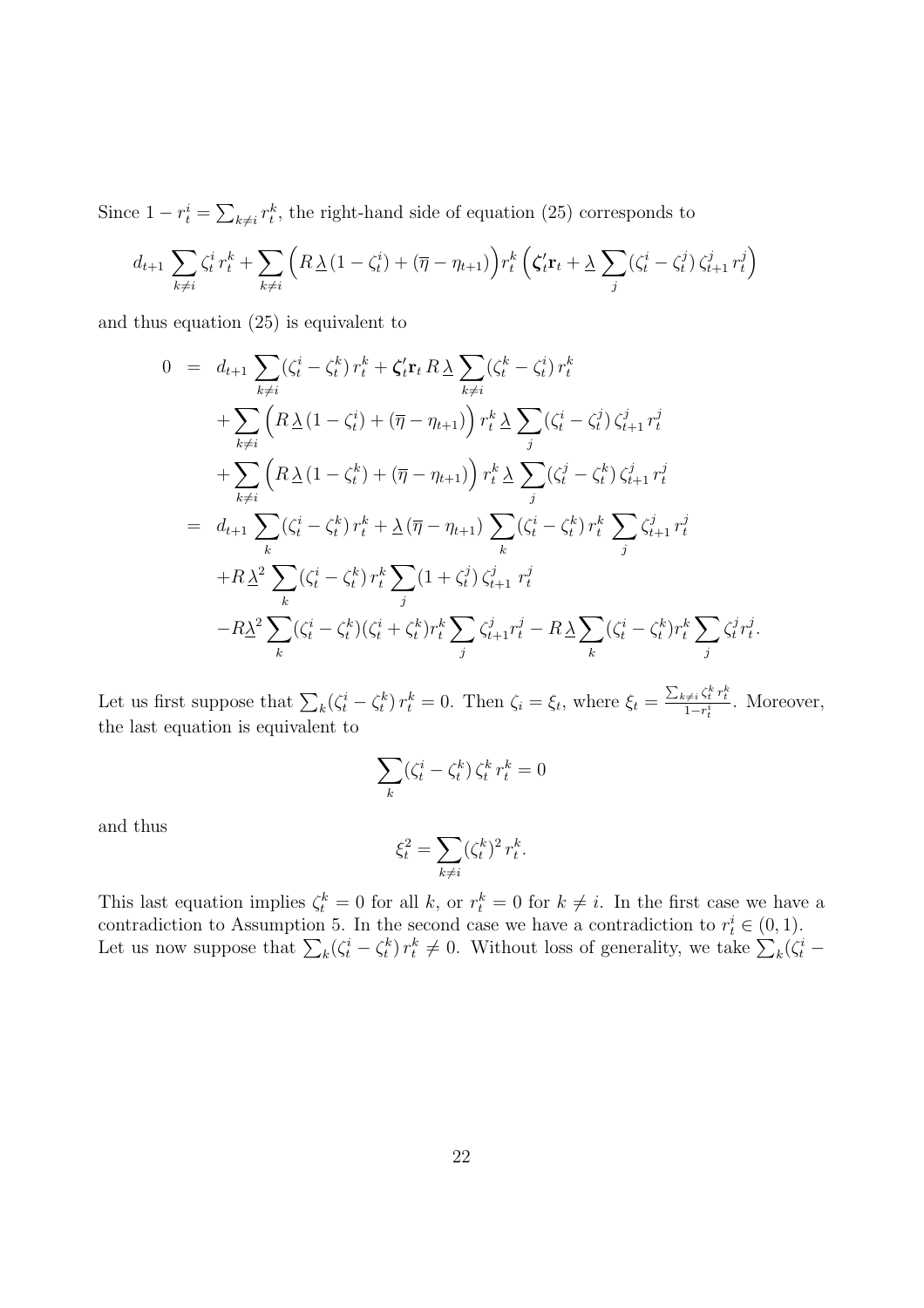$\zeta_t^k$   $r_t^k > 0$  (the same argument can also be used for the case  $\sum_k (\zeta_t^i - \zeta_t^k) r_t^k < 0$ ). Then

$$
0 = d_{t+1} + \underline{\lambda} (\overline{\eta} - \eta_{t+1}) \sum_{j} \zeta_{t+1}^{j} r_{t}^{j} - R \underline{\lambda} \sum_{j} (1 - \underline{\lambda} \zeta_{t+1}^{j}) \zeta_{t}^{j} r_{t}^{j}
$$
  

$$
- \frac{R \underline{\lambda}^{2}}{\sum_{l} (\zeta_{t}^{i} - \zeta_{t}^{l}) r_{t}^{l}} \sum_{k} \left( (\zeta_{t}^{i})^{2} - (\zeta_{t}^{k})^{2} - \sum_{l} (\zeta_{t}^{i} - \zeta_{t}^{l}) r_{t}^{l} \right) r_{t}^{k} \sum_{j} \zeta_{t+1}^{j} r_{t}^{j}
$$
  

$$
= d_{t+1} + \underline{\lambda} (\overline{\eta} - \eta_{t+1}) \sum_{j} \zeta_{t+1}^{j} r_{t}^{j} - R \underline{\lambda} \sum_{j} (1 - \underline{\lambda} \zeta_{t+1}^{j}) \zeta_{t}^{j} r_{t}^{j}
$$
  

$$
- \frac{R \underline{\lambda}^{2}}{\sum_{l} (\zeta_{t}^{i} - \zeta_{t}^{l}) r_{t}^{l}} \sum_{k \neq i} \zeta_{t}^{k} (1 - \zeta_{t}^{k}) r_{t}^{k} \sum_{j} \zeta_{t+1}^{j} r_{t}^{j}.
$$

Since  $r_{t+1}^i = r_t^i \in (0,1)$ , the set  $\left\{\sum_j \zeta_{t+1}^j r_t^j = 0\right\}$  has probability zero by Assumption 5. Thus  $\sum_j \zeta_{t+1}^j r_t^j > 0$  almost surely. Let  $\delta > 0$ , then by Assumptions 4 and 6, the set  ${s_{t+1} | d_{t+1}(s_{t+1}) = 0, \overline{\eta} - \eta_{t+1}(s_{t+1}) < \delta}$  has strictly positive probability independently from  $s^t$ . Thus

$$
(1 - \underline{\lambda}) \sum_{j} \zeta_t^j r_t^j + \frac{\underline{\lambda}}{\sum_{l} (\zeta_t^i - \zeta_t^l) r_t^l} \sum_{k \neq i} \zeta_t^k (1 - \zeta_t^k) r_t^k < \delta.
$$

Since this is true for all  $\delta > 0$ ,  $\zeta_t^j = 0$  for all investors with strictly positive wealth share at time t, a contradiction to Assumption 5 or  $r_t^i = r_{t+1}^i \in (0, 1)$ . Therefore,  $r_t^i = 0$  or  $r_t^i = 1$ .  $\Box$ 

The Lemma implies that we can restrict ourselves to monomorphic populations of investors (all investors with a strictly positive market share possess the same trading strategy), to analyse invariant wealth share distributions. In particular, we are looking at deterministic fixed points that are stable, such that a small perturbation of the vector of wealth shares does not change the long-run evolution. Since invariant wealth share distributions correspond to monomorphic populations, the stability of investment strategies is related to the stability of the associated fixed point. Therefore, we consider a population of trading strategies with an incumbent strategy  $\lambda^i$  (with market share  $r_t^i$ ) and a distinct mutant strategy  $\lambda^j$  (with market share  $r_t^j = 1 - r_t^i$ .

Definition 2 (Evolutionary stable strategies). A trading strategy  $\lambda^i$  is called evolutionary stable if, for all strategies  $\lambda^j$ , there is a random variable  $\epsilon > 0$  such that  $\lim_{t\to\infty} \phi^i(t,\omega,r) =$ 1 for all  $r^i \geq 1 - \epsilon(\omega)$ .

If the choice of mutant strategies is restricted to those trading strategies that are a local mutation of  $\lambda^i$ , i.e. there exists a random variable  $\delta(\omega) > 0$  with  $|\lambda^i(\omega) - \lambda^j(\omega)| < \delta(\omega)$  almost surely, then  $\lambda^i$  is called locally evolutionary stable.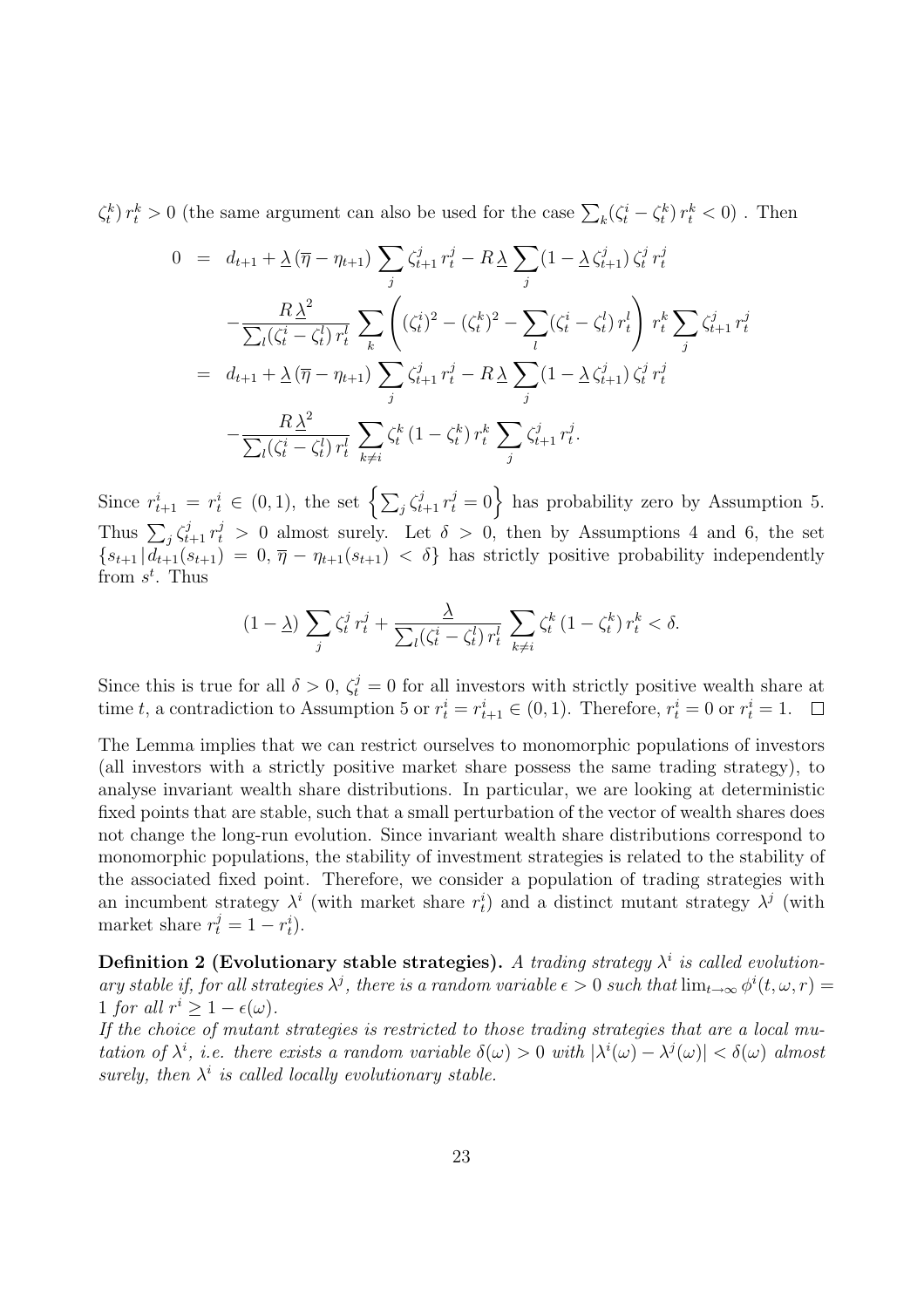Let us consider a population of only two investors, where the incumbent is investor 1 with market share  $r_t^1$  and the mutant is investor 2 with market share  $1 - r_t^1$ . The wealth share dynamic for investor 1 is obtained from (21) by

$$
\psi(r_t^1) = f^1(r_t^1, 1 - r_t^1).
$$

The derivative of  $\psi$  evaluated at  $r_t^1 = 1$  corresponds to

$$
\frac{\partial \psi(r_t^1)}{\partial r_t^1}\Big|_{r_t^1=1} = \frac{1}{\zeta_t^1} \frac{\zeta_t^2 d_{t+1} + [R \underline{\lambda} (1 - \zeta_t^2) + (\overline{\eta} - \eta_{t+1})] [\zeta_t^1 + (\zeta_t^2 - \zeta_t^1) \underline{\lambda} \zeta_{t+1}^1]}{d_{t+1} + R \underline{\lambda} (1 - \zeta_t^1) + \overline{\eta} - \eta_{t+1}}.
$$

The right-hand side of this last equation corresponds to the exponential growth rate of the trading strategy  $\lambda^2$ , when investor 1 owns total market wealth (see equation (21)). Note that by Theorem 1, we can impose without loss of generality that  $\zeta^1 \neq 1$ . Thus, the derivative

$$
\frac{\partial \psi(r_t^1)}{\partial r_t^1}\Big|_{r_t^1=1}
$$

is well defined and bounded for  $\zeta^2 \in [0,1]$ .

We restrict ourselves to the case where the processes  $(S_t)_{t\in\mathbb{Z}}$  determining the state of nature is i.i.d. and we denote by  $\mu$  the distribution of  $S_t$  on S. Then, the growth rate of investor's 2 market share in a small neighborhood of  $r_t^1 = 1$  is equal to

$$
g_{\zeta^1}(\zeta^2) = \int_{\mathcal{S}^{\mathbb{N}}} \tilde{g}_{\zeta^1}(\zeta^2(s^0), s^0) \,\mu^{\mathbb{N}}(ds^0)
$$

where

$$
\tilde{g}_{\zeta^{1}}(\zeta^{2}(s^{0}), s^{0}) =
$$
\n
$$
= \int_{S} \mu(ds) \log \left\{ \zeta^{1}(s^{0})^{-1} \left[ d(s) + R \underline{\lambda} (1 - \zeta^{1}(s^{0})) + \overline{\eta} - \eta(s) \right]^{-1} \left[ \zeta^{2}(s^{0}) d(s) + \right. \\ \left. + \left( R \underline{\lambda} (1 - \zeta^{2}(s^{0})) + (\overline{\eta} - \eta(s)) \right) \left( \zeta^{1}(s^{0}) + (\zeta^{2}(s^{0}) - \zeta^{1}(s^{0})) \underline{\lambda} \zeta^{1}(s^{0}, s) \right) \right] \right\}.
$$

The function  $\zeta^2(s^0) \mapsto \tilde{g}_{\zeta^1}(\zeta^2(s^0), s^0)$  is continuous, strictly concave on [0, 1] for all  $s^0$  and, obviously  $\tilde{g}_{\zeta^1}(\zeta^1(s^0), s^0) = 0$  for all  $s^0$ . Moreover,

$$
\frac{\partial \tilde{g}_{\zeta^{1}}(\zeta^{2}(s^{0}), s^{0})}{\partial \zeta^{2}(s^{0})}\Big|_{\zeta^{2}(s^{0})=\zeta^{1}(s^{0})} = \frac{1}{\zeta^{1}(s^{0})} \times \times \int_{S} \mu(ds) \frac{d(s) - R\Delta\zeta^{1}(s^{0}) + R\Delta^{2}\zeta^{1}(s^{0}, s)(1 - \zeta^{1}(s^{0})) + (\overline{\eta} - \eta(s))\Delta\zeta^{1}(s^{0}, s)}{d(s) + (R\Delta(1 - \zeta^{1}(s^{0})) + (\overline{\eta} - \eta(s))}.
$$

The following Theorem holds: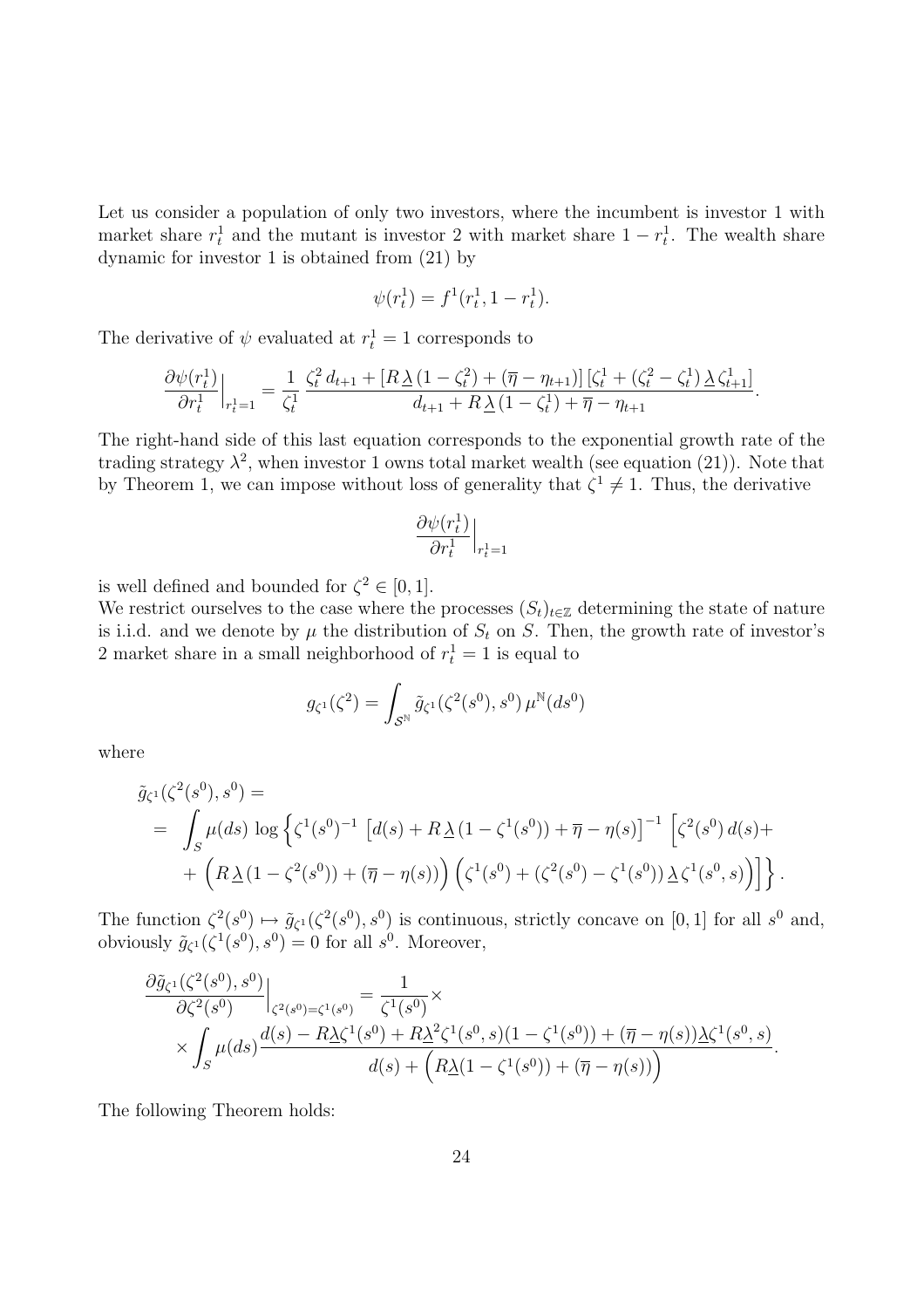**Theorem 2.** Let the state of nature  $(s_t)_{t\in\mathbb{Z}}$  be determined by an i.i.d. process. Suppose that all investors use simple strategies  $\lambda^{i}(\omega) \equiv \lambda^{i} \in (0,1)$ .

 $(i)$  If

$$
\mathbb{E}\left[\frac{d}{d+\overline{\eta}-\eta}\right]+\underline{\lambda}\,\mathbb{E}\left[\frac{\overline{\eta}-\eta}{d+\overline{\eta}-\eta}\right]\geq R\,\underline{\lambda}\,\mathbb{E}\left[\frac{1}{d+\overline{\eta}-\eta}\right],
$$

then there is no evolutionary stable investment strategy.

 $(ii)$  If

$$
\mathbb{E}\big[\frac{d}{d+\overline{\eta}-\eta}\big] + \underline{\lambda} \mathbb{E}\big[\frac{\overline{\eta}-\eta}{d+\overline{\eta}-\eta}\big] < R\underline{\lambda} \mathbb{E}\big[\frac{1}{d+\overline{\eta}-\eta}\big],
$$

then there is a unique evolutionary stable investment strategy  $\lambda^* = \lambda \zeta^*$  where  $\zeta^*$  satisfies:

$$
\int_{S} \mu(ds) \frac{\left[d(s) - R\,\underline{\lambda}\,\zeta + R\,\underline{\lambda}^{2}\,\zeta\,(1-\zeta) + (\overline{\eta} - \eta(s))\,\underline{\lambda}\,\zeta\right]}{d(s) + R\,\underline{\lambda}\,(1-\zeta) + \overline{\eta} - \eta(s)} = 0.
$$
\n(26)

*Proof.* An investment strategy  $\zeta^*$  is evolutionary stable if  $g_{\zeta^*}(\zeta) < 0$  for all  $\zeta \in [0,1]$ . From Theorem 1, we have  $\zeta^* \neq 1$ . Moreover, if investors strategies are simple, we have

$$
g_{\zeta^1}(\zeta^2) = \tilde{g}_{\zeta^1}(\zeta^2).
$$

Thus  $\zeta^2 \mapsto g_{\zeta^1}(\zeta^2)$  is continuous, strictly concave and  $g_{\zeta^1}(\zeta^1) = 0$ . Therefore,  $g_{\zeta^1}(\zeta) < 0$  for all  $\zeta \in [0, 1]$  if and only if

$$
\frac{d g_{\zeta_1}(\zeta_2)}{d \zeta_2}\Big|_{\zeta_2=\zeta_1} = 0.
$$

Hence,  $\zeta^*$  is an evolutionary stable investment strategy if it solves

$$
0 = \int_{S} \mu(ds) \frac{\left[d(s) - R\underline{\lambda}\zeta + R\underline{\lambda}^2\zeta(1-\zeta) + (\overline{\eta} - \eta(s))\underline{\lambda}\zeta\right]}{d(s) + R\underline{\lambda}(1-\zeta) + \overline{\eta} - \eta(s)}.
$$

Let

$$
h(\zeta; d, \eta) = \frac{\left[d - R\underline{\lambda}\zeta + R\underline{\lambda}^2\zeta(1-\zeta) + (\overline{\eta} - \eta)\underline{\lambda}\zeta\right]}{d + R\underline{\lambda}(1-\zeta) + \overline{\eta} - \eta}.
$$

Then  $\frac{\partial h(\zeta,d,\eta)}{\partial \zeta} < 0$  for  $\zeta \in [0,1]$ , thus h is strictly decreasing on  $[0,1]$  for all d and  $\eta$  and,  $h(0; d, \eta) = \frac{d}{d + R\lambda(\overline{\eta} - \eta)} \ge 0$  for all d and  $\eta$ , and strictly positive for  $d > 0$ . Thus

$$
\int_{\mathcal{S}} \mu(ds) h(0; d(s), \eta(s)) > 0
$$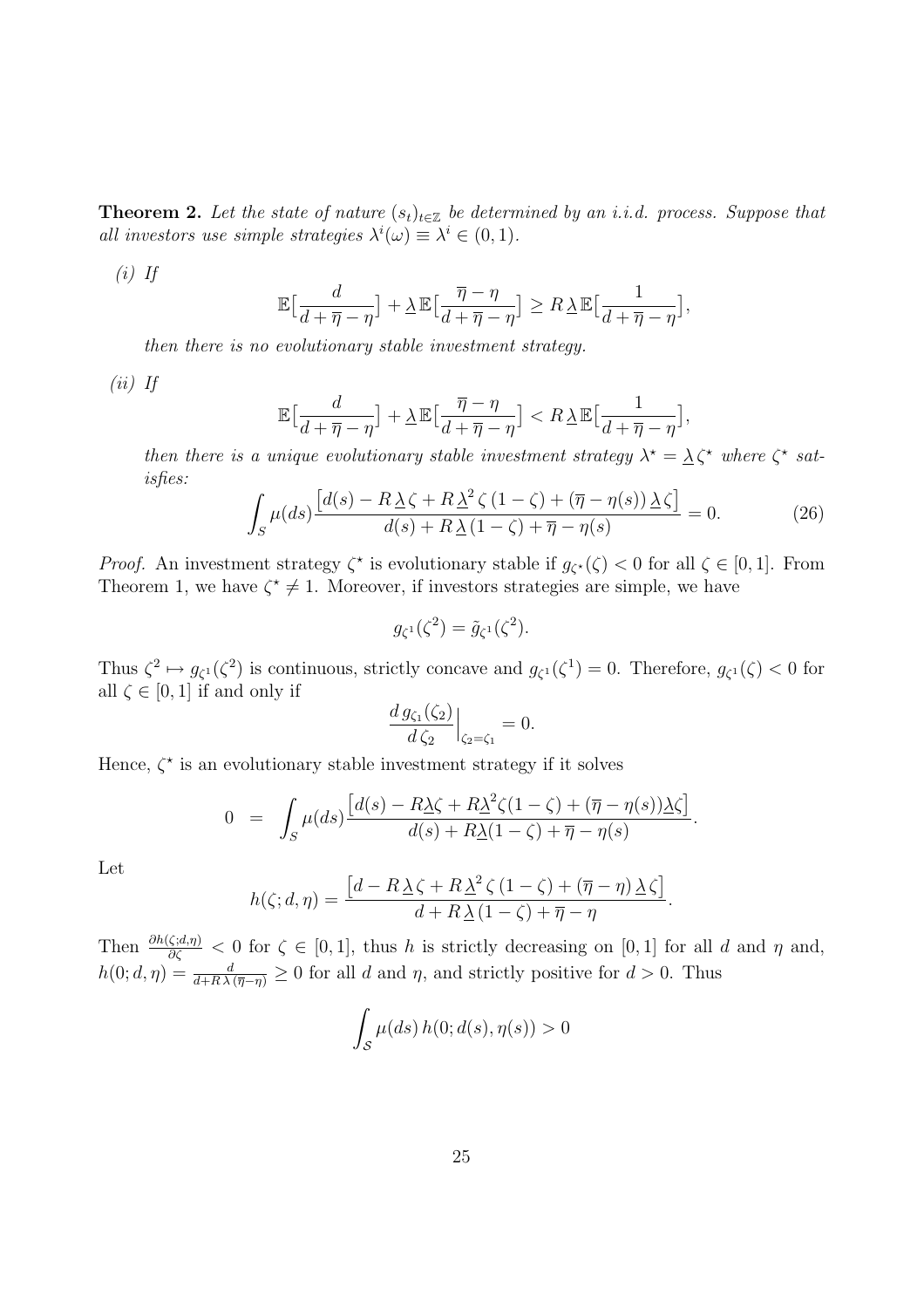since by Assumption 4 the set  $\{s \in S \mid d(s) > 0\}$  has strictly positive probability. Moreover,  $h(1; d, \eta) = \frac{d - R \Delta + (\overline{\eta} - \eta) \Delta}{d + \overline{\eta} - \eta}$  and

$$
\int_{S} \mu(ds) h(1; d(s), \eta(s)) = \int_{S} \mu(ds) \frac{d(s) - R\underline{\lambda} + (\overline{\eta} - \eta(s))\underline{\lambda}}{d(s) + \overline{\eta} - \eta(s)}
$$
  
\n
$$
= \int_{S} \mu(ds) \frac{d(s)}{d(s) + \overline{\eta} - \eta(s)} + \underline{\lambda} \int_{S} \mu(ds) \frac{\overline{\eta} - \eta(s)}{d(s) + \overline{\eta} - \eta(s)}
$$
  
\n
$$
-R\underline{\lambda} \int_{S} \frac{\mu(ds)}{d(s) + \overline{\eta} - \eta(s)}
$$
  
\n
$$
= \mathbb{E}[\frac{d}{d + \overline{\eta} - \eta}] + \underline{\lambda} \mathbb{E}[\frac{\overline{\eta} - \eta}{d + \overline{\eta} - \eta}] - R\underline{\lambda} \mathbb{E}[\frac{1}{d + \overline{\eta} - \eta}].
$$

Therefore

$$
\int_{\mathcal{S}} \mu(ds) h(1; d(s), \eta(s)) < 0
$$

if and only if

$$
\mathbb{E}\left[\frac{d}{d+\overline{\eta}-\eta}\right]+\underline{\lambda}\,\mathbb{E}\left[\frac{\overline{\eta}-\eta}{d+\overline{\eta}-\eta}\right]-R\underline{\lambda}\,\mathbb{E}\left[\frac{1}{d+\overline{\eta}-\eta}\right]<0.
$$

Thus, if the condition  $\mathbb{E}\left[\frac{d}{d+\overline{n}}\right]$  $\frac{d}{d+\overline{\eta}-\eta}\big]+\frac{\lambda}{\alpha}\mathbb{E}\big[\frac{\overline{\eta}-\eta}{d+\overline{\eta}-\eta}$  $\left[\frac{\overline{\eta}-\eta}{d+\overline{\eta}-\eta}\right] - R\underline{\lambda}\mathbb{E}\left[\frac{1}{d+\overline{\eta}}\right]$  $\left(\frac{1}{d+\overline{\eta}-\eta}\right] \geq 0$  holds, then the function  $\int_{S} \mu(ds)h(\zeta; d(s), \eta(s))$  is strictly positive on [0, 1) and therefore no evolutionary stable strategy exists. Note that since  $g_{\zeta^1}$  is continuous and strictly concave, if no evolutionary stable strategy exists, then no local evolutionary stable strategy can exist either. In fact, in a small neighborhood of  $\zeta_1$  there exists an investment strategy  $\zeta^2 > \zeta^1$  with  $g_{\zeta^1}(\zeta^2) > 0$ . This proves (i). If  $\mathbb{E}\left[\frac{d}{d+n}\right]$  $\frac{d}{d+\overline{\eta}-\eta} \big] + \underline{\lambda} \, \mathbb{E} \big[ \frac{\overline{\eta}-\eta}{d+\overline{\eta}-\eta}$  $\left[\frac{\overline{\eta}-\eta}{d+\overline{\eta}-\eta}\right] - R\,\underline{\lambda}\,\mathbb{E}\!\left[\frac{1}{d+\overline{\eta}}\right]$  $\frac{1}{d+\overline{\eta}-\eta}$  < 0, then there exists exactly one  $\zeta^* \in (0,1)$  such that  $\int_S \mu(ds)h(\zeta^*; d(s), \eta(s)) = 0$  and therefore  $g_{\zeta^*}(\zeta) < 0$  for  $\zeta \in (0, 1), \zeta \neq \zeta^*$ . Obviously

$$
\int_{S}\mu(ds)\,h(\zeta;d(s),\eta(s))=0,
$$

 $\Box$ 

which proves (ii).

### Remark

 $\zeta^*$  solves

From Section 3, simple trading strategies  $\lambda > \lambda$  disappears almost surely owing to liquidity shocks. Moreover, from Theorem 1, the simple investment strategy at the boundary of the no bankruptcy condition is driven out of the market by any strategy that is bounded away from the no bankruptcy condition and the risk-free asset. The condition for the existence of evolutionary stable strategies given in Theorem 2, relates to the growth rate of a mutant investment strategy in a neighborhood of  $\zeta = 1$ , i.e.  $\lambda = \lambda$ . If this growth rate is strictly positive, then an investor who puts a greater proportion of her wealth into the risky asset than  $\zeta = 1$ , is able to gain wealth share when asset prices are dominated by  $\lambda$ . However,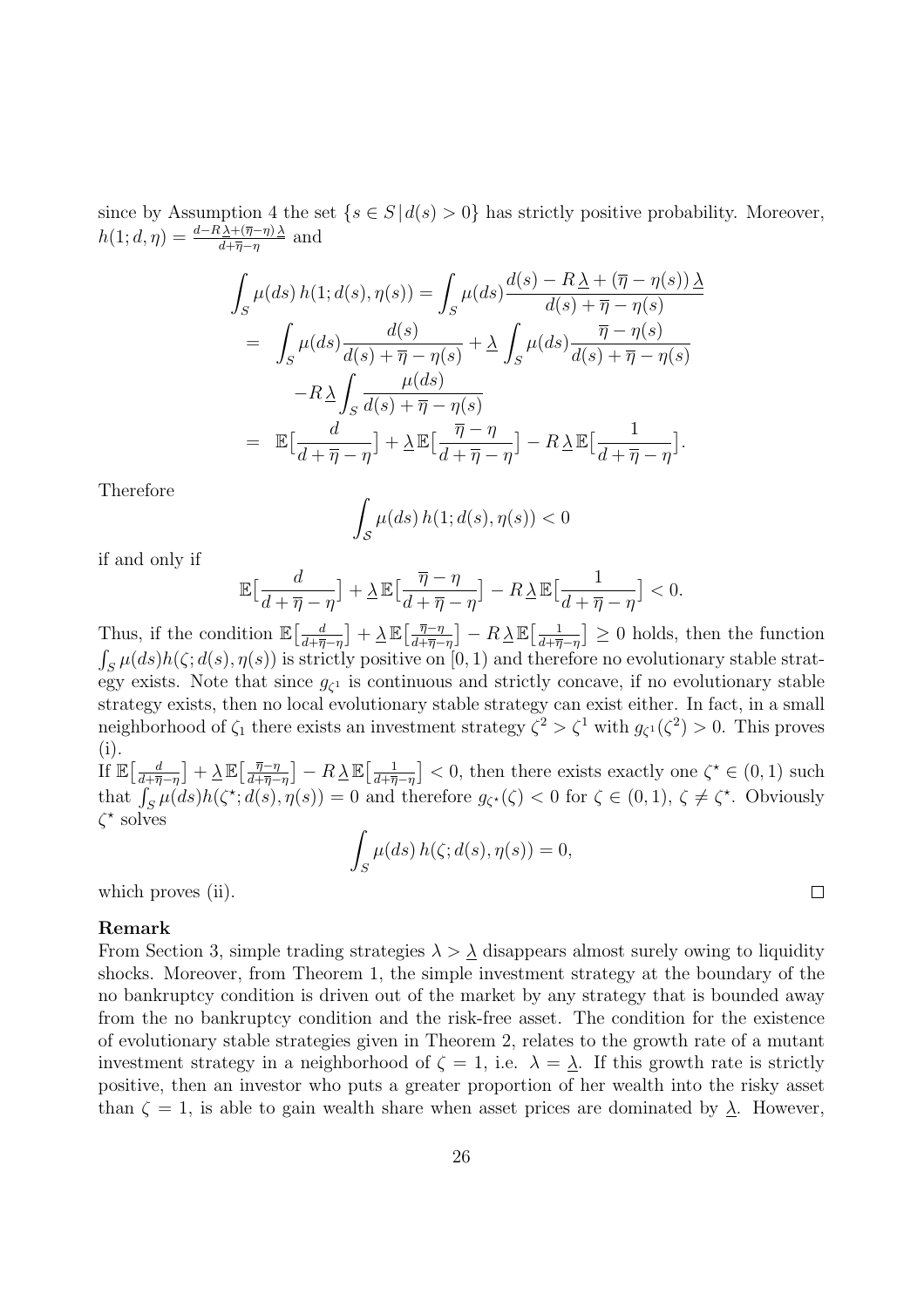this kind of strategy only delivers growth as long as it doesn't lead to bankruptcy, which will almost surely occur. Thus, if the growth rate at  $\zeta = 1$  is positive, no evolutionary stable strategy can exist.

### Example

Let us suppose that d and  $\eta$  are independent, d is distributed on [0,0.1] with  $H(0) = \mathbb{P}[d =$  $[0] = 0.01, (d | d > 0) \sim \text{Beta}(2, 2) \text{ and}, \eta \sim \text{Uniform}(0.05, 0.1).$  Moreover, we take  $\alpha = 0.04$ and  $R = 1.025$ . Then  $\lambda = 0.93796$  and  $\zeta^* = 0.213528$ . Thus, the unique evolutionary stable investment strategy consists in investing only the 20.03% of the wealth on the risky asset. The evolution of market shares is shown Figure 1.

If  $(d | d > 0) \sim \text{Beta}(2, 3)$ , then the unique evolutionary stable strategy is  $\lambda^* = 17.66\%$ ;  $\zeta^*$ decreases with decreasing  $\mathbb{E}[d]$ .

### 5 Conclusion

In this paper we have proposed an evolutionary portfolio model with bankruptcy. The investors are insurances companies, thus with insurance market exposures. The amount of wealth that is withdrawn or collected at each period, corresponds to the difference between indemnities, which must be paid out and premia paid in. If this difference is negative, insurance companies face liquidity shocks that could force investors to withdraw their entire wealth, thus forcing the company into bankruptcy. We introduce the no bankruptcy condition on investment strategies that ensures that bankruptcy is excluded with probability one and we analyse the set of simple strategies that are evolutionary stable if the state of nature is generated by an i.i.d. process. In fact, if an investment strategy does not almost surely eliminate bankruptcy, the company will almost surely disappear from the market eventually. We prove that invariant wealth shares distribution only corresponds to monomorphic populations. Moreover, we show that, depending on the dividend and liquidity shock processes, there exists a unique evolutionary stable strategy or, for all strategies there exists at least one mutant that is able to drastically perturb the distribution of wealth shares. We give the condition that characterize existence and, if this condition is satisfied we also characterize the unique evolutionary stable strategy.

This work shows that when savings and withdrawals are not a positive percentage of the investor's wealth, then one should also take bankruptcy into account. Thus, an additional dimension has to be considered as compared to the case where bankruptcy is excluded almost surely (Blume and Easley 2002, Evstigineev, Hens, and Schenk-Hoppé 2003). Here we take a long-horizon perspective, so that a trading strategy with strictly positive probability of going bankrupt at each period cannot be evolutionary fit, since it will disappear from the market almost surely. This paper also suggest that near the growth rate, one should also take the risk dimension into account, which is the probability of going bankrupt. Thus we introduce the risk dimension in the Evolutionary Portfolio Theory.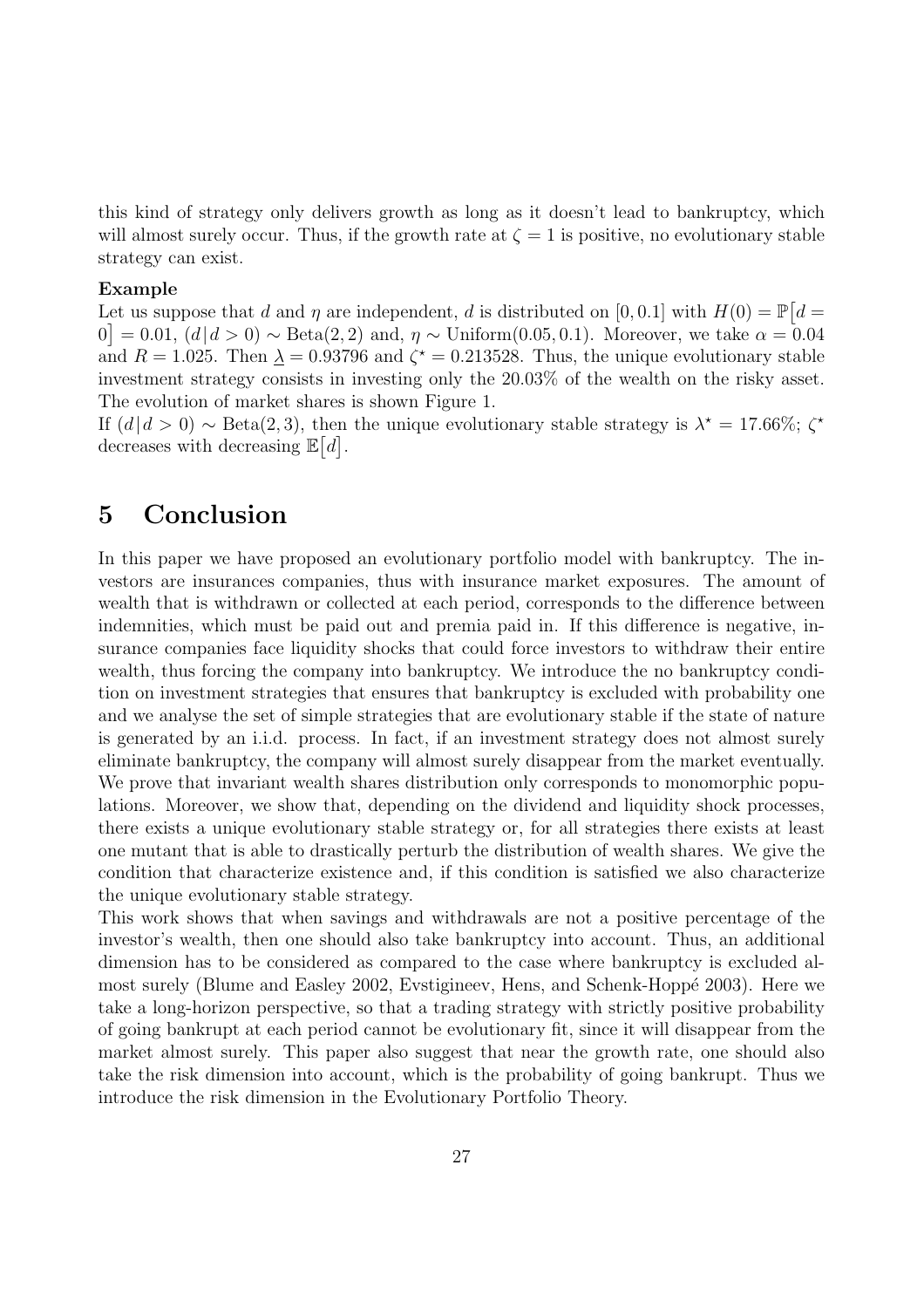

Figure 1: Evolution of market shares, for the  $\lambda^*$  strategy of Theorem 2 (full line), the strategy  $\lambda$  (dotted line), the risk free strategy (dashed-dotted line), and a randomly chosen strategy in  $(0, \lambda)$  (dashed line). In figure (a) all investors have the same initial wealth, while in figure (b) the strategy  $\lambda^*$  initially possesses only the 2% of the market capital.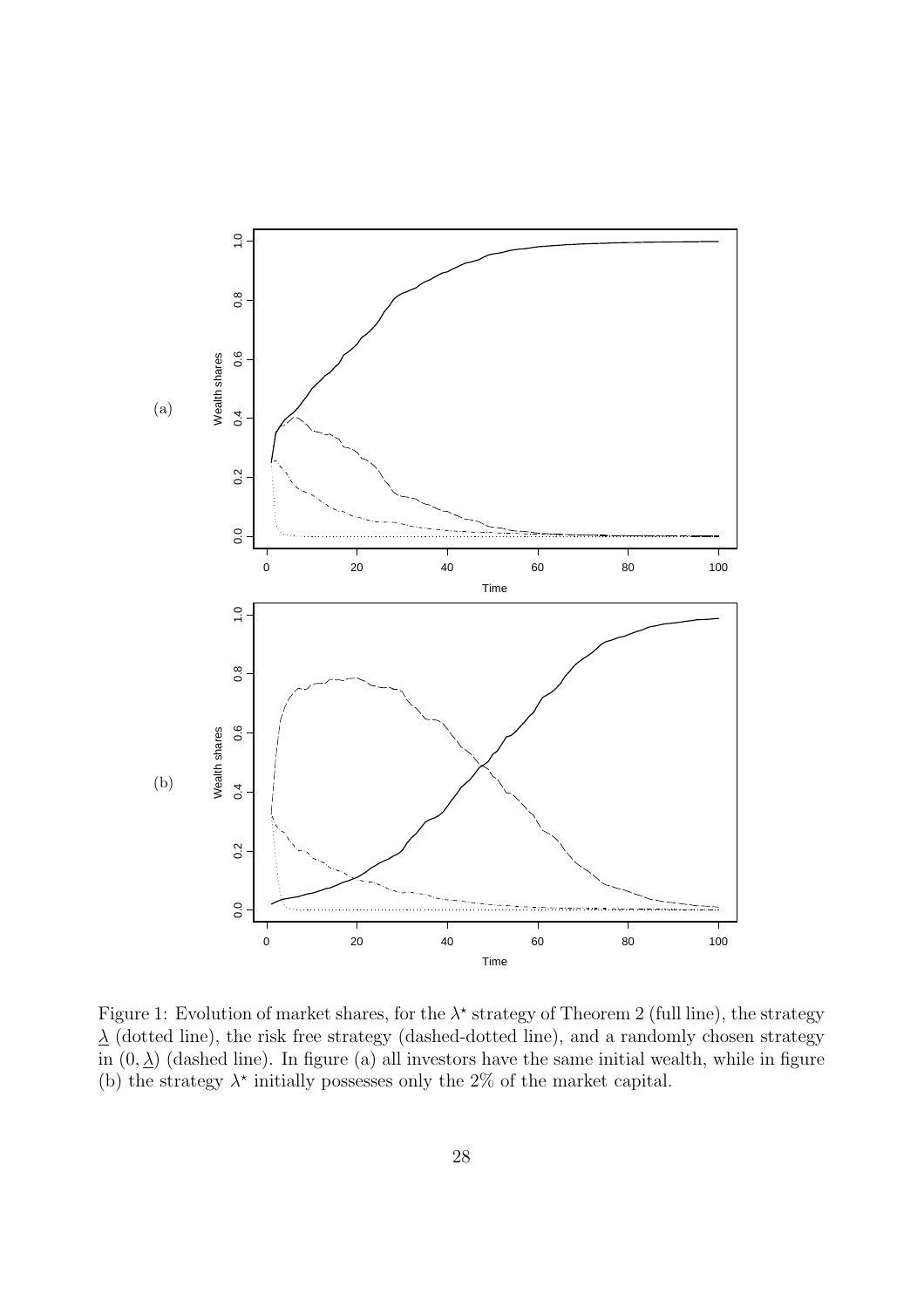## References

- ARNOLD, L. (1998): Random Dynamical Systems. Springer Verlag, Berlin.
- Artzner, P., F. Delbaen, J.-M. Eber, and D. Heath (1997): "Thinking Coherently," *Risk*,  $10(11)$ ,  $68-71$ .
- BLUME, L., AND D. EASLEY (1992): "Evolution and Market Behavior," Journal of Economic Theory,  $58(1)$ ,  $9-40$ .
- (2002): "If You're So Smart, Why Aren't You Rich? Belief Selection in Complete and Incomplete Markets," Working paper, Department of Economics, Cornell University.
- BREIMAN, L. (1961): "Optimal Gambling Systems For Favorable Games," in Fourth Berkeley Symposium on Mathematical Statistic and Probability, vol. 1, pp. 65–78, Berkeley. University of California Press.
- Browne, S. (1997): "Survival and Growth with a Liability: Optimal Portfolio Strategies in Continuous Time," Mathematics of Operation Research, 22(2), 468–493.
- (1999): "Reaching Goals by a Deadline: Digital Options and Continuous-Time Active Portfolio Management," Advances in Applied Probability, 31(2), 551–577.
- Carino, D., D. Myers, and W. Ziemba (1998): "Concepts, Technical Issues, and Uses of the Russel-Yasuda Kasai Financial Planning Model," Operations Research, 46, 449–462.
- Carino, D., and W. Ziemba (1998): "Formulation of the Russel-Yasuda Kasi Financial Planning Model," Operations Research, 46, 433–449.
- Ceccarelli, S. (2002): "Insolvency Risk in the Italian Non-Life Insurance Companies. An Empirical Analysis Based on a Cash Flow Simulation Model," Working paper, Supervisory Commission on Pension Funds (COVIP), Rome.
- Davis, P. (2001): "Portfolio Regulation of Life Insurance Companies and Pension Funds," Working paper No. PI-0101, The Pensions Institute, Birkbeck College.
- Embrechts, P. (1996): "Actuarial Versus Financial Pricing of Insurance," Working paper No. 96-17, The Wharton School, University of Pennsylvania.
- Embrechts, P., E. De Giorgi, F. Lindskog, and A. McNeil (2002): "Audit of the Swiss Re Group Risk Model," Unpublished report for Swiss Re.
- EVSTIGINEEV, I., T. HENS, AND K. SCHENK-HOPPÉ (2003): "Evolutionary Stable Stock Markets," Working paper No. 84, NCCR FINRISK Working paper series.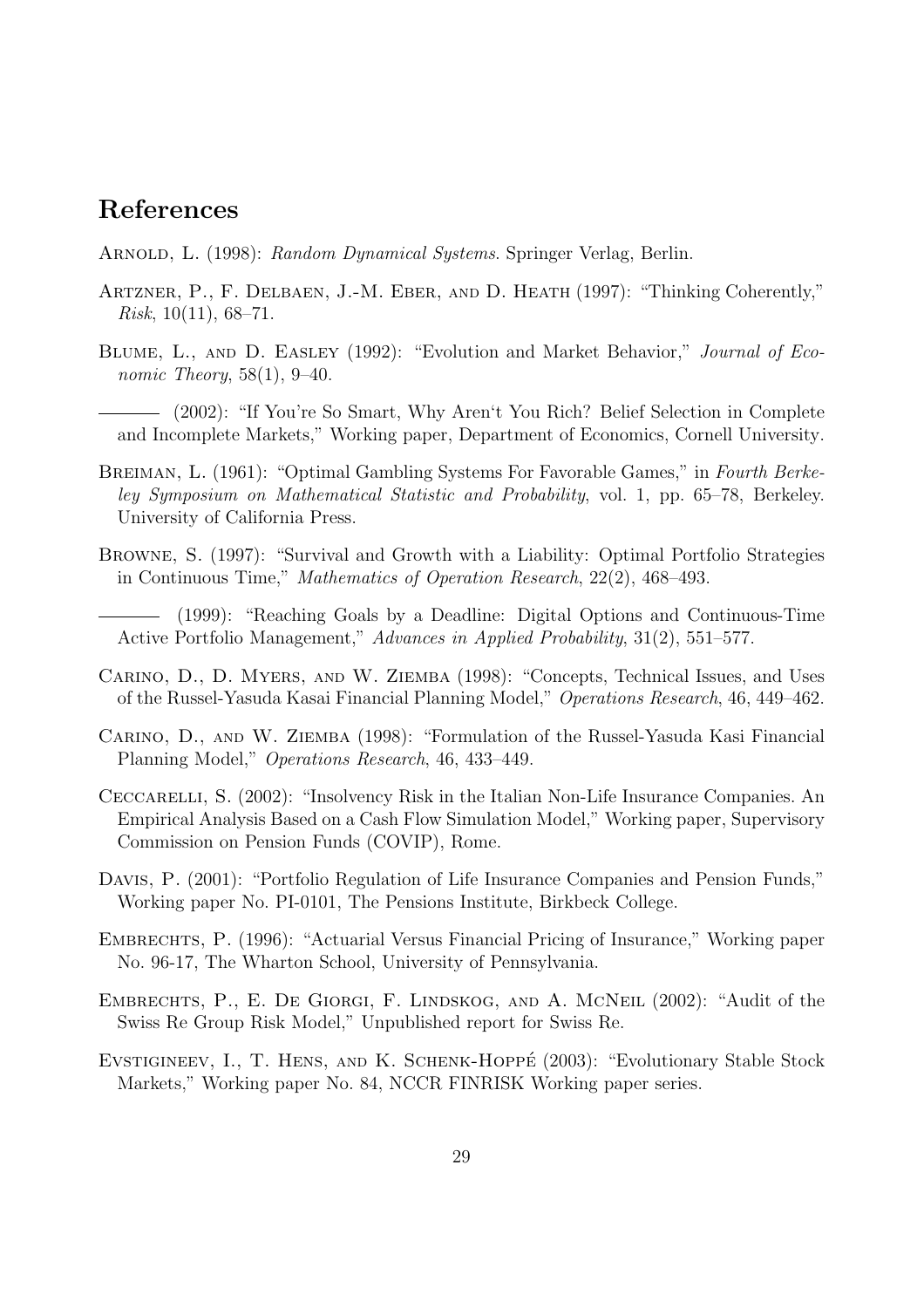- Evstigneev, I., T. Hens, and K. Schenk-Hoppe´ (2002): "Market Selection of Financial Trading Strategies: Global Stability," Mathematical Finance, 12(4), 329–339.
- FELLER, W. (1971): An Introduction to Probability Theory and Its Applications, vol. 2. Wiley, New York.
- HAKANSSON, N., AND W. ZIEMBA (1995): "Capital Growth Theory," in Handbooks in Operations Research and Management Science, ed. by R. Jarrow, V. Maksimovic, and W. Ziemba, vol. 9, pp. 65–86. Elsevier, Amsterdam.
- HEATH, D., S. OREY, W. PESTIEN, AND W. SUDDERTH (1987): "Minimizing or Maximizing the Expected Time to Reach Zero," SIAM Journal of Control and Optimization,  $25(1), 195-205.$
- HENS, T., AND K. SCHENK-HOPPÉ (2002a): "Evolution of Portfolio Rules in Incomplete Markets," Working paper No. 74, Institute for Empirical Research in Economics, University of Zurich.
- HENS, T., AND K. SCHENK-HOPPÉ (2002b): "Markets Do Not Select For a Liquidity Preference as Behaviour Towards Risk," Working paper No. 139, Institute for Empirical Research in Economics, University of Zurich.
- HORN, R., AND C. JOHNSON (1985): *Matrix Analysis*. Cambridge University Press, Cambridge UK.
- KARATZAS, I., AND S. SHREVE (1998): *Methods of Mathematical Finance*. Springer-Verlag, New York.
- KELLY, J. (1956): "A New Interpretation of Information Rate," Bell System Technical Journal, 35, 917–926.
- Leippold, M., P. Vanini, and F. Trojani (2003): "Equilibrium Impact of Value-at-Risk Regulation," Working paper, University of Zurich and Università della Svizzera Italiana.
- LIU, J., F. A. LONGSTAFF, AND J. PAN (2003): "Dynamic Asset Allocation With Event Risk," Journal of Finance, 58(1), 231–259.
- Lucas, R. (1978): "Asset Prices in an Exchange Economy," Econometrica, 46(6), 1429– 1445.
- NORBERG, R., AND B. SUNDT (1985): "Draft on a System for Solvency Control in Non-Life Insurance," ASTIN Bulletin, 15(2), 150–169.
- PESTIEN, V., AND W. SUDDERTH (1985): "Continuous-Time Red and Black: How to Control a Diffusion to a Goal," Mathematics of Operations Research, 10(4), 599–611.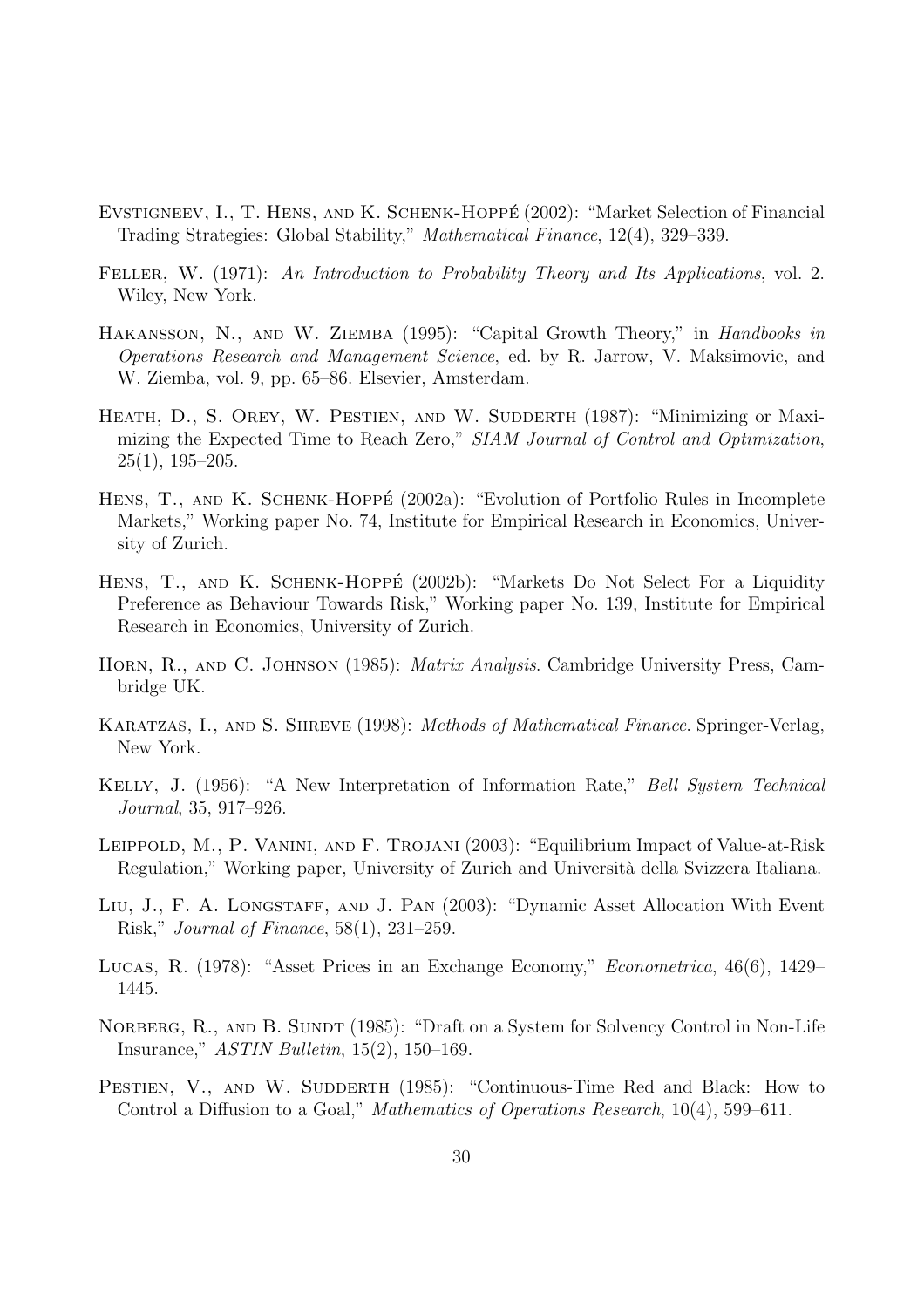- Sandroni, A. (2000): "Do Markets Favor Agents Able to Make Accurate Predictions?," Econometrica, 68(6), 1303–1341.
- SCHNIEPER, R. (1993): "The Insurance of Catastrophe Risks," SCOR Notes, April 1993.
- THORP, E. (1971): "Portfolio Choice and the Kelly Criterion," in Stochastic Models in Finance, ed. by W. Ziemba, and R. Vickson, pp. 599–619. Academic Press, New York.
- Zhao, Y., and W. Ziemba (2000): "A Dynamic Asset Allocation Model with Downside Risk Control," The Journal of Risk, 3(1), 91–113.
- Ziemba, W. (2002): "The Capital Growth Theory of Investment: Part I," Willmott Magazine, December, 16–18.

## 6 Appendix

## 6.1 Existence and uniqueness of  $\delta_t^i$  and  $P_{t+1}$

For the sake of simplicity we drop the index  $t$  from the notation of equations (7) and (8). Using the expression (7) for  $\delta^i$  in (8), we obtain

$$
P = \mu + \sum_{i} \left( \frac{\sigma \theta^{i}}{\mu + \sigma \theta^{i} - P} - 1 \right) \alpha^{i} w^{i},
$$

where  $\theta^i = F^{-1}(1 - \epsilon^i)$ . Let  $f : [0, \min_i{\mu + \sigma \theta_i} \to \mathbb{R}$  be defined by  $f(P) = \mu +$  $\sum_i \left( \frac{\sigma \theta^i}{\mu + \sigma \theta^i - P} - 1 \right) \alpha^i w^i$ . f is well defined on  $[0, \min_i \{ \mu + \sigma \theta_i \}]$  and continuous differentiable, with  $f'(P) = \sum_i$  $\sigma\,\theta^{\it i}$  $\frac{\sigma \theta^i}{(\mu + \sigma \theta^i - P)^2}$  α<sup>i</sup> w<sup>i</sup> > 0, f''(P) = ∑<sub>i</sub>  $2\,\sigma\,\theta^i$  $\frac{2\sigma\theta^{i}}{(\mu+\sigma\theta^{i}-P)^{3}}\,\alpha^{i}w^{i} > 0$ , i.e. f is strictly increasing and convex. Moreover,  $f(P) \nearrow \infty$  as  $P \nearrow \min_i \{ \mu + \sigma \theta_i \}$  and

$$
f(0) = \mu + \sum_{i} \left( \frac{\sigma \theta^{i}}{\mu + \sigma \theta^{i}} - 1 \right) \alpha^{i} w^{i} = \mu - \mu \sum_{i} \frac{\alpha^{i} w^{i}}{\mu + \sigma \theta^{i}}
$$
  

$$
= \mu - \mu \sum_{i} \delta^{i} |_{P=0} = 0,
$$
  

$$
f'(0) = \sum_{i} \frac{\sigma \theta^{i} \alpha^{i} w^{i}}{(\mu + \sigma \theta^{i})^{2}} \le \max_{i} \left\{ \frac{\sigma \theta^{i}}{\mu + \sigma \theta^{i}} \right\} \underbrace{\sum_{i} \frac{\alpha^{i} w^{i}}{\mu + \sigma \theta^{i}} < 1, \underbrace{\sum_{i} \frac{\alpha^{i} w^{i}}{\mu + \sigma \theta^{i}} < 1, \underbrace{\sum_{i} \frac{\alpha^{i} w^{i}}{\mu + \sigma \theta^{i}} < 1, \underbrace{\sum_{i} \frac{\alpha^{i} w^{i}}{\mu + \sigma \theta^{i}} < 1, \underbrace{\sum_{i} \frac{\alpha^{i} w^{i}}{\mu + \sigma \theta^{i}} < 1, \underbrace{\sum_{i} \frac{\alpha^{i} w^{i}}{\mu + \sigma \theta^{i}} < 1, \underbrace{\sum_{i} \frac{\alpha^{i} w^{i}}{\mu + \sigma \theta^{i}} < 1, \underbrace{\sum_{i} \frac{\alpha^{i} w^{i}}{\mu + \sigma \theta^{i}} < 1, \underbrace{\sum_{i} \frac{\alpha^{i} w^{i}}{\mu + \sigma \theta^{i}} < 1, \underbrace{\sum_{i} \frac{\alpha^{i} w^{i}}{\mu + \sigma \theta^{i}} < 1, \underbrace{\sum_{i} \frac{\alpha^{i} w^{i}}{\mu + \sigma \theta^{i}} < 1, \underbrace{\sum_{i} \frac{\alpha^{i} w^{i}}{\mu + \sigma \theta^{i}} < 1, \underbrace{\sum_{i} \frac{\alpha^{i} w^{i}}{\mu + \sigma \theta^{i}} < 1, \underbrace{\sum_{i} \frac{\alpha^{i} w^{i}}{\mu + \sigma \theta^{i}} < 1, \underbrace{\sum_{i} \frac{\alpha^{i} w^{i}}{\mu + \sigma \theta^{i}} < 1, \underbrace{\sum_{i} \frac{\alpha^{i} w^{i}}{\mu + \sigma \theta^{i}} < 1, \underbrace{\sum_{i} \frac{\alpha^{i} w^{i}}{\mu + \sigma \theta^{i}}
$$

since  $\mu > 0$ . Thus  $f(P) \geq 0$  and it possesses exactly two fixed points:  $P = 0$  and  $P^* \in$  $(0, \min_i {\mu + \sigma \theta_i})$ . Therefore, there is a unique premium  $P^* > 0$  which satisfies equations (7) and (8). Moreover, by equation (7),  $\delta^i$  is also uniquely defined for all *i*.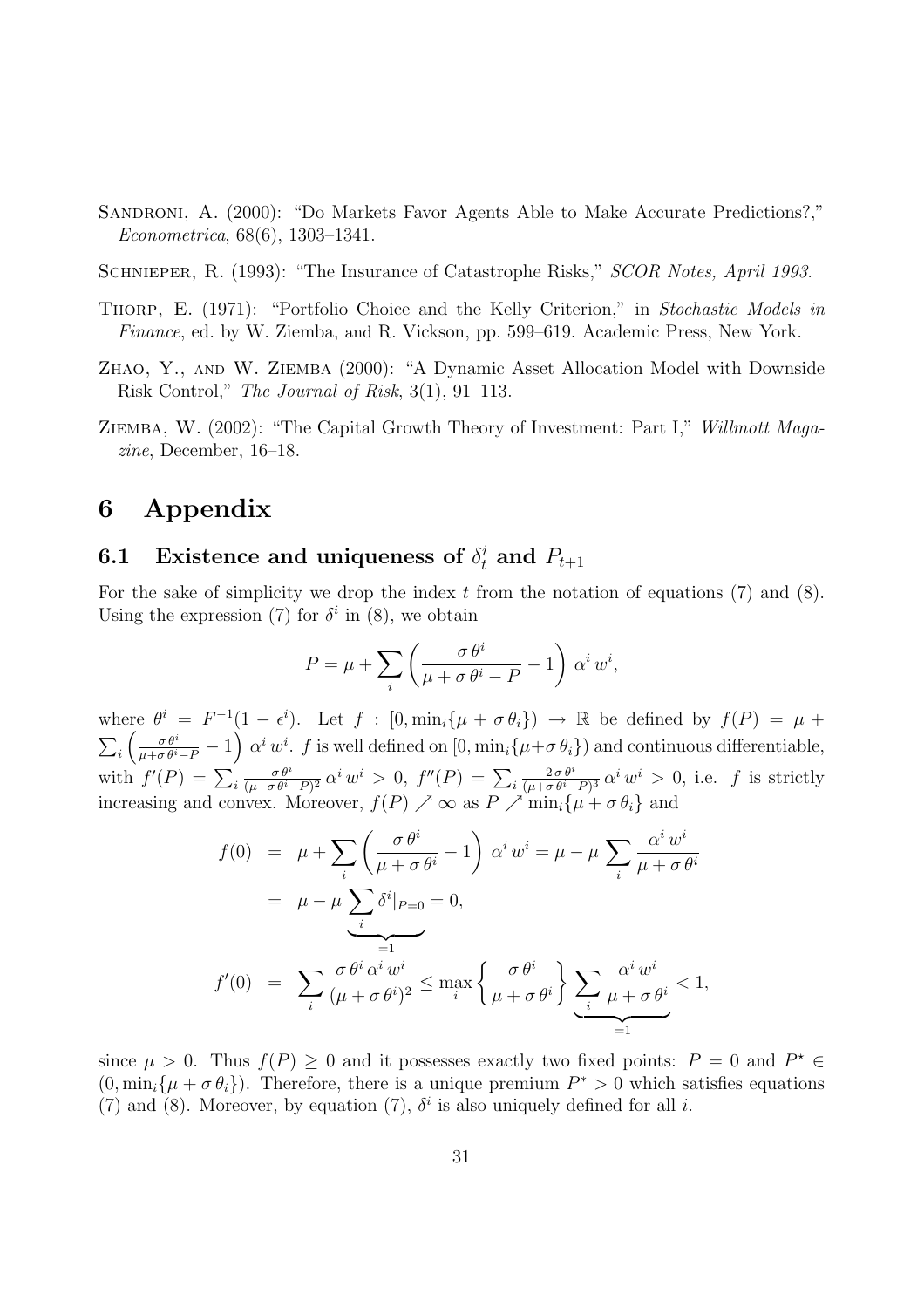

Figure 2: Proof of the existence and uniqueness of equilibrium insurance premium. The demand function  $f(P)$  has one strictly positive fixed point  $P^*$ .

## 6.2 Derivation of the wealth dynamics

$$
w_{t+1}^{i} = A_{t+1}^{i} + \frac{B_{t}^{i}}{1 - \sum_{j} \lambda_{t+1}^{j} B_{t}^{j}} \sum_{j} \lambda_{t+1}^{j} A_{t}^{j}
$$
  
\n
$$
= A_{t+1}^{i} + \frac{\lambda_{t}^{i} w_{t}^{i}}{\sum_{j} \lambda_{t}^{j} w_{t}^{j} - \sum_{j} \lambda_{t+1}^{j} \lambda_{t}^{j} w_{t}^{j}} \sum_{j} \lambda_{t+1}^{j} A_{t}^{j}
$$
  
\n
$$
= w_{t}^{i} \left[ R \left( 1 - \lambda_{t}^{i} \right) + \frac{\lambda_{t}^{i}}{\lambda_{t}^{T} w_{t}} d_{t+1} W_{t} - \left( \eta_{t+1} - \beta + \alpha \right) + \lambda_{t}^{i} \frac{\sum_{j} w_{t}^{j} \lambda_{t+1}^{j} \left( R \left( 1 - \lambda_{t}^{j} \right) + \frac{\lambda_{t}^{j}}{\lambda_{t}^{T} w_{t}} d_{t+1} W_{t} - \left( \eta_{t+1} - \beta + \alpha \right) \right)}{\sum_{j} (1 - \lambda_{t+1}^{j}) \lambda_{t}^{j} w_{t}^{j}} \right]
$$